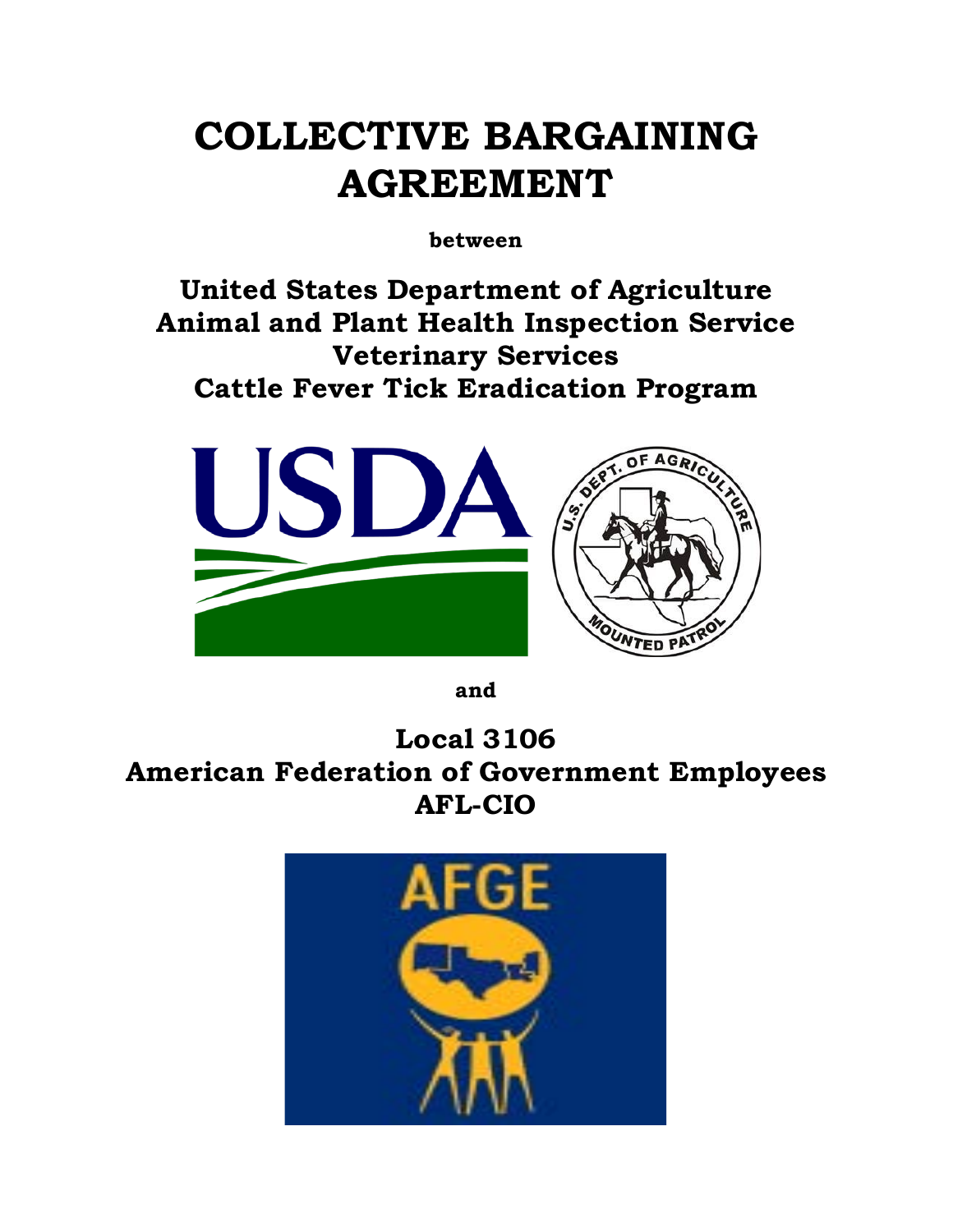## **TABLE OF CONTENTS**

| Article 2 Authority and Recognition 2                                      |
|----------------------------------------------------------------------------|
| Article 3 Mutual Rights and                                                |
| Article 4 Rights and Obligations of the                                    |
| Article 5 Rights of Employees 6                                            |
| Article 6 Rights and Obligations of the<br>Union and its Representatives 8 |
| Article 7 Scope and Level of<br>Consultants and Negotiation 11             |
| Article 8 Negotiation Impasses and                                         |
| Article 9 Joint Cooperative Improvement                                    |
| Article 10 Use of Official Facilities  15                                  |
| Article 11 Personnel Files 16                                              |
| Article 12 Horse Allowance 17                                              |
| Article 13 Contracting 19                                                  |
| Article 14 Hiring, Merit Placement and                                     |
| Article 15 Reassignments and Lateral                                       |
| Article 16 Performance Appraisals                                          |
| <b>Article 17 Equal Employment</b>                                         |
| Article 18 Training and Employee                                           |
|                                                                            |

| Article 20 Administrative Leave and                          |
|--------------------------------------------------------------|
| Article 21 Tours of Duty 30                                  |
| Article 22 Overtime 32                                       |
|                                                              |
| Article 24 Radio and Firearms 36                             |
| Article 25 Reduction in Force, Involuntary<br>Reassignments, |
| Article 26 Dues Withholding  39                              |
| Article 27 Conduct and                                       |
| Article 28 Travel  43                                        |
|                                                              |
| Article 29 American Federation of<br>Government Employees    |
| Article 30 Details 45                                        |
| Article 31 Grievance Procedure  46                           |
|                                                              |
| Article 33 Grievances Filed by the                           |
| Article 34 Unfair Labor Practices 53                         |
| Article 35 Classification  54                                |
| Article 36 Professional Associations 55                      |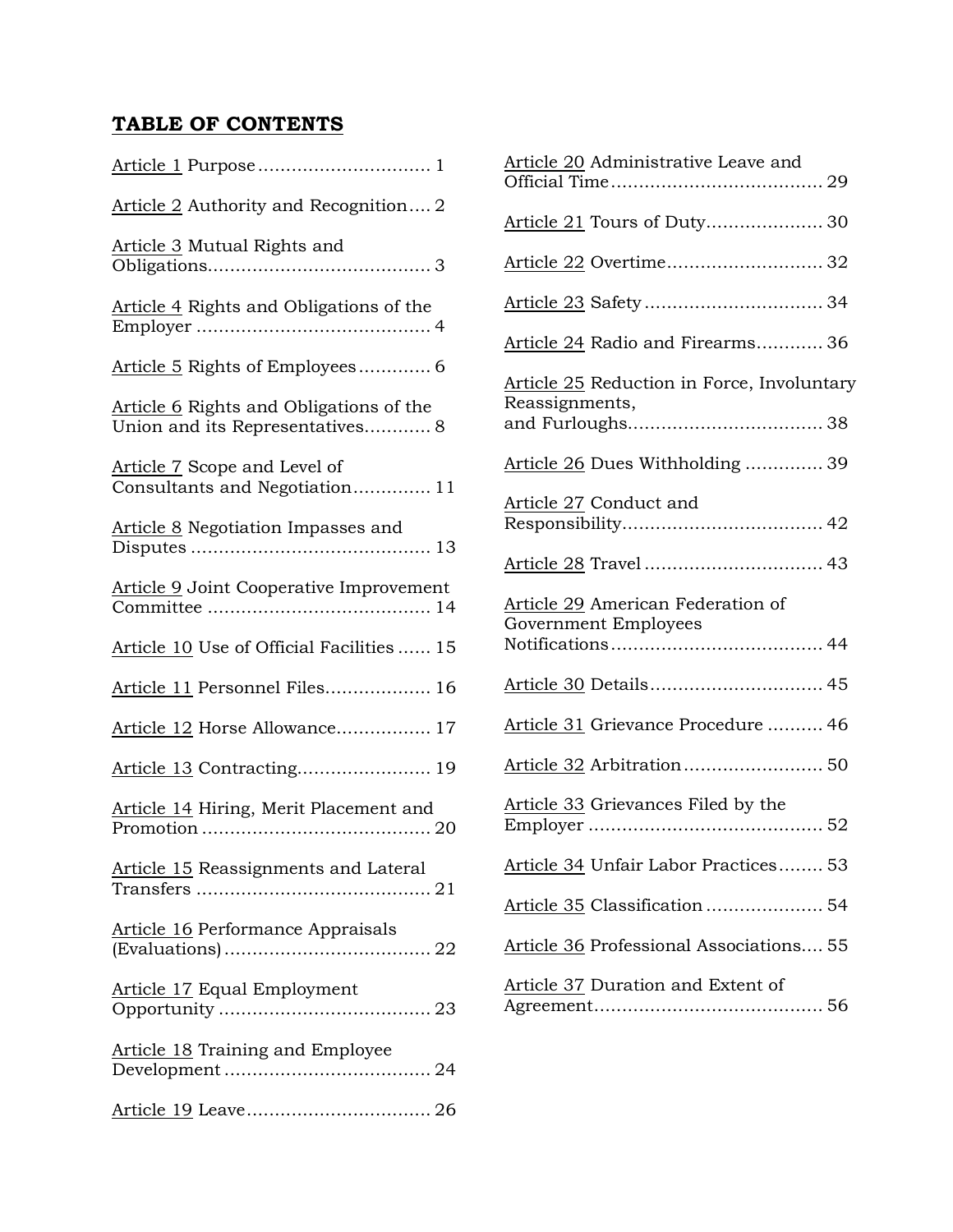## **ARTICLE 1-Purpose**

Section 1.

The well-being of the employees and efficient and economical operation of the USDA, APHIS, VS, Tick Eradication Program require that orderly and constructive relationships be maintained between the Employer and the Union. The participation of employees in the formulation and implementation of Employer policies and procedures affecting them, contributes to the effective conduct of public business. The Parties to this Agreement recognize that they must assume great responsibilities and must exercise proper restraint and good judgment to establish a stable and meaningful relationship, based upon this Agreement. It is the purpose of this Agreement, therefore:

a. To identify the Parties to the Agreement and define their respective roles and responsibilities under the Agreement.

b. To State the policies, procedures, and methods that will hereinafter govern the working relationships between the Employer and the Union.

c. To indicate the nature of the subject matter of proper mutual concern, it is intended this Agreement will meet the following objectives:

1. Insuring employee participation in the formulation of local personnel policies and procedures.

2. Increasing efficiency and responsibility in accomplishing mission of program through employee participation.

3. Promotion of cooperation between employees and management.

4. Employee-Union participation in the adjustment of disputes and grievances.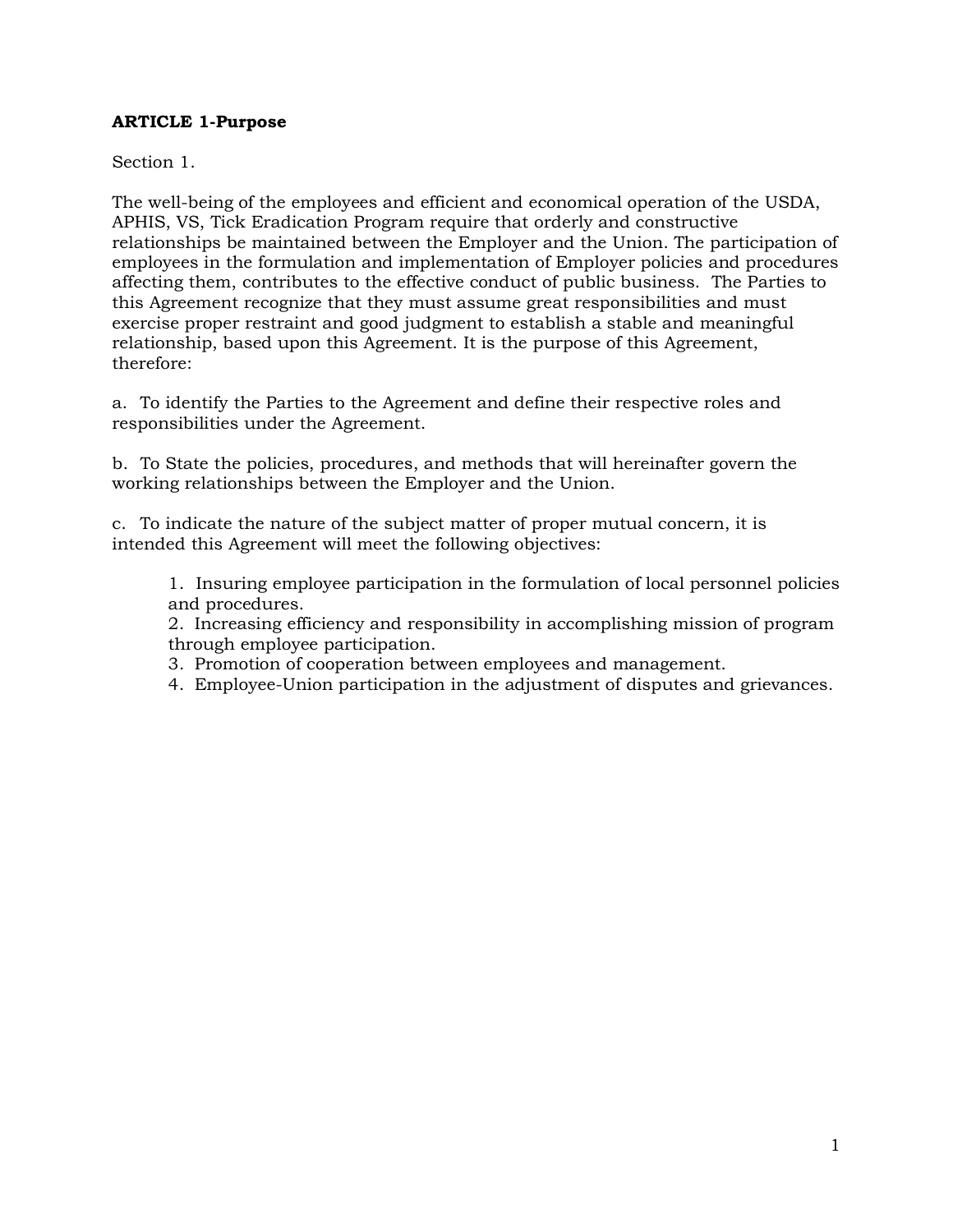## **ARTICLE 2-Authority and Recognition**

## Section 1.

It is the intent and purpose of the Parties hereto, to promote and improve the conduct of public business and well-being of the employees. In accordance with provisions of Public Law 95-454, the Civil Service Reform Act of 1978, this Agreement is entered into between the Tick Eradication Program, Veterinary Services (VS), Animal and Plant Health Inspection Service (APHIS), U.S. Department of Agriculture (USDA), hereinafter referred to as the "Employer" and the American Federation of Government Employees (AFGE), Local 3106, hereinafter referred to as the "Union".

## Section 2.

This Agreement applies to all nonsupervisory Animal Health Technicians and clerical employees of USDA, VS, Tick Eradication Program, under the direction of the Executive Director, Tick Eradication Program, Laredo, Texas. Excluded are all other employees, employees engaged in federal personnel work other than in a purely clerical capacity, supervisors and managers as defined in the Statute.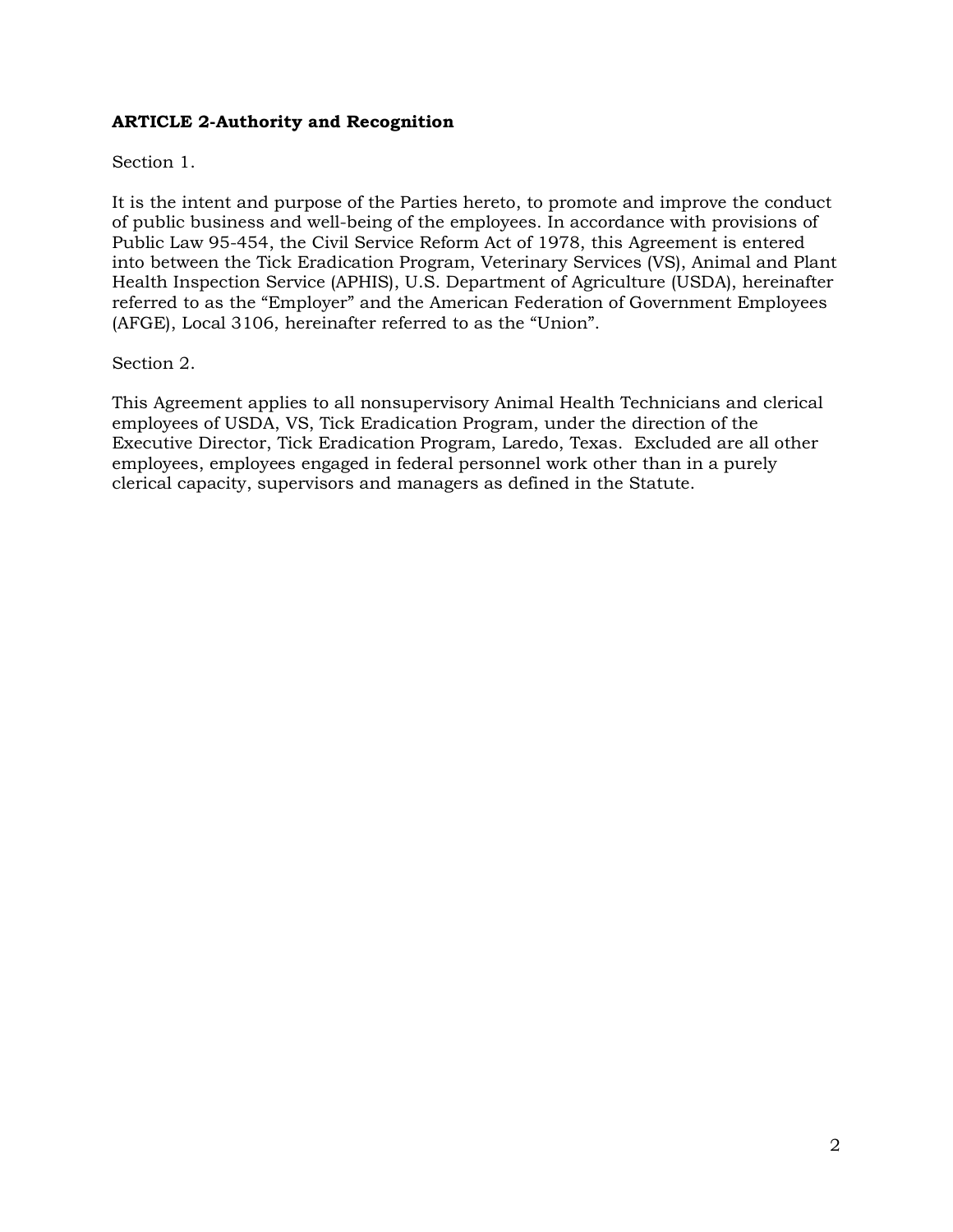## **ARTICLE 3- Mutual Rights and Obligations**

#### Section 1.

The Employer and the Union agree that good employee/Employer communication is vital to the efficient and effective operation of the Program, and that all reasonable requests for discussions or explanations will be addressed in an expeditious manner.

#### Section 2.

If there is a conflict between the Federal personnel regulations, USDA regulations or APHIS regulations, or existing or future laws, either the Local President or the Employer will seek clarification from the Personnel Officer or authorized representative.

#### Section 3.

Employer and Union agree not to implement a new policy to any substantive matter under the scope of this Agreement without providing prior notification and consultation/ negotiation as appropriate.

When negotiations are requested in accordance with this Agreement and/or as a matter of law, then the Parties are obligated to negotiate in good faith with the objective of reaching agreement through the diligent and serious exchange of information and by avoiding unnecessary protracted negotiations.

Section 4.

First line supervisors are encouraged to confer with /County Union representatives, as required, to assure uniform interpretation, understanding, and implementation of the basic Agreement.

#### Section 5.

The Agreement will be considered as a "living document," and the fact that certain subjects are not listed, as appropriate, for consultation does not restrict either party from meeting with the other to discuss and to consult on matters appropriate for such consultation under this Agreement. Neither party restricts the other from consulting about issues that are not specifically included or excluded.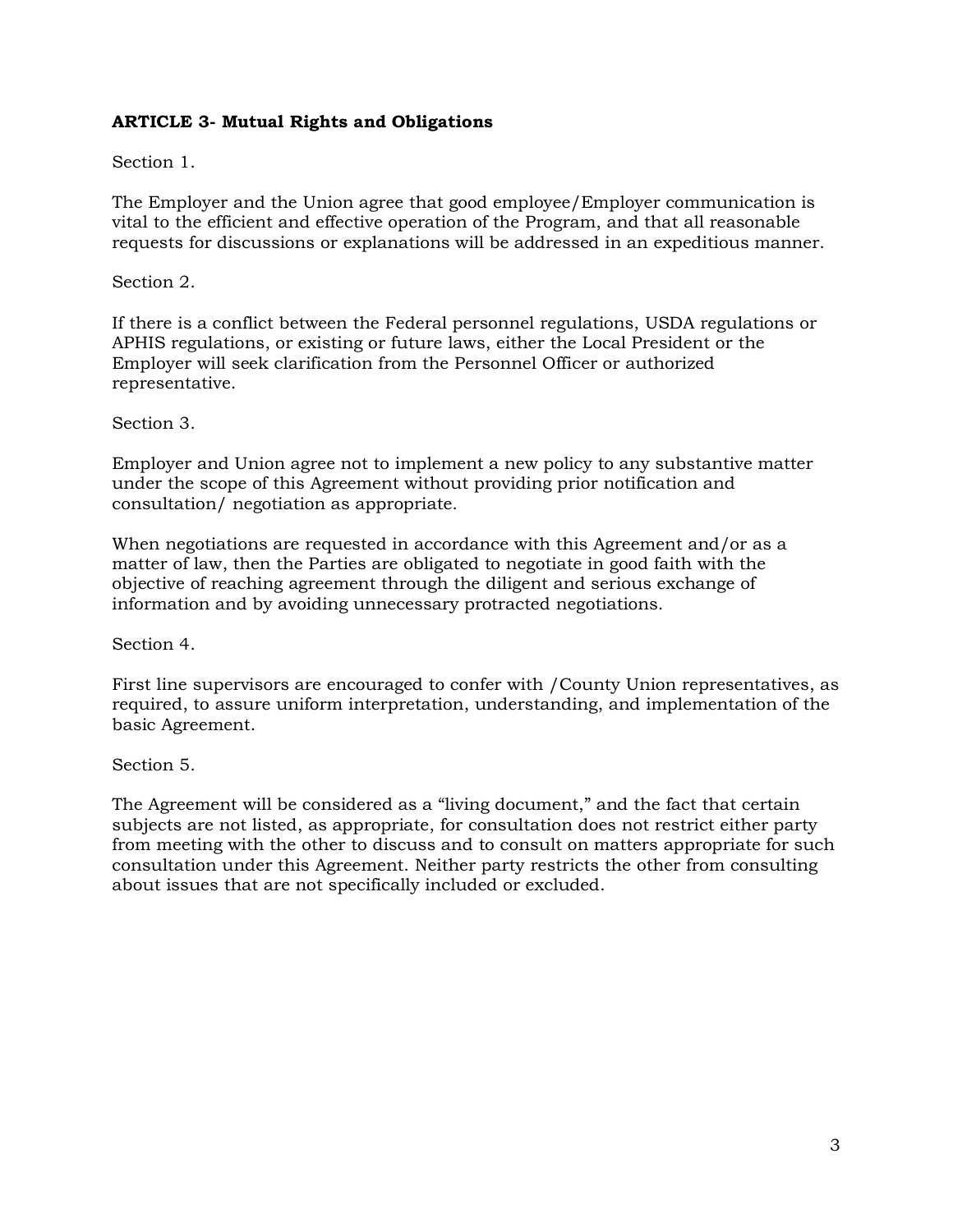## **ARTICLE 4- Rights and Obligations of the Employer**

#### Section 1.

In the administration of all matters covered by this Agreement, officials and employees are governed by existing or future laws and regulations of appropriate authorities; by published Agency policies and regulations required by law or by the regulation of appropriate authorities, or authorized by the terms of a controlling agreement at a higher Agency level.

#### Section 2.

Management officials of the Agency retain the right: (1) to determine the mission, budget, organization, number of employees, and the internal security practices of the agency; and (2) in accordance with applicable laws – (a) to hire, assign, direct, lay off, and retain employees in the Agency, or to suspend, remove, reduce in grade or pay, or take other disciplinary actions against such employees; (b) to assign work, to make determinations with respect to contracting out, and to determine the personnel by which Agency operations shall be conducted; (c) with respect to filling positions, to make selections from appointments from  $-$  (i) among properly ranked and certified candidates from promotion; or (ii) any other appropriate source, and (d) to take whatever actions may be necessary to carry out the Agency mission during emergencies.

Nothing in this Agreement shall preclude the Parties from negotiating  $-(a)$  at the election of the Agency on the numbers, types, and grades of employees or positions assigned to any organizational subdivision, work project, or tour of duty, or on the technology, methods, and means of performing work; (b) procedures which management officials of the Agency will observe in exercising any authority under this section; or (c) appropriate arrangements for employees adversely affected by the exercise of any authority under this section by such management officials.

#### Section 3.

All management rights and authorities which have not been specifically modified by this Agreement are recognized by the Union as being retained by the Employer.

#### Section 4.

The provisions of this Article shall not remove the right of employees or the Union to grieve or appeal the exercise of the Management right, set forth in this Article, through appropriate channels.

#### Section 5.

The Employer and Union jointly recognize, in the interest of national security, the requirement for uninterrupted, orderly, economical, and efficient accomplishment of program missions, to this extent, the Employer and Union agree that accomplishment of these missions will be the major consideration in all agreements developed by Employer and the Union in their day-to-day association.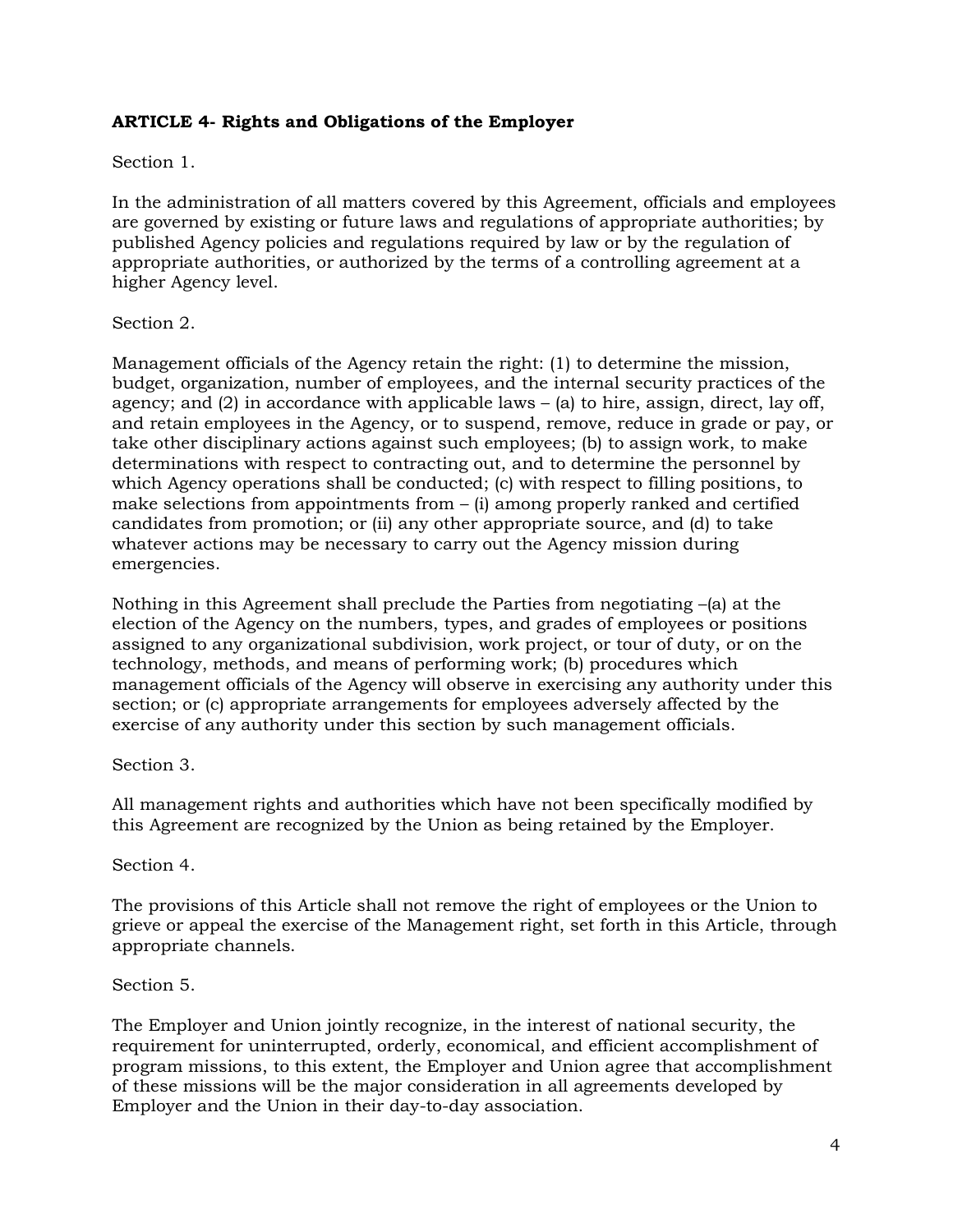Section 6.

The Employer is obligated to consult with the Union representatives concerning personnel policies and practices and matters affecting working conditions, as appropriate, subject to law and policy requirements. This includes the obligation to confer with the Union upon its request in the foregoing matters.

Section 7.

The Employer agrees to consult or negotiate, where appropriate, including impact and implementation, with the Union, any changes planned what will affect employees in the unit.

Section 8.

The Employer will assure that all levels of management receive a full orientation on the provisions of the Agreement.

Upon execution of this Agreement, the Agreement will be posted on the CFTEP SharePoint site and all employees will be emailed an electronic copy of the Agreement. Employees may also use Agency facilities to print a hard copy. One hard copy will be sent to each office.

Section 9.

The Employer will make every effort to assign non-Tick Program related duties fairly and equitably to qualified and interested employees.

Section 10.

The Employer will attempt to notify the Secretary-Treasurer of the Union in the event of a death of an employee for the purposes of processing health benefits, where applicable.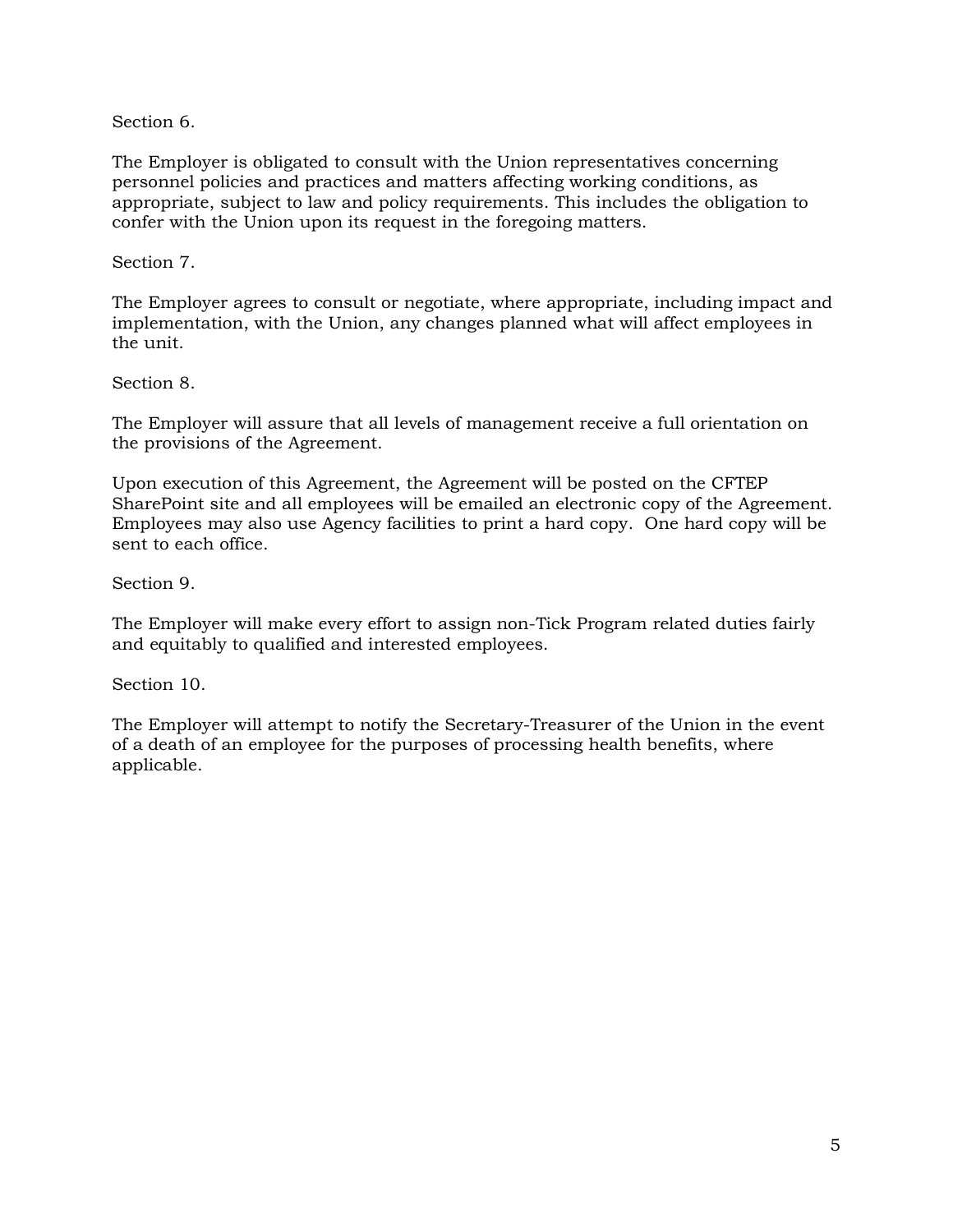## **ARTICLE 5- Rights of Employees**

## Section 1.

Each employee shall have the right to form, join or assist any labor organization, or to refrain from any such activity, freely and without fear of penalty or reprisal, and each employee shall be protected in the exercise of such right. Except as otherwise provided in this Agreement, such rights include the right  $-$  (a) to act for a labor organization in the capacity of a representative and the right, in that capacity, to represent the views of the labor organization to heads of agencies and other officials of the Executive Branch of the Government, the Congress, or other appropriate authorities, and (b) to engage in collective bargaining with respect to conditions of employment by representatives chosen by bargaining unit employees.

Section 2.

The terms of this Agreement do not preclude any employee of the unit from bringing matters of personal concerns to the attention of appropriate officials under applicable laws, rules and regulations.

Section 3.

Nothing in this Agreement shall require an employee to become or to remain a member of the Union, or to pay money to the Union except pursuant to a voluntary, written authorization by a member for the payment of dues to payroll deductions or in cash, when proper.

Section 4.

The rights described in this Agreement do not extend to participation in the management of an employee organization or action that would result in a conflict of interest, appearance of conflict of interest, or otherwise be incompatible with law or the official duty of the employee.

Section 5.

The Employer shall not discipline or otherwise discriminate against the employee because he/she has filed or given testimony under Title VII.

Section 6.

Employees shall have the right to engage in extracurricular activities and undertakings outside of work and on personal time that do not violate APHIS, Department of Agriculture, or other appropriate authority's Directives, Regulations or Policies.

Section 7.

Any activities performed by any employee relating to the internal business of a labor organization (including the solicitation or membership, elections of labor organization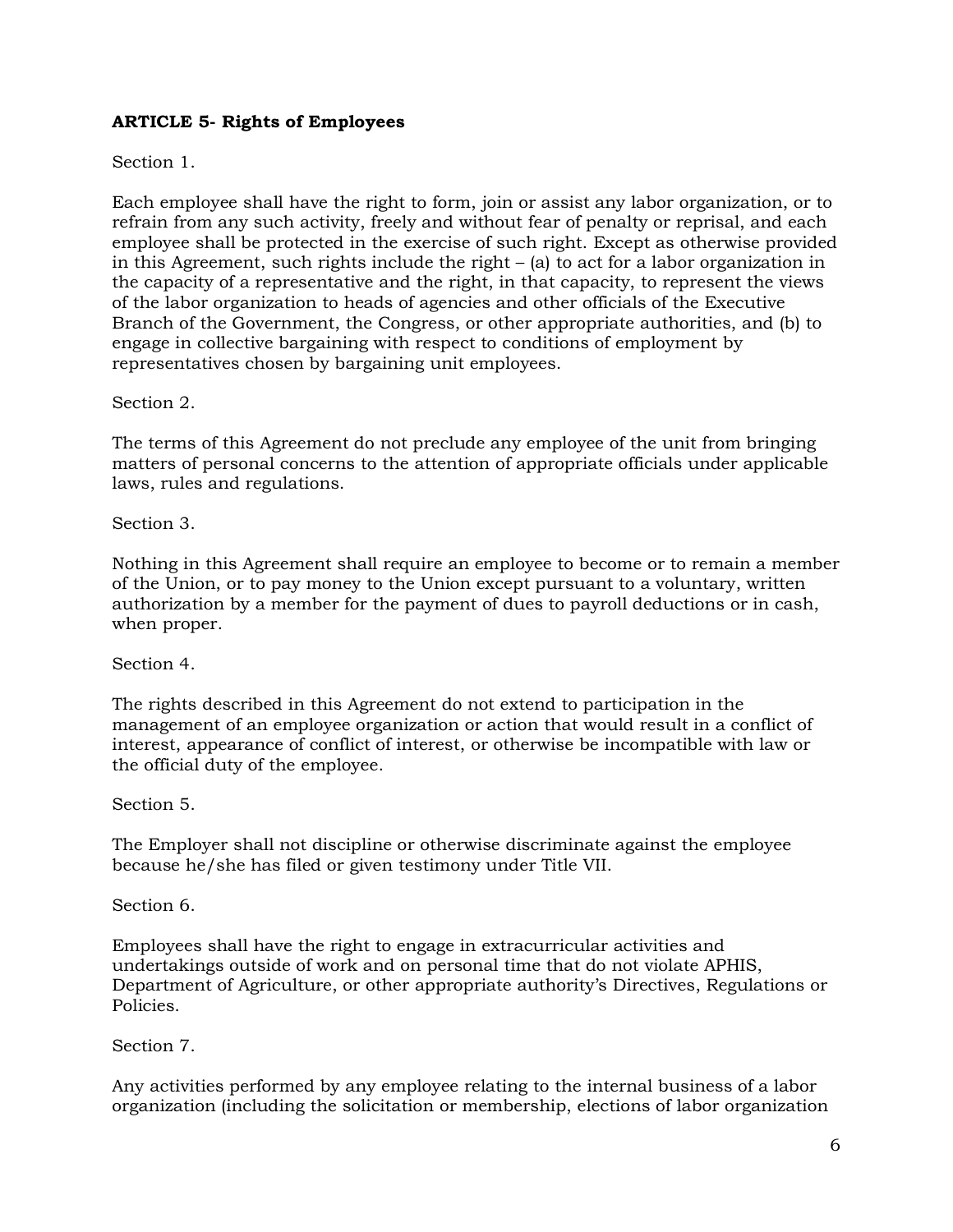officials, and collection of dues) shall be performed during the time the employee is in a non-duty status.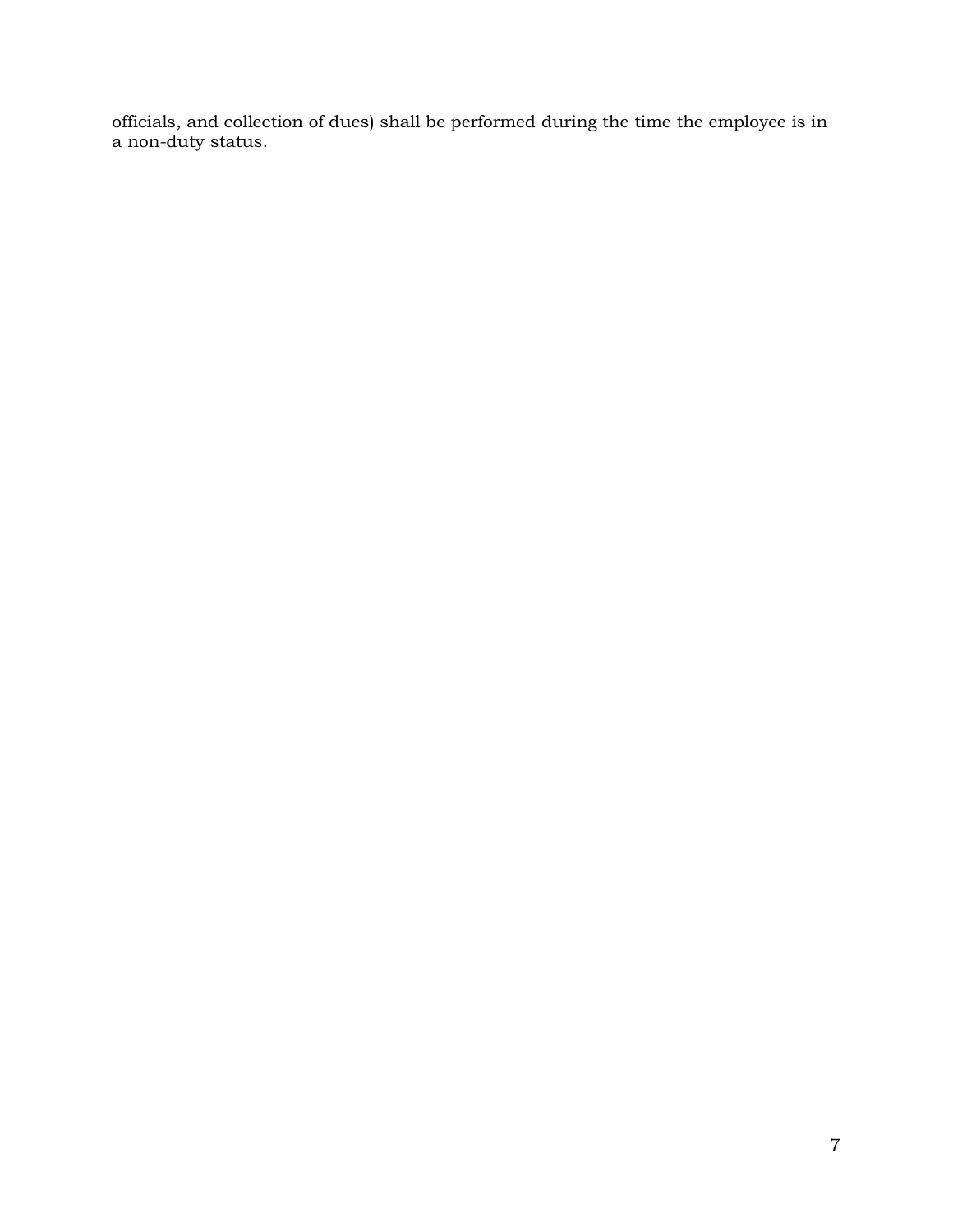## **ARTICLE 6- Rights and Obligations of the Union and its Representatives**

## Section 1.

The Union has the exclusive right to represent all employees in the bargaining unit in consultation and negotiations with the Employer with respect to the formulation and implementation of new personnel policies and practices, and matters affecting working conditions within the authority of the Employer and, as appropriate, under applicable law and regulations and agreements.

#### Section 2.

The Union recognizes its obligations under exclusive recognition and accepts responsibility for and agrees to represent, in good faith, the interests of all employees in the bargaining unit without regard to Union membership.

#### Section 3.

The Union agrees to provide the Employer with a current and complete list of all elected officers, committee representatives, all other representatives, and all authorized Union Stewards. Such list shall include the employee's name, position, and telephone number, with the understanding that such information shall be used only for official purposes.

#### Section 4.

The Union shall be given the opportunity to be represented at discussions between management and employees or employee representatives concerning grievances, personnel policy and practices, or other matters affecting general working conditions of employees in the unit.

#### Section 5.

The Union stewards shall be members of the bargaining unit, designated by the Union and shall be recognized in the area in which they are designated to be stewards. The Employer agrees that Union Stewards are authorized a reasonable amount of official time during duty hours to consult with management, and for duties other than internal Union business. The amount of official time will be determined by the Employer. The Employer agrees that there shall be no restraint, interference, coercion, or discrimination against the steward because of the performance of such duties. The Union will supply the Employer with their names, which shall be posted on appropriate bulletin boards. It shall be the duty of the Union to notify the Employer as soon as possible of any changes in the roster of stewards.

#### Section 6.

There shall be a steward designated by the Union for each work area. In the event there is a necessity for an additional steward(s), the Parties shall negotiate the number to give adequate coverage.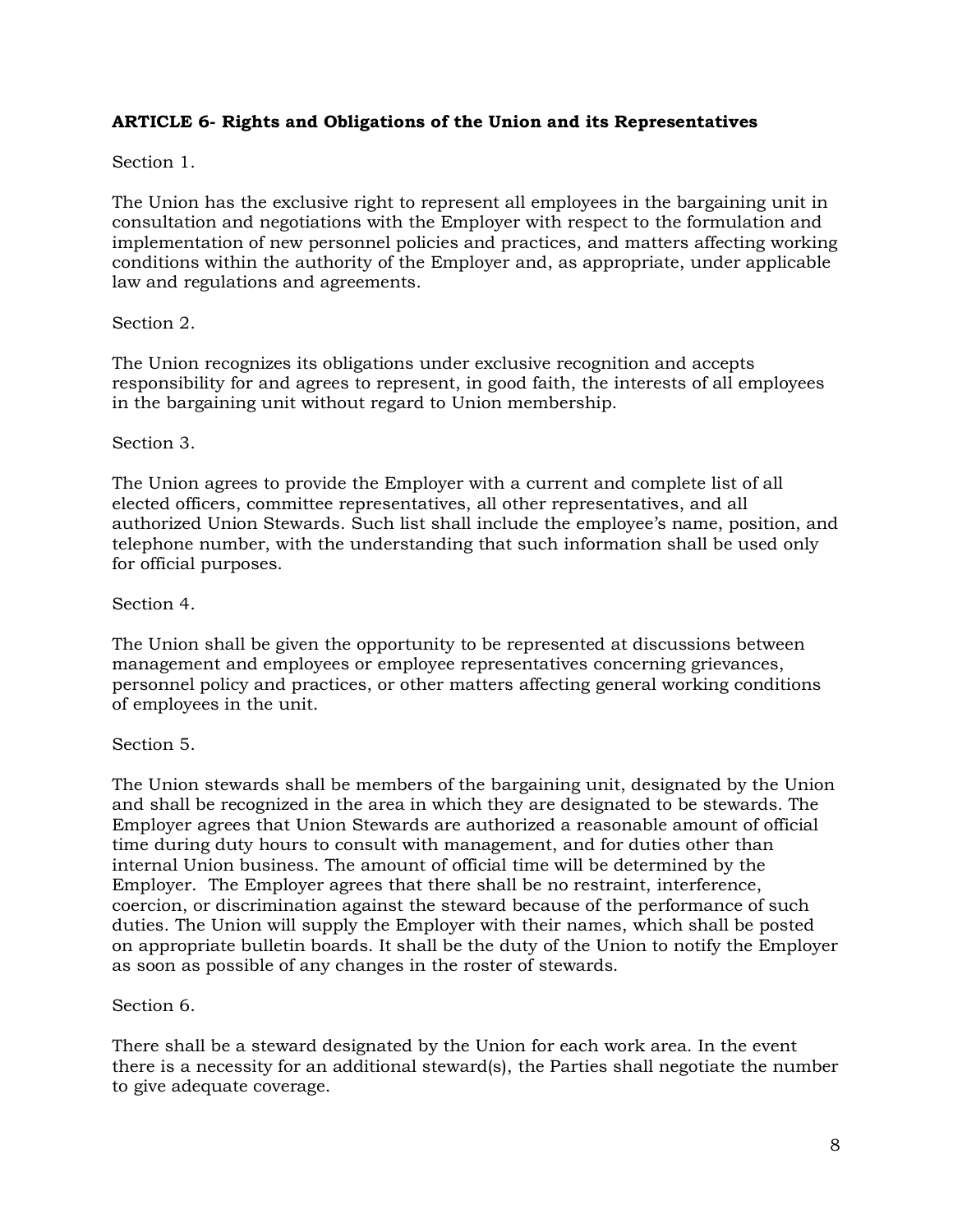Section 7.

Any Union steward or elected official who is to be permanently transferred/reassigned, will be given time to resolve any ongoing cases during or after the action becomes effective.

Section 8.

Union officials shall not use their Union positions for matters outside the scope of this Agreement. They shall conduct their business with dispatch, shall not leave their post of duty on Union business without prior approval of their immediate supervisor, and, on returning to their work stations, shall personally notify their immediate supervisor of their return. Stewards must fully understand that designation as a steward does not, in any way, relieve him/her from responsibilities as an employee, and must continue to observe all work rules and rules of conduct established by law, regulation, and agency or program policy. Any alleged abuse of official time will be brought to the attention of the Employer who will consult with the Local President. Stewards will not solicit grievances on official time.

Section 9.

Union officials and members will not harass employees who do not wish to participate in the Union.

Section 10.

Prior to any Union official bringing any matter of concern to individuals outside the Tick Eradication Program, it will first be discussed with the Assistant Director of the CFTEP or designee. If this discussion does not resolve the matter, the Union official will be informed of the appropriate authority to resolve the issue.

Section 11.

Whenever the Union changes officials, the Employer will be notified as soon as possible of the names of the officers and the addresses and telephone numbers of those officials.

Section 12.

Consultation between elected Union officers and the Employer will be conducted during regular working hours whenever practicable, without charge to leave. Union representatives who are not employees may participate, by advance notice, in meetings with management officials, and with employee organization officials.

Section 13.

Stewards normally may only represent employees in their respective work areas.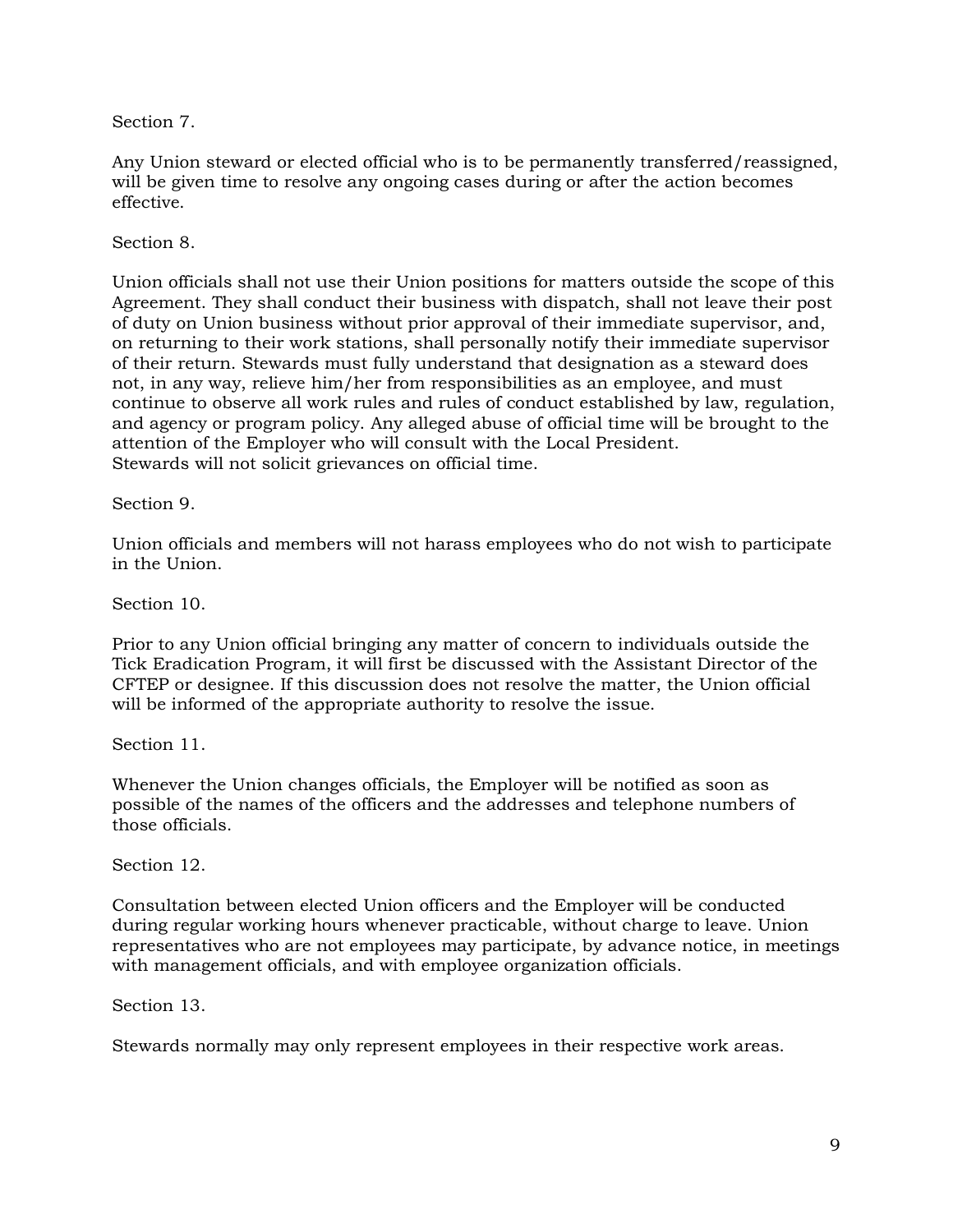Section 14.

Union officers and stewards are considered officials of the Union. Union officers will not normally function as stewards in any work area.

Section 15.

Official time granted to Union officials will not be used for discussion of any matter connected with the internal management of internal operation of the Union.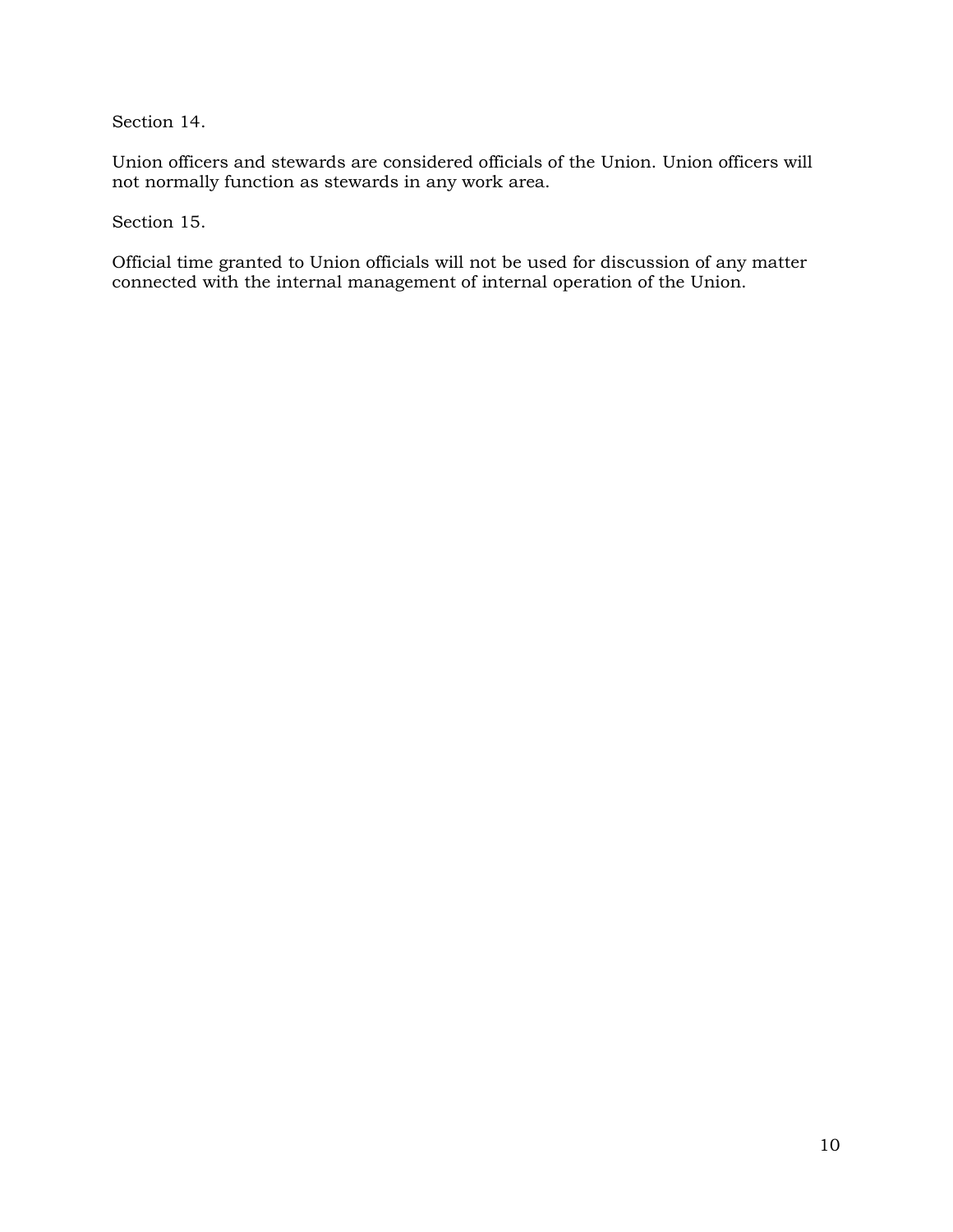## **ARTICLE 7- Scope and Level of Consultation and Negotiation**

## Section 1.

Employer shall negotiate or consult with the Union on the provisions of this Agreement and on matters relating to personnel policies and practices and working conditions within his/her administrative discretion. Matters appropriate for negotiation or consultation shall include policies affecting working conditions including, but not limited to, such matters as safety, training, labor management cooperation, employee services, method of adjusting grievances, granting of leave promotion plans, demotion practices, Agency regulations affecting bargaining unit working conditions, reduction in force practices, hours of work, and camp per diem rates.

#### Section 2.

Conditions of employment specifically covered by Federal Statutes, Executive Orders, and government-wide regulation are not subject to negotiation. However, nothing in this Agreement shall prevent or deny the Union the rights assured by 5 USC 71. It is further agreed that the above restriction will not prevent consultation between the Employer and the Union on such matters, nor prevent the presentation of recommendations for change to the appropriate authority.

#### Section 3.

For the purpose of this Agreement, the following definition of "negotiation" and "consultation" will apply:

a. negotiation: bargaining on appropriate issues relating to personnel policy, practices, and conditions of employment in accordance with 5 USC 71 with a view of arriving at a mutually agreeable position;

b. consultation: verbal discussion or a written communication with representatives of labor organizations;

c. for the purpose of obtaining their views on matters of appropriate concerns to employees in the bargaining unit.

Section 4.

Matters appropriate for consultation or negotiations shall include personnel policy and practices or other matters affecting conditions of employment applicable to the unit as defined to Article 2. However, such negotiations and consultations shall be limited to those matters within the authority of the Employer.

#### Section 5.

Should the Union elect to negotiate over an Employer's written proposed change, the Union will respond with a written request to negotiate and negotiable proposals within 14 calendar days. The Union proposals must be within the realm of the changes being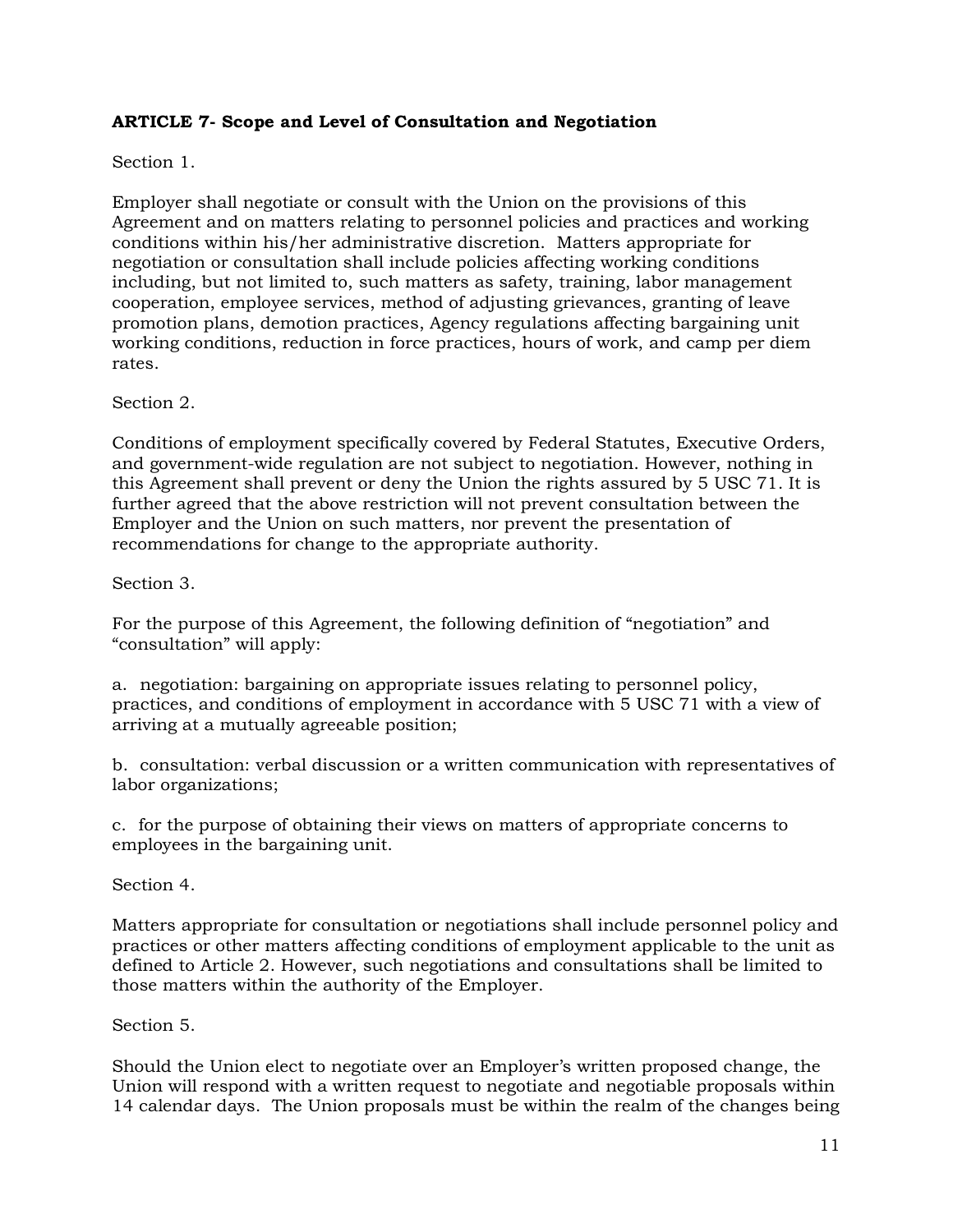proffered. Union proposals will be submitted to the identified Agency official with a copy to the designated Labor Relations Specialist. If the Union elects not to respond or if written proposals are not submitted within the time limit, the Employer will have no obligation to bargain on the matter and may implement the change(s).

## Section 6.

The Parties acknowledge that, during the negotiations which resulted in this Agreement, each of the Parties had the unlimited right and opportunity to make proposals with respect to any subject of matter not removed from the area of collective bargaining by law or regulation.

## Section 7.

The Union will be permitted to have the same number of negotiation team members as the Employer. Employees will be granted official time for negotiations, including attendance at impasse proceedings during the time the employees otherwise will be in a duty status. The Parties agree to comply with all subsequent applicable rulings.

#### Section 8.

Employer agrees to consult (or negotiate when appropriate) with the Union before instituting any new personnel policy, practice, or change in conditions of employment within his/her authority that is not in conflict with this Agreement.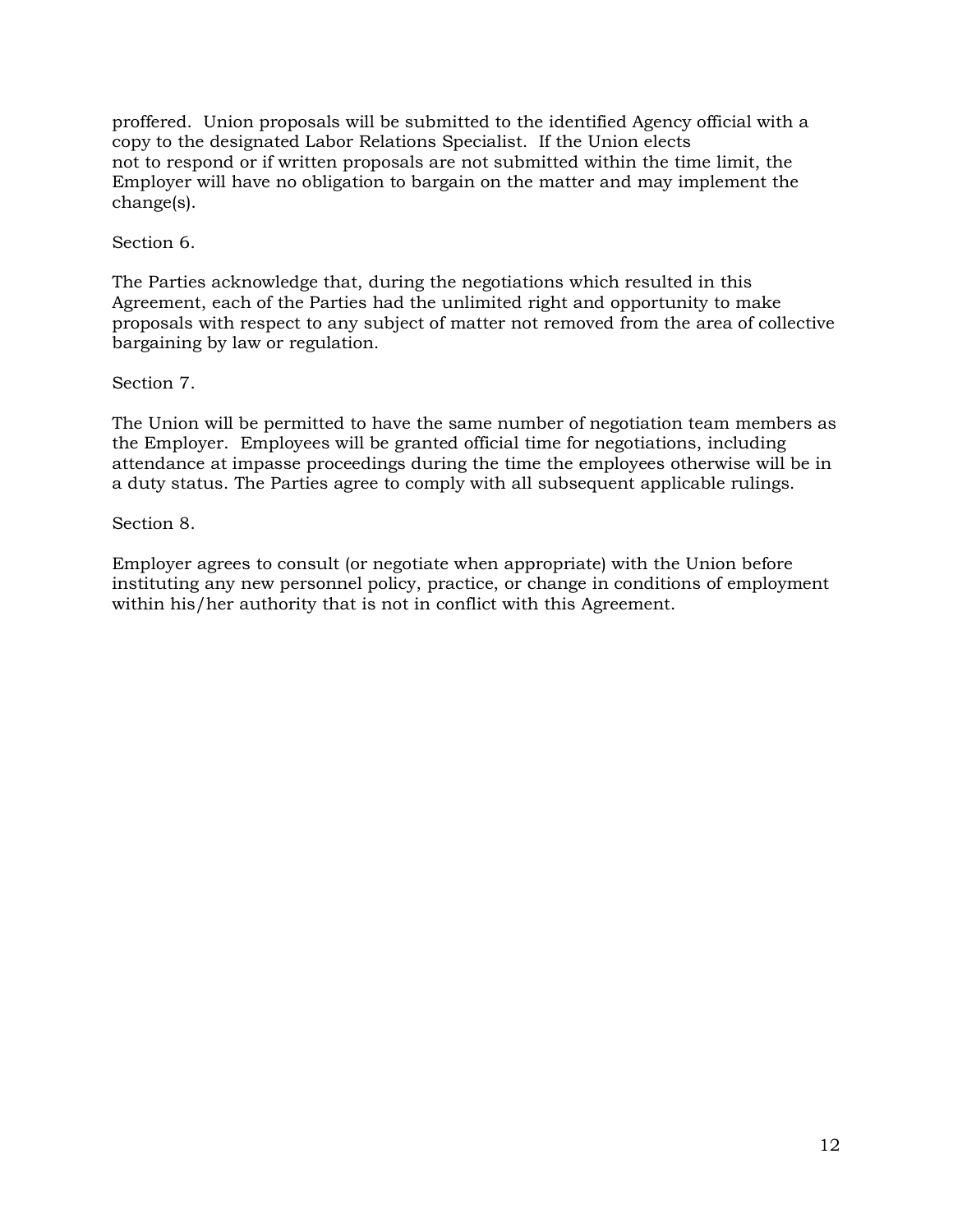## **ARTICLE 8- Negotiation Impasses and Disputes**

Section 1.

Should an impasse be reached in negotiation after serious and reasonable consideration, the Employer or the Union may request the Federal Mediation and Conciliation Service (FMCS) to provide a mediator in an effort to resolve the issue at impasse.

Section 2.

The Parties agree to attempt informal resolution of the issues in the interim period between the request for and the arrival of FMCS.

Section 3.

If the services of FMCS do not resolve the impasse, either party may submit the issue in dispute to the Federal Service Impasses Panel in accordance with applicable rules and regulations.

Section 4.

If the Parties cannot agree on the negotiability of any subject or issue, the Federal Labor Relations Authority may be requested, in accordance with applicable rules and regulations, to make a negotiability determination on the subject.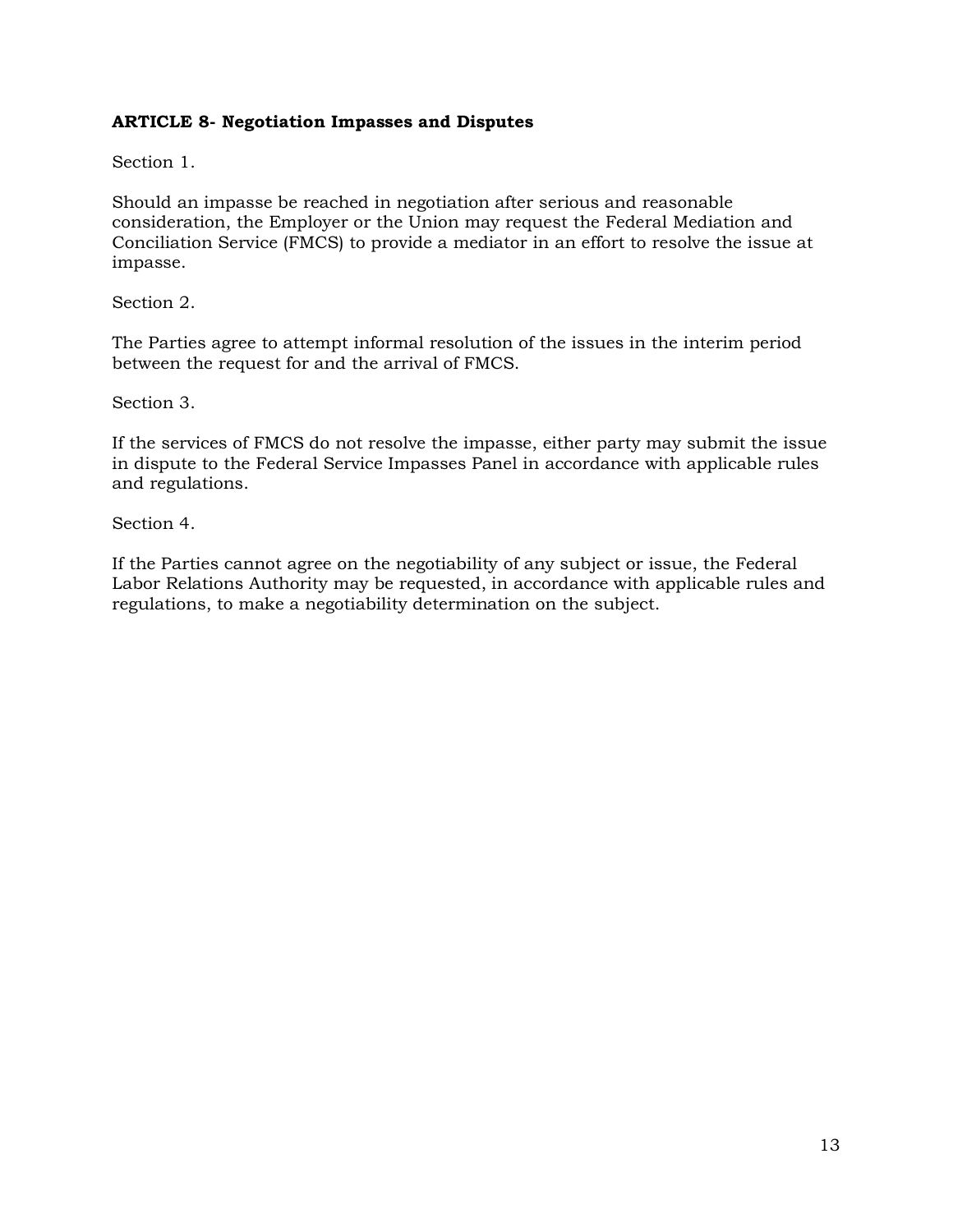## **ARTICLE 9- Joint Cooperative Improvement Committee**

Section 1.

There shall be established a Joint Cooperative Improvement Committee to consider such matters as safety, economy, efficiency, employee morale, EEO, and other matters, as agreed. The committee does not negotiate or consider specific grievances.

#### Section 2.

The Committee will be composed of one representative from each county, three Union officers and four members designated by the Employer. The Local President or designee will chair the meetings.

#### Section 3.

The Committee shall meet at least quarterly, the meeting may be held telephonically, or via other electronic means by mutual agreement, or if funding constraints or work requirements prevent face-to-face meetings. The Committee shall devise its own internal working procedures. Any recommendations of the committee shall be forwarded to the Employer and the Union for their joint considerations. Responses to recommendations will be provided to the committee by the next meeting. Meetings will be held during working hours without charge to leave.

Section 4.

Sub-committees may be formed to address specific issues of concern that are raised by the Committee.

Section 5.

The Committee may be redesigned annually.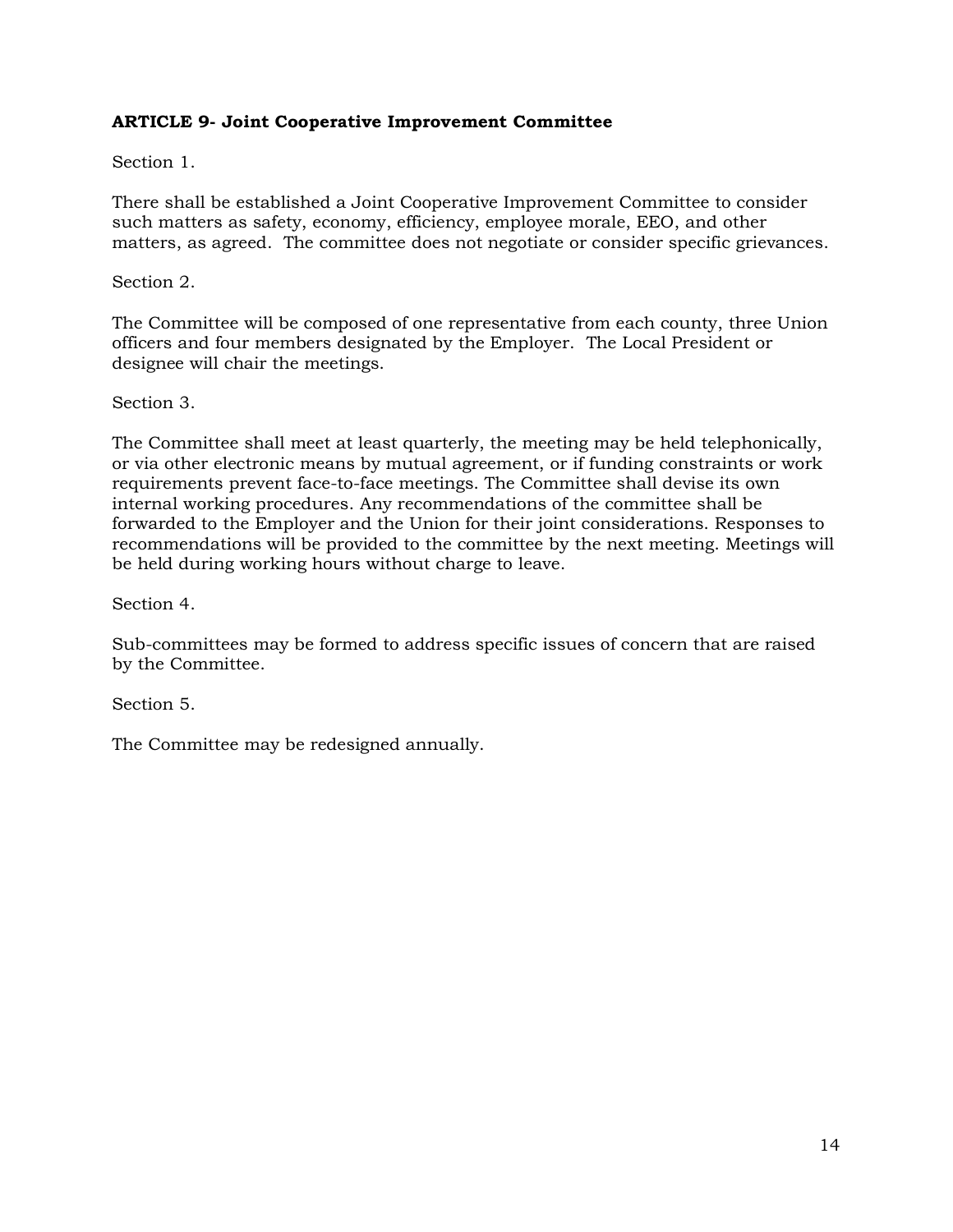## **ARTICLE 10- Use of Official Facilities**

Section 1.

Government facilities will be made available, wherever practicable, for meetings of Local 3106 members, outside regular working hours on an irregular basis. Facilities will be scheduled and subject to normal housekeeping and security requirements.

Section 2.

Union officials may, with prior supervisory approval, use Government local and long distance telephone service in the conduct of official labor management relations activities, and in accordance with the Agency's current "limited use of electronic equipment" policy." Such use will not conflict with performance of Program-related duties.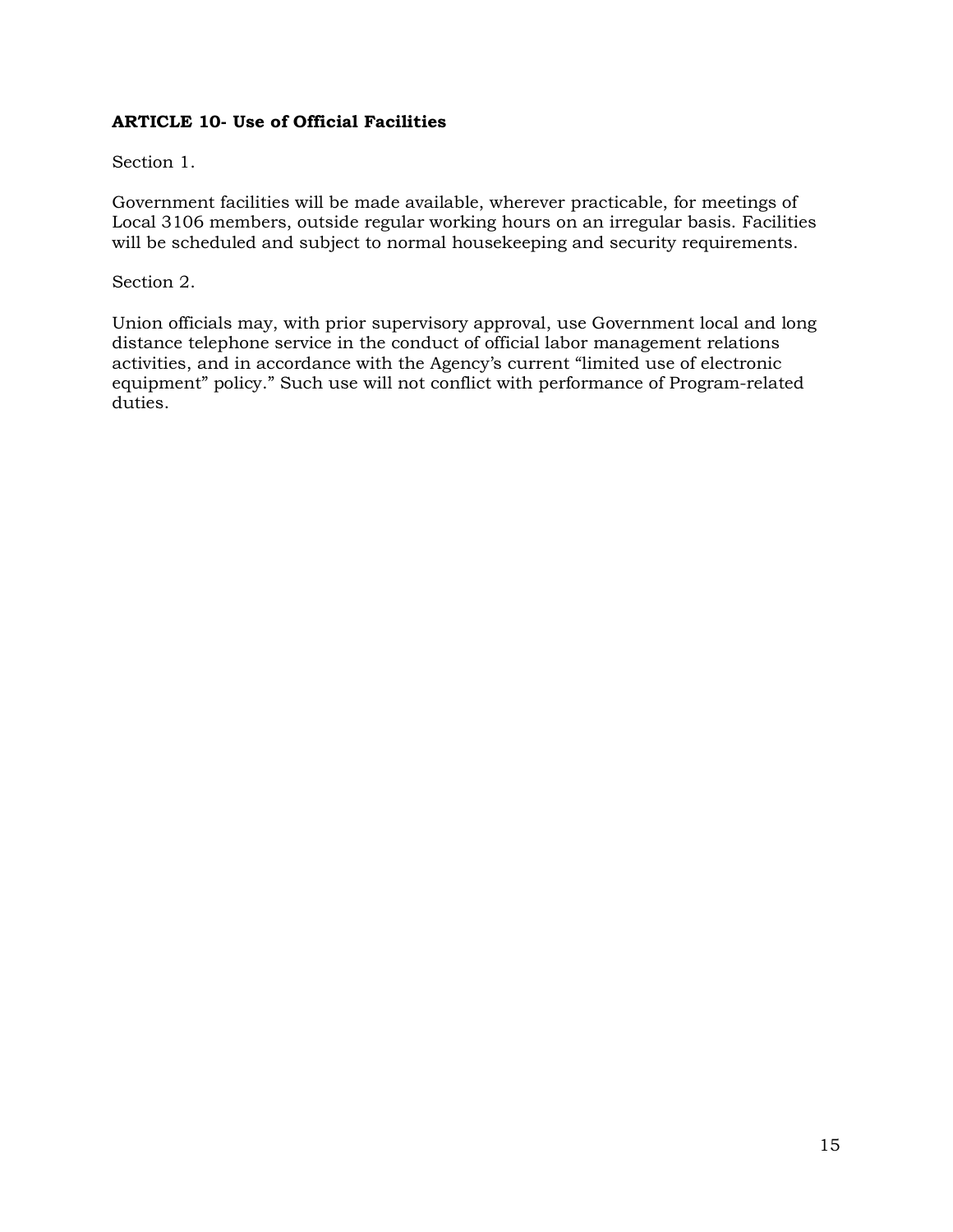## **ARTICLE 11- Personnel Files**

Section 1.

The Parties agree that no "Black Book" will be maintained on employees. Supervisors may maintain notes or files as an extension of their memory concerning an employee. Any note or file that is used against an employee in a disciplinary action will be shared with the employee. Any note or file, where the sole purpose for the note or file is disciplinary action, will be provided to the employee.

Section 2.

No derogatory material of any nature which might reflect adversely upon the employee's character or service career will be place in his/her personnel file without his/her knowledge.

Section 3.

a. Employees may request to review his/her Official Personnel Folder, performance file, position description, and classification standards.

b. If such records are locally maintained, the supervisor will facilitate this review. If the records requested are not available to local supervisors, the employee may access the information via the Agency's Electronic Official Personnel File program. The Employer will assist the employee in obtaining access to the requested materials.

c. A reasonable amount of official time will be granted employees for periodic "record reviews."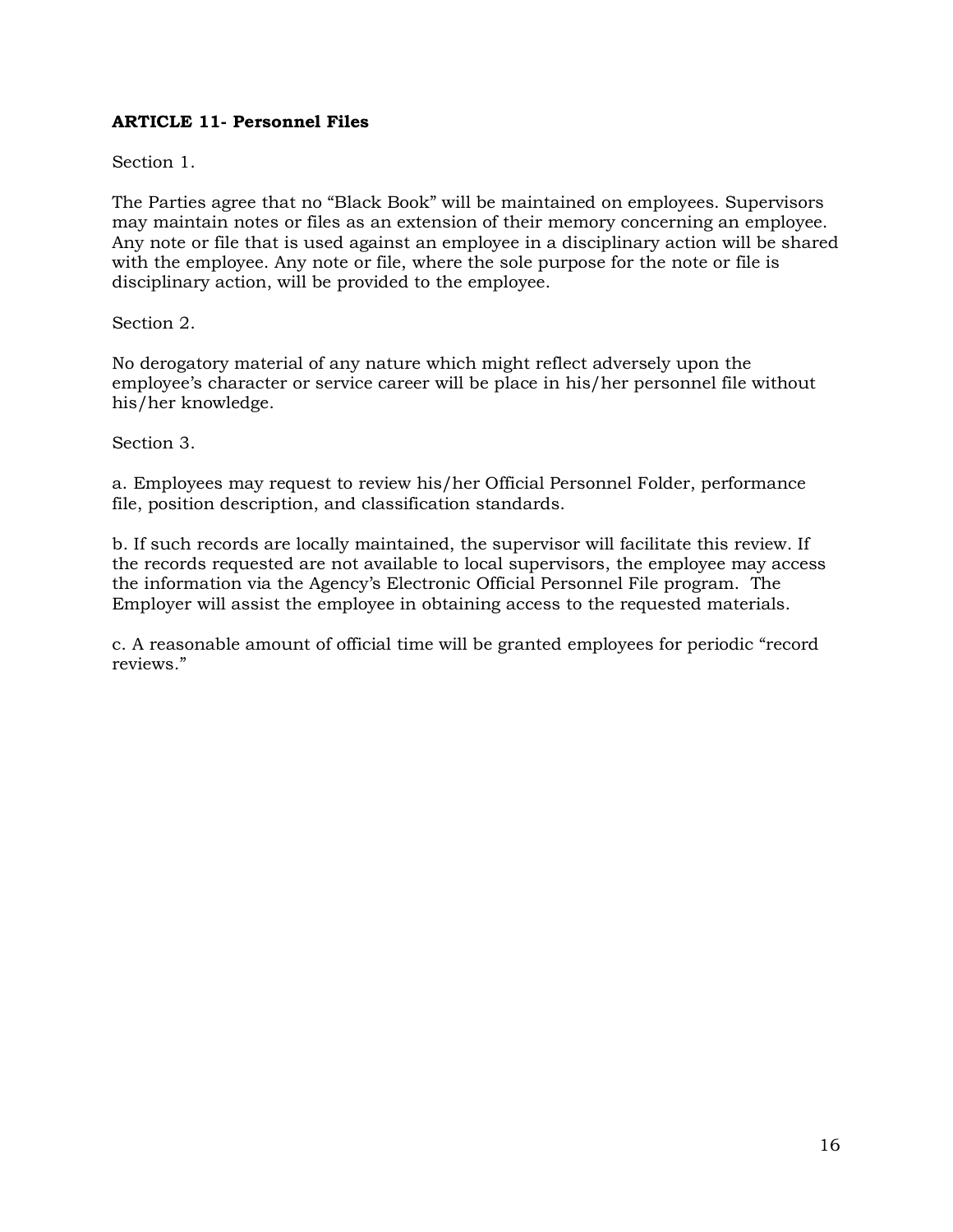## **ARTICLE 12- Horse Allowance**

#### Section 1.

Employees covered by this Agreement and required by the Employer, as a condition of employment, to furnish horse and necessary equipment to be used on the job will be entitled to an allowance in the amount of:

The current rate for the horse allowance, as of the effective date of this Agreement, is \$239.37 per biweekly pay period.

Thereafter, on an annual basis and in conjunction with the annual General Schedule pay increase, the horse allowance will increase equal to the annual percentage rate increase given GS employees. This rate increase does not include the "locality pay" component of the GS annual increase. It only applies to the base GS rate increase.

#### Section 2.

If an employee is on leave due to illness or injury beyond 90 consecutive days or is receiving injury compensation beyond 90 consecutive days or on limited duty of a period of more than 90 consecutive days, horse allowance will be suspended until such time as the employee and his horse are returned to full duty. If circumstances warrant, extension of horse allowance may be continued beyond the 90 days, based on Physician's prognosis that the employee is likely to return to "horse" duty in the near future.

#### Section 3.

Union and Employer agree that safety of equipment is of primary concern to both Parties. The Employer and the Safety Coordinator will systematically inspect said equipment on an irregular and/or random basis. Should equipment be found unacceptable, it will be repaired or replaced promptly. If not, said equipment will be removed from use until the problem has been rectified. In the event of a disagreement as to acceptability of equipment, the Field Operations Supervisor or designee and the Local President or designee will resolve the disagreement. If resolution cannot be reached, the Assistant Director of CFTEP or designee will make the final determination.

#### Section 4.

The necessary equipment, horse, and trailer will be available while an employee is in a duty status except in such instances when the horse is temporarily disabled due to injury or illness, or when equipment or trailer is being repaired. If a veterinarian determines that a horse is permanently unsound, the employee will have 30 calendar days to find a required horse, trailer and equipment for other than the above reasons, he/she may be subject to disciplinary action and may be subject to suspension of any additional horse allowance until the condition is rectified.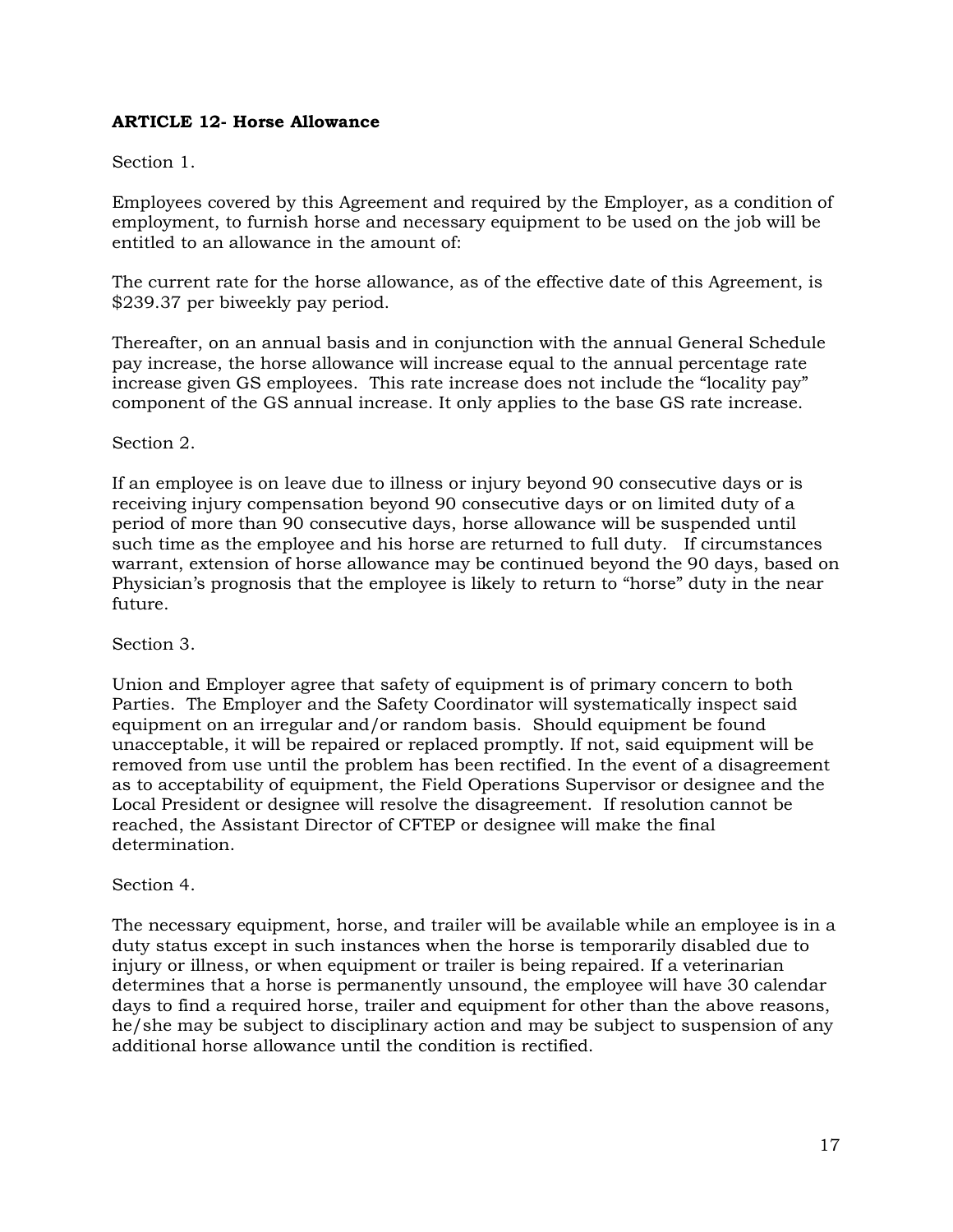Section 5.

The above horse allowance will not be subject to any reopening, renegotiations or amendment for the life of this 3-year Agreement.

Section 6.

Any changes in an employee's use of horse and necessary equipment directed by the Employer will be subject to consultation and/or negotiation, including impact and implementation, upon request, prior to said change.

Section 7.

Horse allowance will remain in effect during VS details.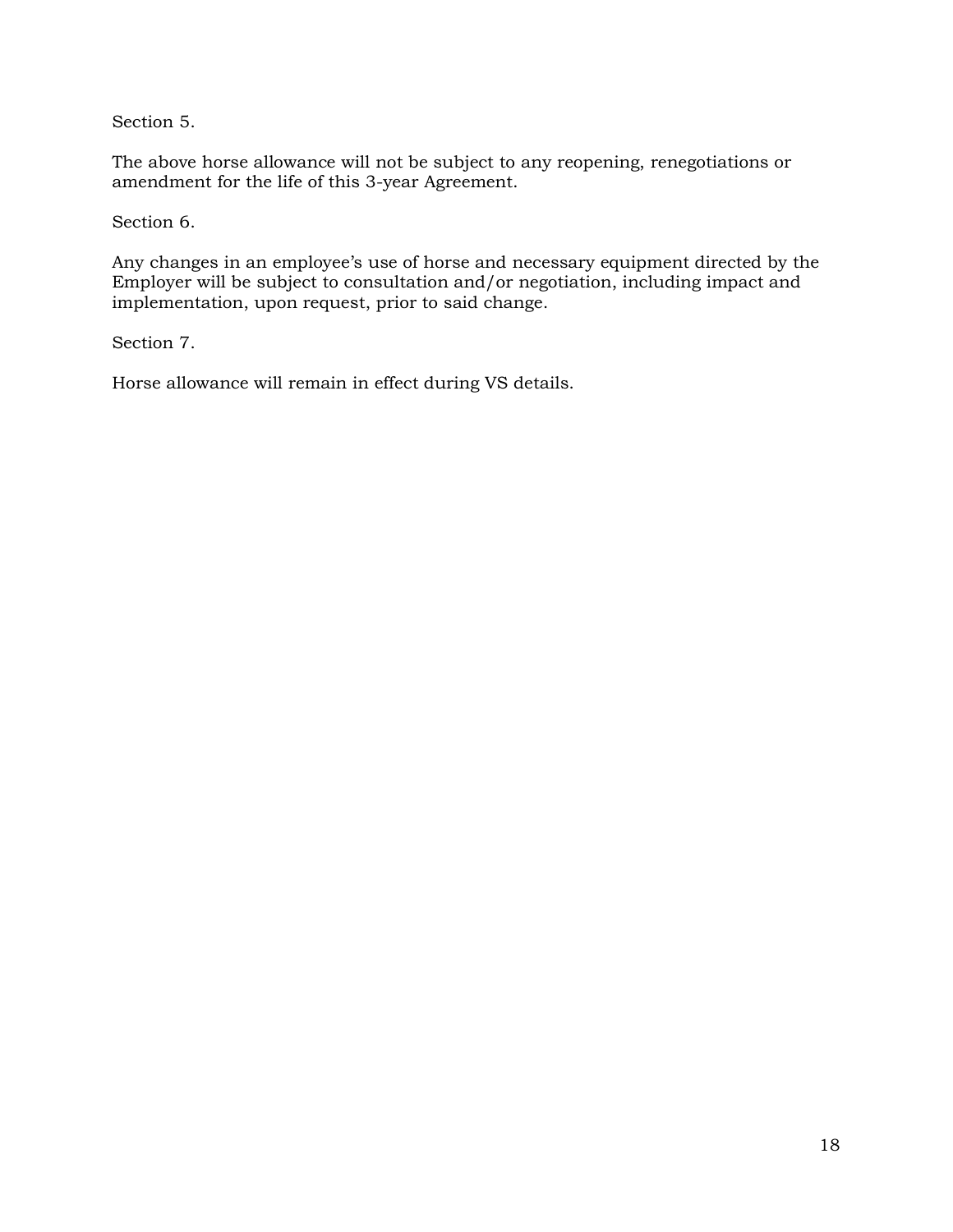## **ARTICLE-13 Contracting**

## Section 1.

The Employer agrees to provide a copy of any completed study of contracting out which will result in adverse impact on employees in the bargaining unit, upon request.

Section 2.

Unless prevented by mitigating circumstances, Employer will give the Union at least thirty (30) days' notice of contracting actions which have a tendency to displace employees. Employer further agrees to minimize displacement by taking every possible, prudent action to retain employees.

Section 3.

The Employer agrees that prior to implementation of a decision to contract out, the Union will be given the opportunity to negotiate regarding the impact and implementation of such a decision which adversely impacts bargaining unit employees.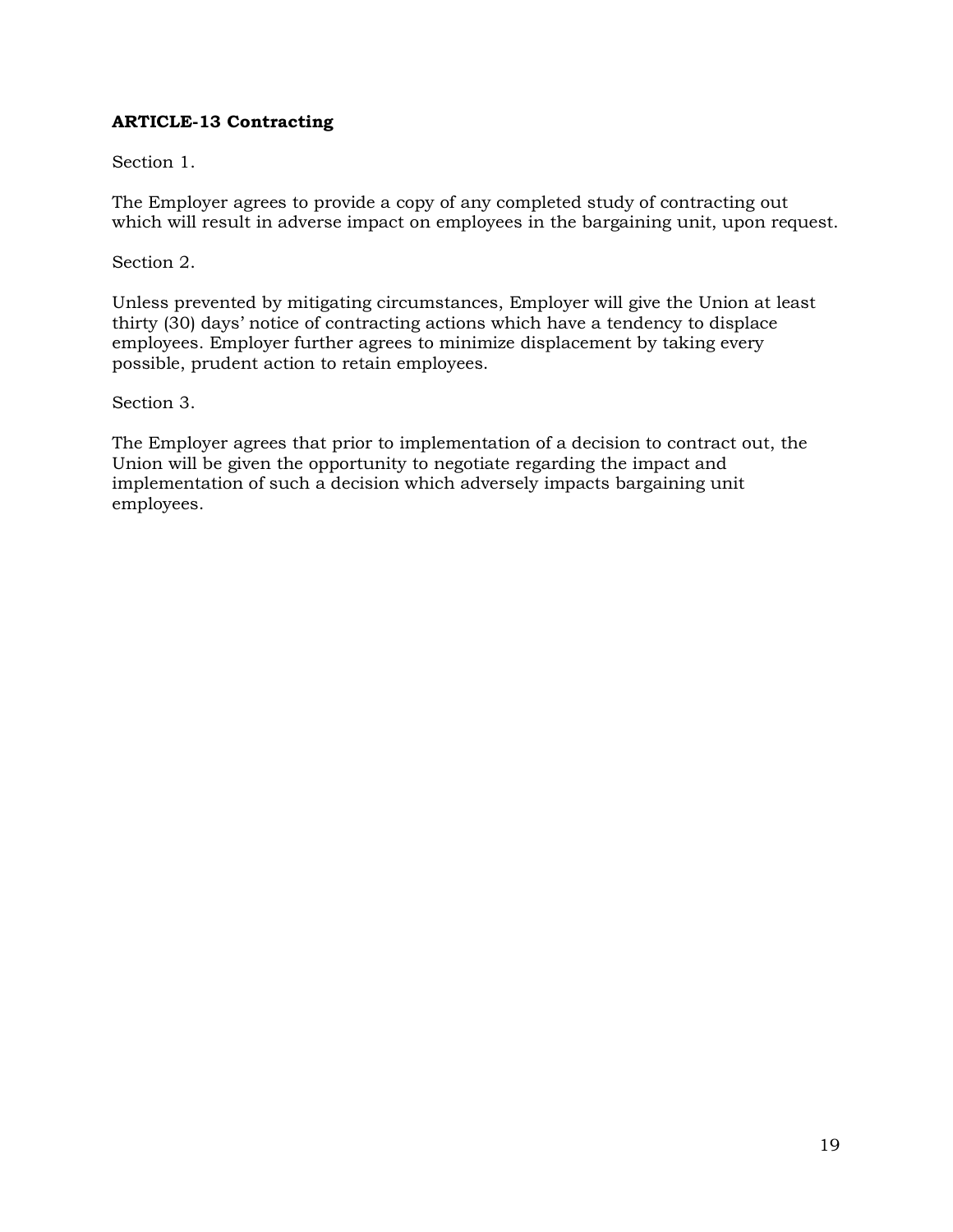## **ARTICLE 14- Hiring, Merit Placement and Promotion**

Section 1.

The Employer and Union recognize the need for creating a stable work force and providing maximum opportunity for employee advancement and development. The Employer will post all merit placement and promotion plan vacancy announcements, pertinent to the Program, on bulletin boards in areas where they will be accessible to all employees during the normal work day.

#### Section 2.

The Local President or designee will be permitted to participate in all hiring panels (merit promotion and case examination) for bargaining unit position vacancies. All matters discussed during this participation will remain confidential to all outside of the selection process. The Local President or designee will be a non-scoring participant.

In addition, the Employer will consult with the Local President or designee prior to making a selection for bargaining unit positions.

Section 3.

The Employer will consult with the Local President or designee prior to making a selection for supervisor positions. All matters discussed during this consultation will remain confidential to all outside of the selection process.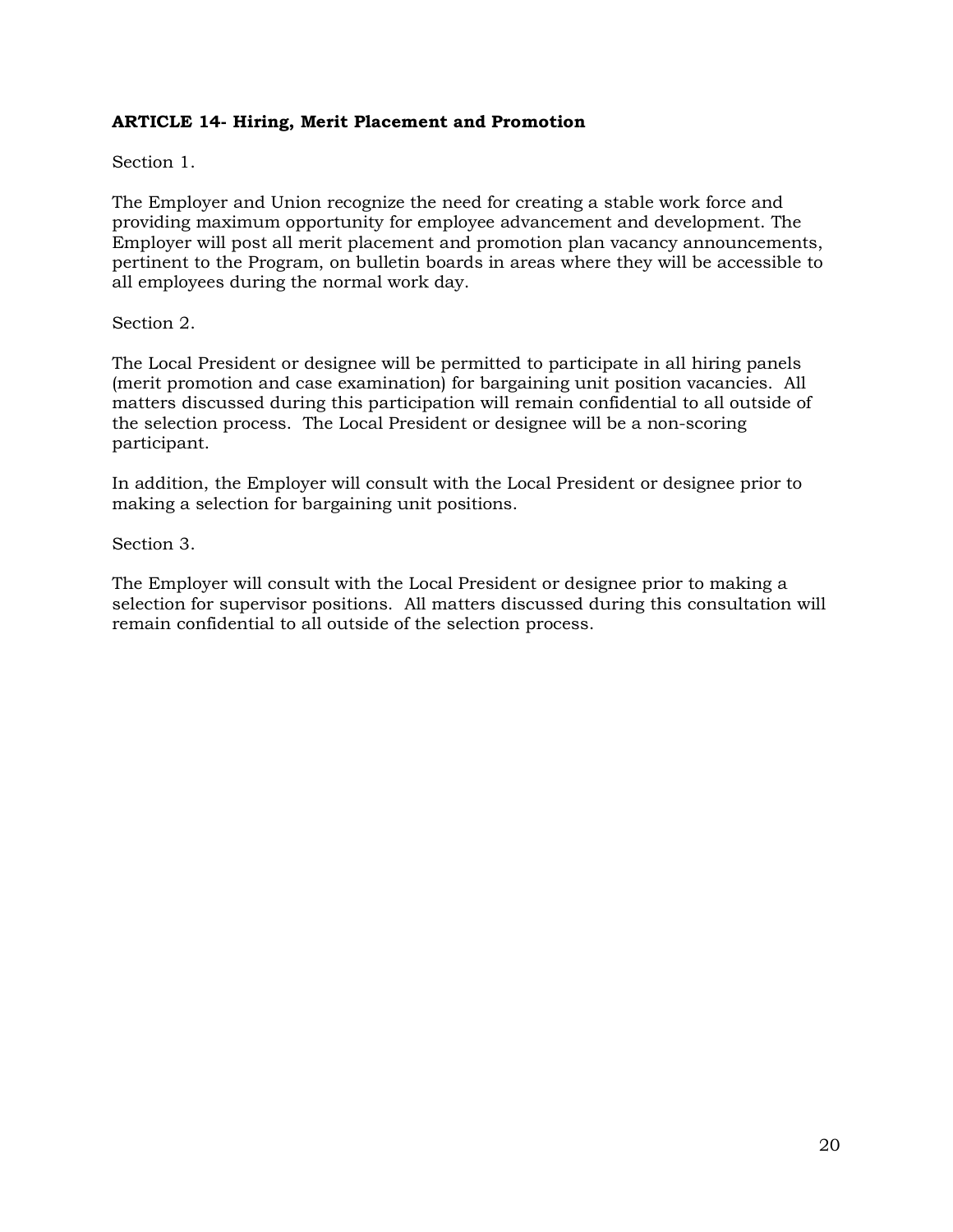## **ARTICLE 15- Reassignments and Lateral Transfers**

Section 1.

Employees may request changes in their work areas. All such requests area subject to management's right to assign employees and work, and to determine the personnel by which Employer operations shall be conducted. Such requests will be considered by management, and a good faith effort will be made to balance the needs of the employee with the Employer's Program needs. Any voluntary changes will be processed in accordance with applicable laws, rules, and regulations.

#### Section 2.

The Employer will maintain a list of employees that desire to transfer laterally within the Program. Consideration will be given to the desires of employees expressing an interest in transferring laterally from employees and who have successfully completed a one year probationary period and have a fully successful performance rating.

#### Section 3.

The Employer's decision is final concerning lateral transfers. Upon request, a verbal or written explanation will be provided.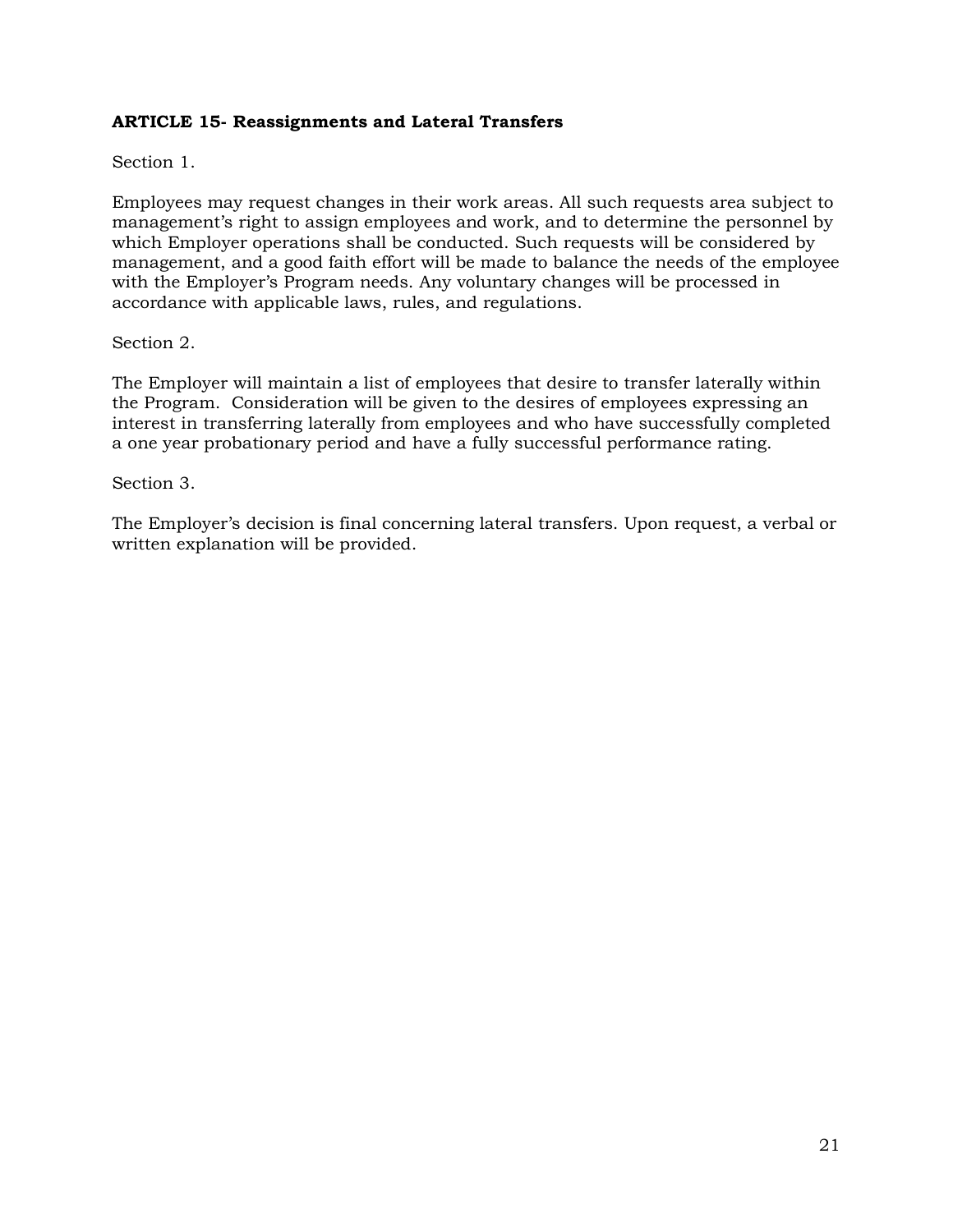## **ARTICLE 16- Performance Appraisals (Evaluations)**

## Section 1.

The application of performance appraisals (evaluations) and "conditions" as applied to bargaining unit employees will be fair, equitable, reasonable, and in accordance with applicable laws, rules, and regulations. Supervisors, whose duty it is to write performance ratings on their employees, will observe and comply with the provisions of pertinent regulations.

#### Section 2.

The employee will receive copies of his/her performance standards for that employee's position upon implementation of said standards, or when the employee changes position, or when an element or performance standard is changed, consistent with applicable laws, rules, and regulations. It is the supervisor's responsibility to ascertain that the standards and element ratings are fully understood by all employees. It is the employee's responsibility to ask questions if the standards and elements are not understood. These standards must be in writing prior to initiating corrective action.

Section 3.

The employee may attach written comments on his/her Performance Appraisal Worksheet (AD Form 435E or successor). The employee has a right to copies of the entire written record on file.

Section 4.

Performance rating will be thoroughly discussed with the employee in private. The employee will be encouraged to freely state his/her views. It must be recognized that it is the employee's right to disagree.

Section 5.

All ratings must be based on adequate knowledge by the immediate supervisor of all factors affecting the employee's performance.

Section 6.

An aggrieved employee shall be accorded right of appeal of his/her rating within appropriate regulations.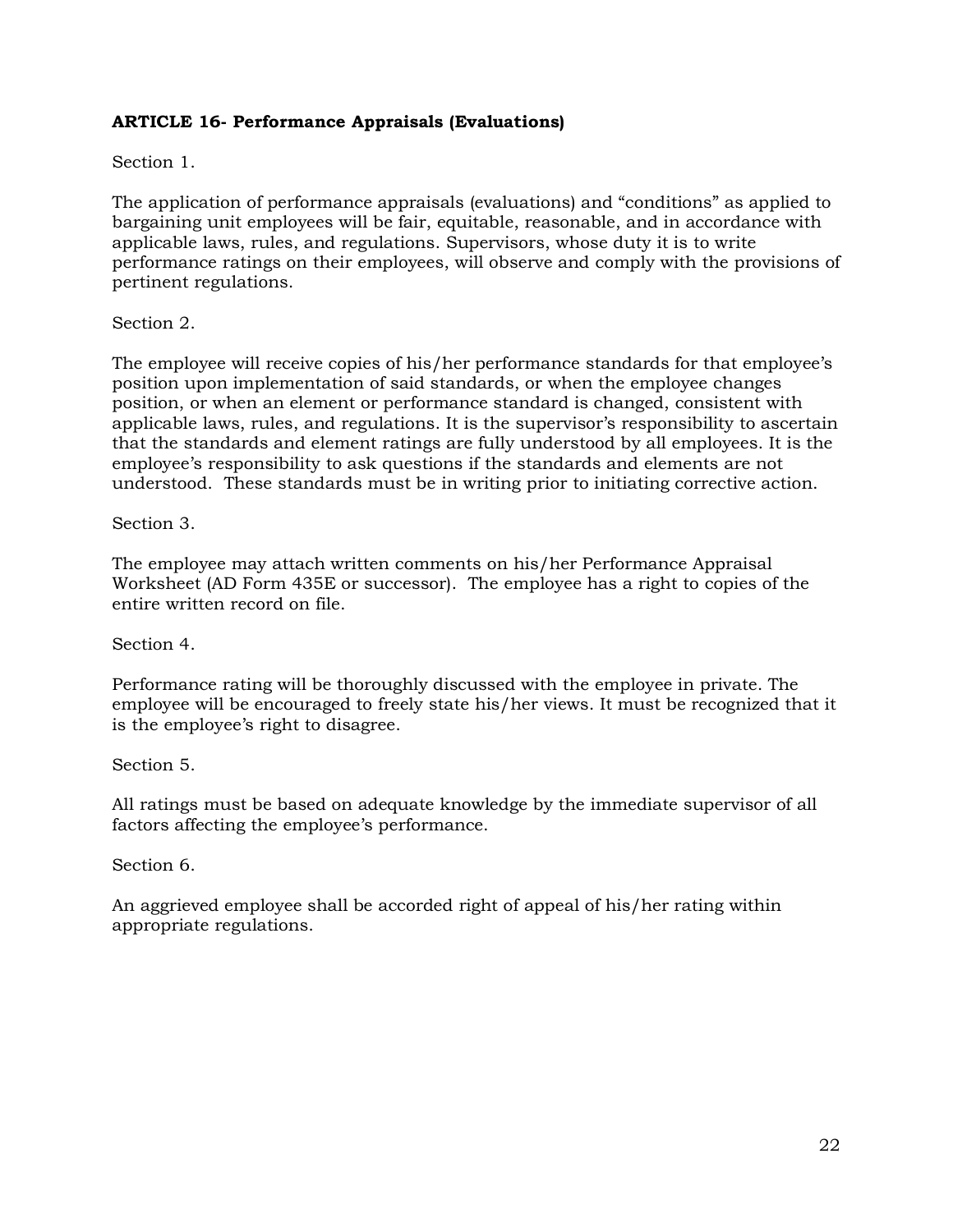## **ARTICLE 17- Equal Employment Opportunity**

Section 1.

The Employer and the Union agree to cooperate in providing equal opportunity in employment for all persons, to prohibit discrimination because of age, race, color, religion, sex (including gender identity, sexual orientation, and pregnancy), disability, genetic information, national origin, marital status, political affiliation, labor organization affiliation or non-affiliation, status as a parent, or any other non-merit based factor, or retaliation for exercising rights with respect to the categories enumerated above, where retaliation rights are available and to promote equal opportunity through continuing affirmative action.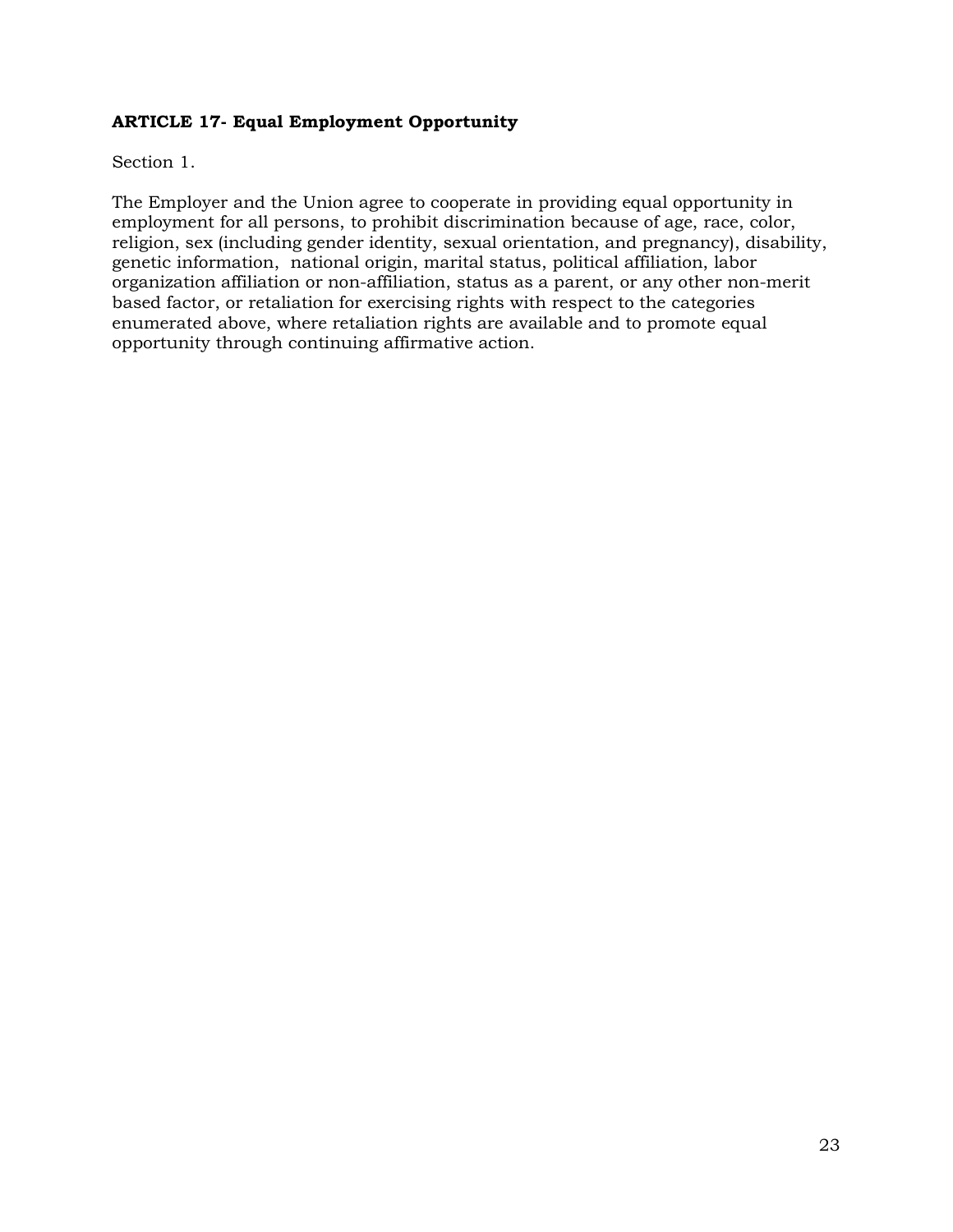## **ARTICLE 18- Training and Employee Development**

#### Section 1.

The Employer and the Union agree that career development of the employee is of benefit to the Government and to the employee. The Employer agrees to assist the employee in the correct and complete implementation of an Individual Development Plan (IDP), also called a "Learning Contract" or training plan. The IDP will be reviewed and updated at the time that performance reviews are accomplished to ascertain progress made toward career development, as it pertains to job-related activities.

The Employer will advise employees of training opportunities via e-mail, postings, fax or through other electronic training media such as Ag-Learn. Notice of training opportunities will also be provided to the Local President.

Section 2.

The Employer will provide employees with training and development opportunities which will enable the employees to do their work effectively, attain their career objectives, and accomplish the Agency mission. Such opportunities will be based on the interest of the Program and the employees; but in no instance solely for the benefit of the employee. In the event of displacement, training will be given which would qualify employees for other available positions, where appropriate, as determined by management, and when available.

Section 3.

Proposed locally designed training programs, including career programs and employee development policies and procedures to be established or implemented within the authority of the Employer, will be submitted to the Union representatives for review and comment prior to publication and implementation. All training opportunities will be offered to employees on a non-discriminatory basis and with proper regard for their privacy and constitutional rights as provided by merit system principles set forth in 5 U.S.C. 2301 (b)(2).

Section 4.

Employees will not be held responsible for tick identification or technical skills prior to formal training.

Section 5.

When advance knowledge of the impact of pending changes in function, organization, and mission is available, it shall be the responsibility of the Employer to plan for the maximum retraining of employees involved.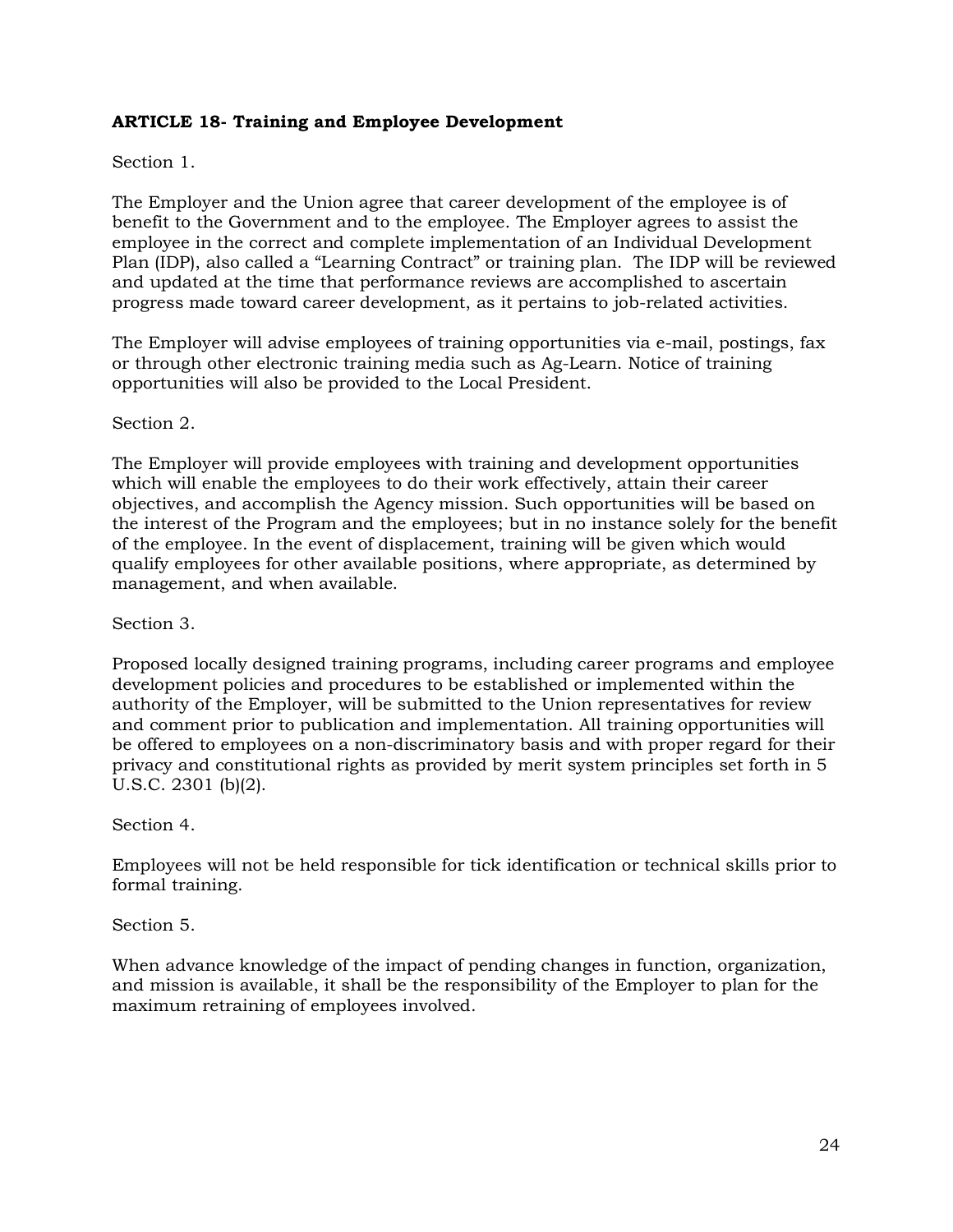Section 6.

The Employer will provide employee on-the-job cross training to the maximum extent practicable, employing such techniques as interchanging employees when they share mutual desires to receive training in each of their respective positions.

Section 7.

Management will provide annually, notices of VS training courses and information on career development at the work area office.

Section 8.

The Employer will make every effort to offer training opportunities on a fair and impartial basis to qualified employees.

Section 9.

Management will consider employee requests for adjustments to their work schedule for educational purposes in accordance with current policy outlined in the Human Resources Desk Guide.

Section 10.

The Employer will consider all recommendations from employees or the Union regarding training topics.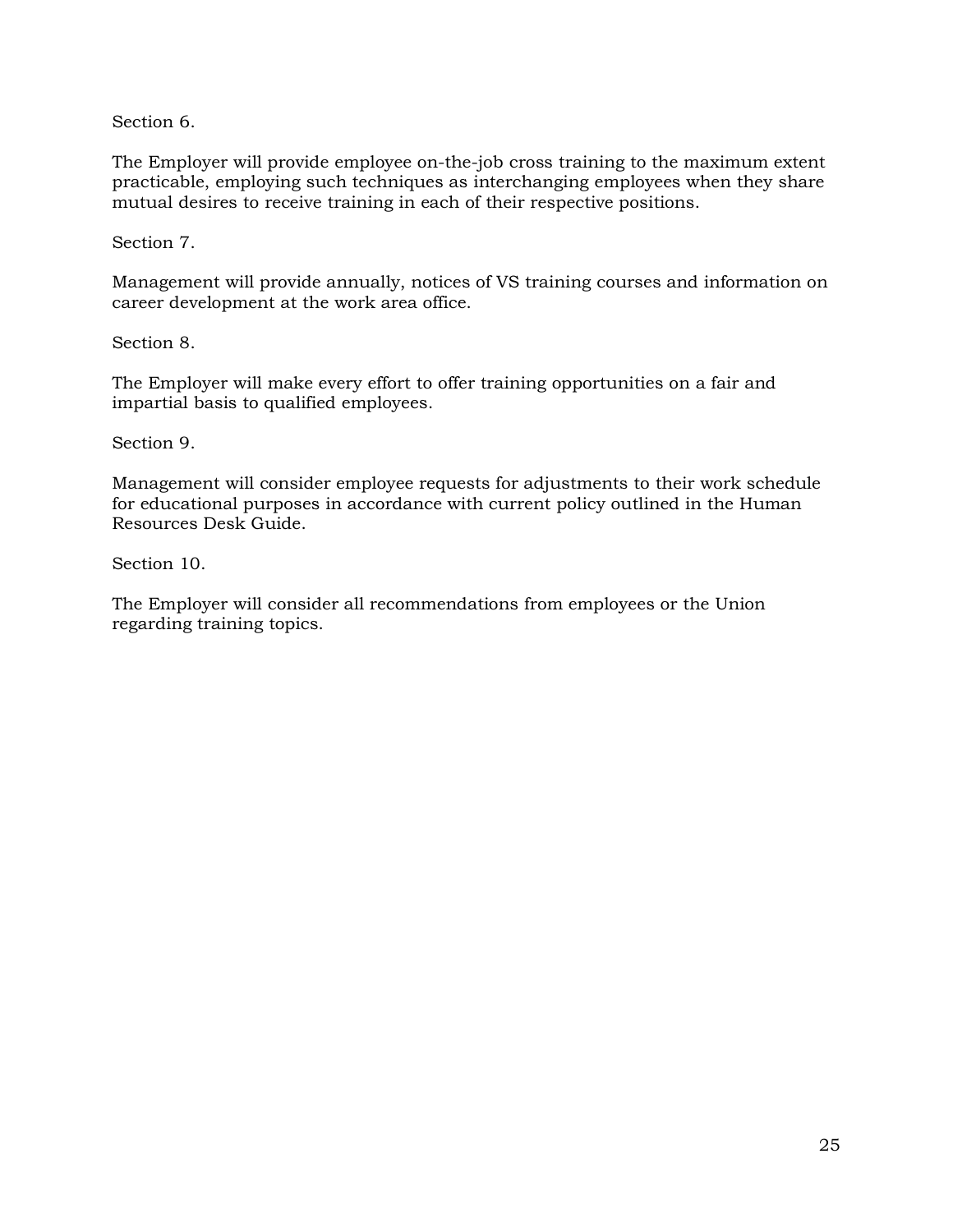## **ARTICLE-19 Leave**

## Section 1.

Subject to the maximum limitations provided by law, accrual of annual leave is a right of the employee which may not be denied. The taking of annual leave is also a right of an employee, subject to the leave being scheduled in accordance with work requirements. However, every reasonable attempt will be made to satisfy the desires of employees with respect to approving annual leave balanced with the needs of the Employer.

#### Section 2.

When the Employer finds it necessary to cancel previously approved annual leave, the reasons for such action will be explained to the affected employee. Denial of use of annual leave will be based upon factors which are reasonable, equitable, and which do not discriminate against any employee or group of employees.

#### Section 3.

When practicable, the Employer will grant the use annual of leave as requested by the employee (first-come, first-served basis). However, the Employer will assure that he scheduled vacation periods are planned as permitted by local circumstances and working conditions. A copy of the leave request or denial will be returned to the employee.

#### Section 4.

Where unforeseen emergencies arise requiring the use of annual leave not previously approved; approval of the use of annual leave may not be presumed by the employee. Except where circumstances beyond the control of the employee do not permit, the employee must contact the supervisor within 2 hours of the scheduled starting time of the employee.

#### Section 5.

Employees shall earn sick leave in accordance with applicable laws and regulations. Sick leave will be granted on a request to employees when they are incapacitated for the performance of their duties and when they have given notice to their immediate supervisor. Sick leave must be requested in advance for visits to doctors, dentists, and for the purpose of diagnostic examinations and X-rays.

#### Section 6.

The Employer retains the right in accordance with governing regulations to require a medical certificate to justify the granting of sick leave. Employees are required to submit certificates from their physician or statement prepared by the physician, supporting sick leave requests, when they are absent on sick leave for more than 3 consecutive work days. This certificate must be presented within fifteen (15) calendar days after the date it was requested. If this is not practical, despite the employee's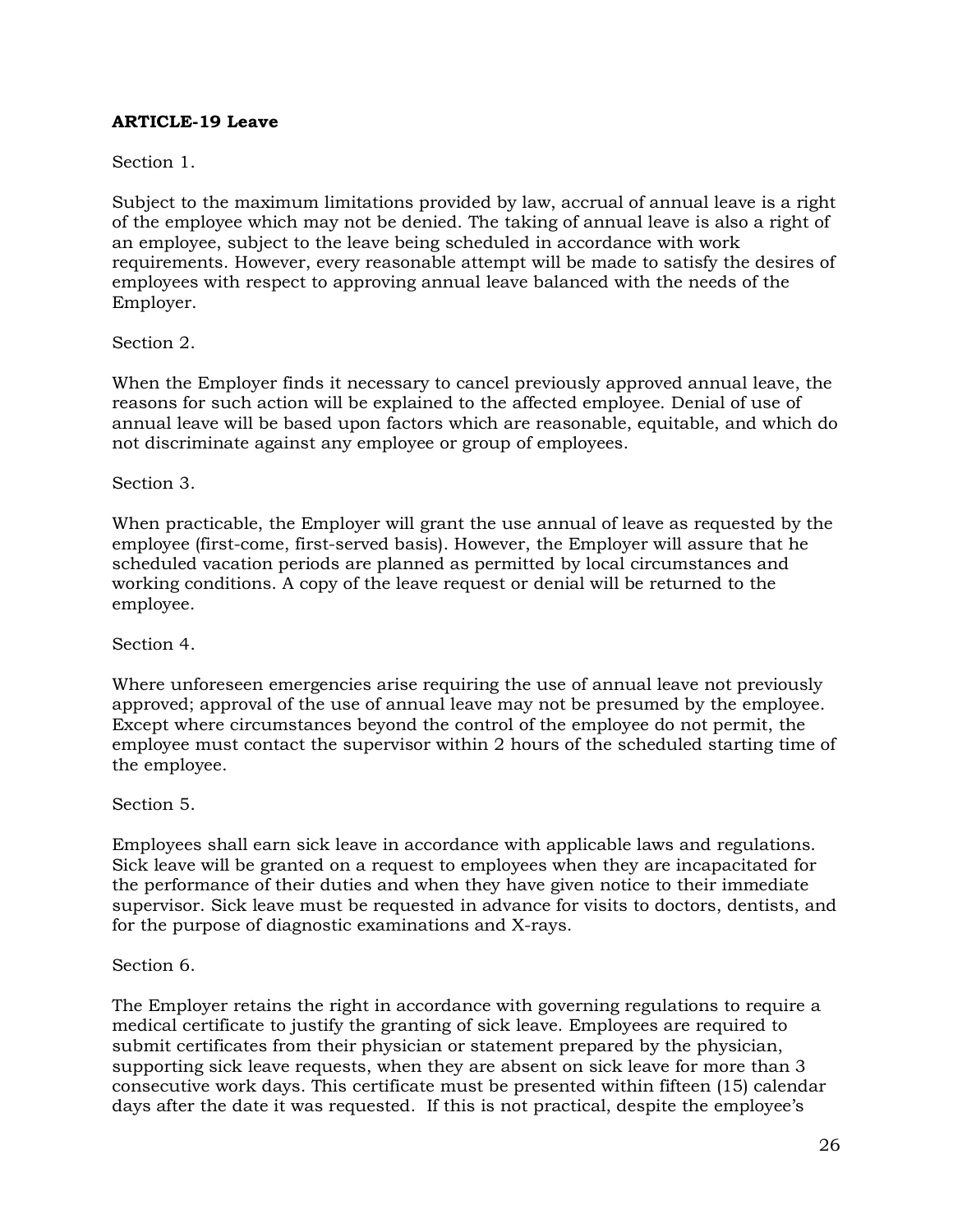diligent, good faith efforts, the documentation must be provided within 30 calendar days after the date it was requested.

Should the Employer have reason to suspect Sick Leave abuse, the Employer may require the employee provide a physician's statement covering absences of less than 3 consecutive work days.

If an employee has been given a Sick Leave Restriction letter, the employee will be required to document absences with medical certificates during the "term" of the Sick Leave Restriction letter.

Sick Leave Restriction Letters will normally not continue for a period of more than 6 months. At the end of 3 months, the Employer will review the necessity for this documentation and if sick leave abuse has ceased, the requirements will be lifted, if reasonable improvement has not occurred, the Sick Leave Restriction Letter may be extended. The Employer reserves the right to make the final determination of the necessity for continuation of this requirement after each case is reviewed.

#### Section 7.

Unearned sick leave may be advanced, if properly justified, to an employee not exceeding 30 days accumulation. Advancement of sick leave may be only in clearly established deserving cases of serious disability or ailment, supported by a certificate from a registered, licensed, practicing physician, or other recognized practitioner. Advanced sick leave will not be granted when it is known or expected that the employee will not return to duty.

#### Section 8.

Failure to obtain approval or give the notice required by this Article may result in a charge to absence without leave (AWOL) and disciplinary or other administrative action as the circumstances may justify.

Section 9.

Employees have the right to request, and may be granted, consecutive weeks or accrued annual leave each year.

Section 10.

A request for leave without pay by an employee will be duly considered by management, Requests for extended LWOP up to 39 working days must be in writing.

Section 11.

An employee may be excused without charge to leave to exercise his/her right to vote, serve on a jury or testify before a court or legislative body, in accordance with the Human Resources Desk Guide.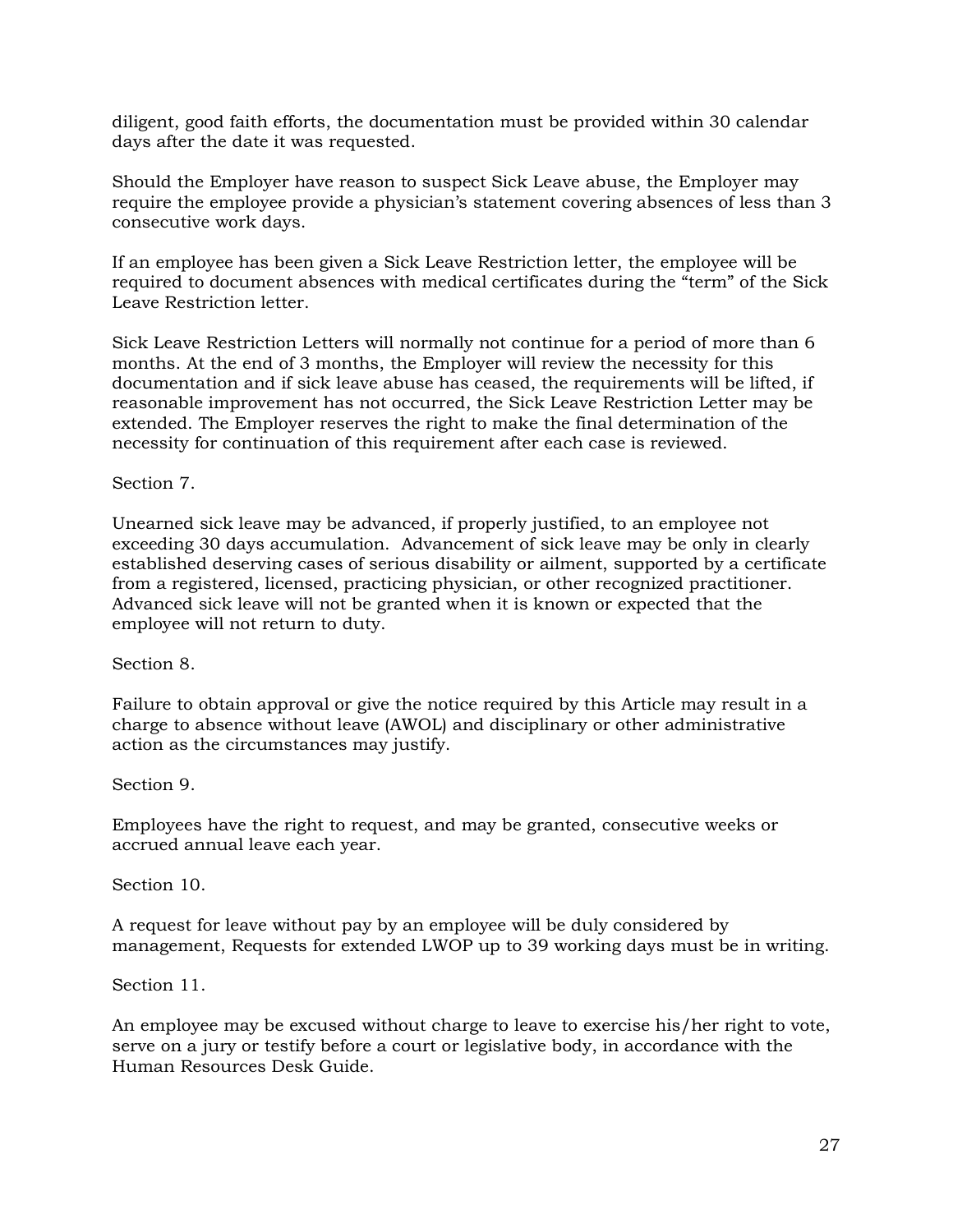Section 12.

Upon written request, extended leave may be granted to an employee for the purpose of participating in Labor-Management Relations activities.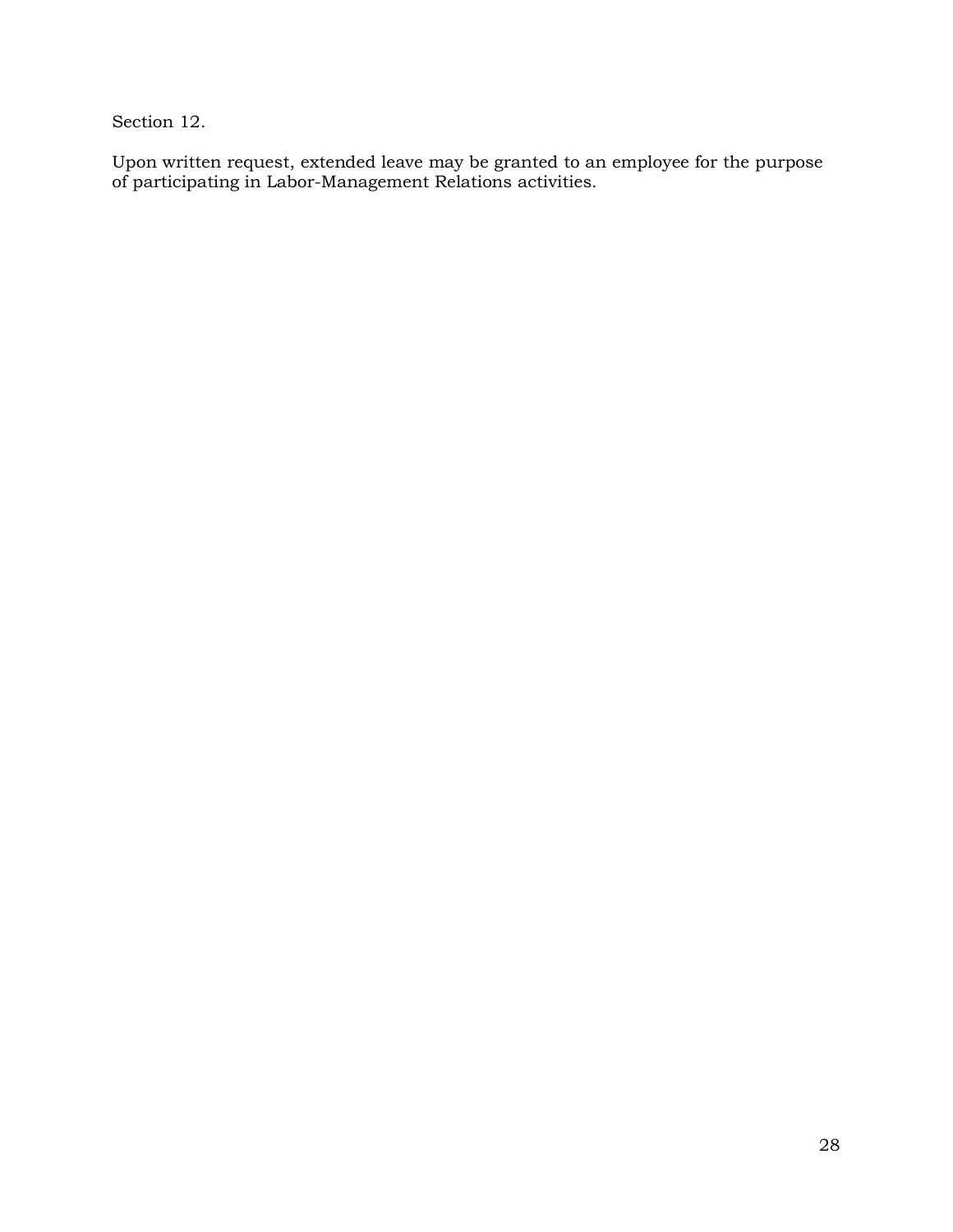## **ARTICLE 20- Administrative Leave and Official Time**

Section 1.

An employee who is an official or a representative of the Union may be excused without charge to leave for the purpose of attending training sessions sponsored by a labor organization, provided the subject matter of such training is of mutual concern to the Government and the employee in his capacity as an organization representative and the Government's interest will be served by the employee's attendance. Official time for this purpose may be approved only for short periods of time that are reasonable under the circumstances. Approval by the Employer is required prior to the training session. Request for such official time must be in writing and be supported by statement of the purpose, and the content of the program or meeting to be attended.

Section 2.

The employee, in the exercise of this privilege, will be entitled to official time only. There will be no overtime, premium pay, travel expenses or travel time allowed for this purpose.

Section 3.

When administrative leave is granted in the case of inclement weather or other conditions which warrant such leave, management will make every effort to notify employees on duty.

Section 4.

Upon request and approval in advance, a reasonable amount of official time will be granted to Union officials for the purpose of carrying out labor-management relations activities.

Section 5.

The Employer will periodically remind managers and employees of its commitment to provide reasonable periods of time to the Union officials.

Section 6.

Union officials will request official time with reasonable advance notice identifying the general nature of the request, such as working on a grievance, performing representational duties, attendance at formal meetings or training sessions etc. and the expected period of absence.

Section 7:

Supervisors will normally grant such requests and will release the Union official as soon as is practical, normally not more than 24 hours from the time of the request.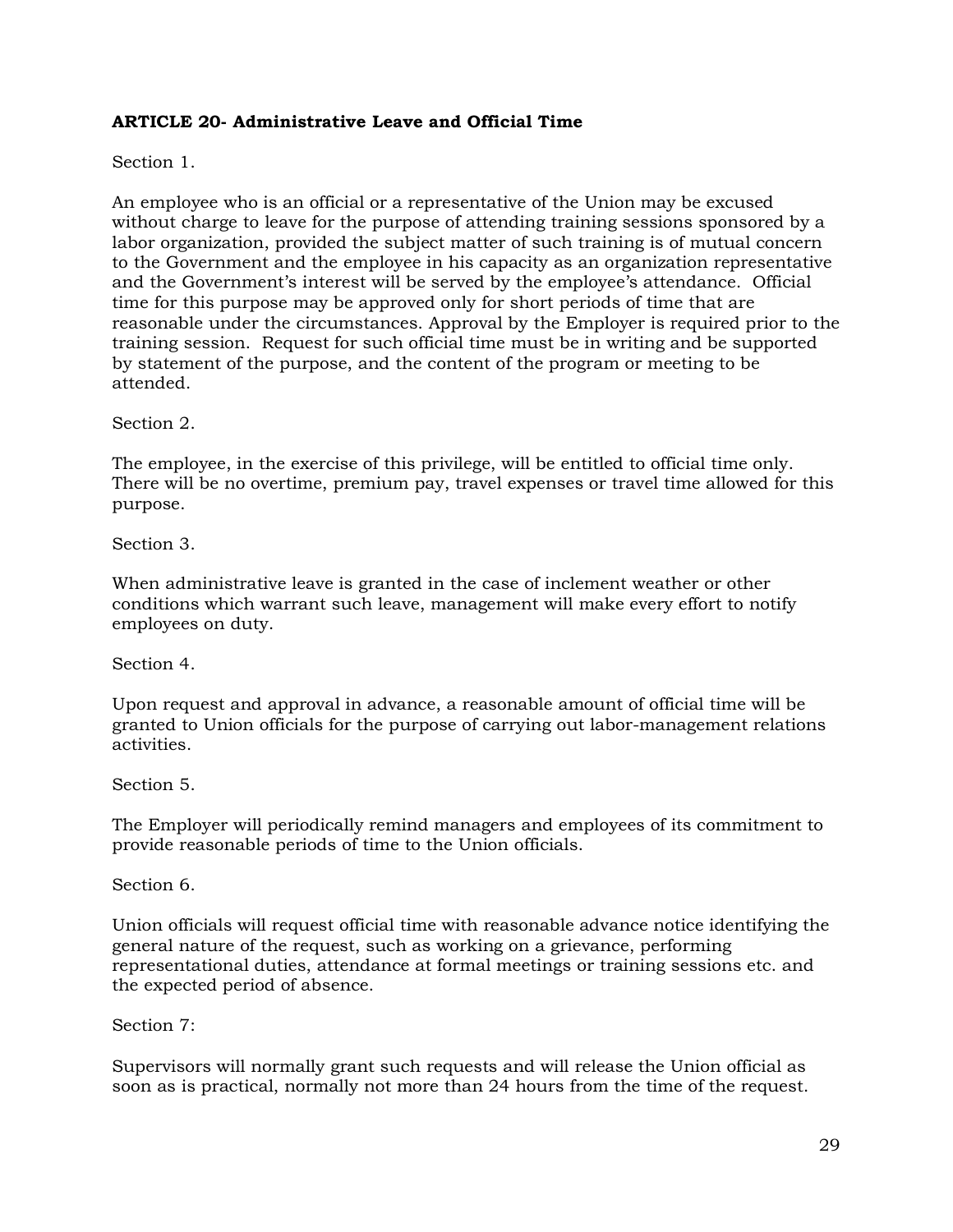## **ARTICLE 21- Tours of Duty**

## Section 1.

A tour of duty consisting of the first 40 hours in a pay status is in the administrative work week will be established. This tour of duty will consist of the first 40 hours in a pay status in the administrative work week and must occur during consecutive days of the administrative work week. Any days of less than 8 hours must occur on the last day, except as provided in Section 2 below.

#### Section 2.

Three basic first 40-hour tours of duty may be established within each county. One tour will be the first 40 hours in a pay status, beginning on a Sunday continuing through Thursday. The second tour will be the first 40 hours in a pay status beginning on Monday and continuing through Friday. The third tour will be the first 40 hours in a pay status beginning on Tuesday and continuing through Saturday. The tours of duty will be established with consecutive working days on and consecutive days off. Split shifts will not be established except by employee request and mutually agreed to by the Employer. Schedules may include an early and/or late shift, encompassing the daylight hours (i.e. sun up to sun down). This does not preclude work being conducted outside of daylight hours.

#### Section 3.

With the exception of emergency circumstances listed below, work schedules will be posted 14 calendar days in advance. Records of schedules and overtime shall be maintained by the Employer and shall be made available to the Union officers upon their written request. Supervisors will not change schedules arbitrarily or capriciously. The Employer will consult with the Local President prior to changing the posted schedule.

As a result of emergencies, incident responses, unusual workload, operational demands or TDYs, work schedules may be temporarily changed. The Employer will provide advanced notice to the Union of at least one pay period for non-emergencies and as soon as practical for emergencies or incident responses. Employees will be notified as soon as possible of any schedule changes after the initial posting.

#### Section 4.

When holiday duty falls within a work schedule that has previously been established and routinely followed, the employee assigned this schedule works the holiday. If additional employees are needed, the following seniority procedure will be followed: Seniority will be based on time served in the Tick Eradication Program. The county supervisor will establish a list for holiday work assignment. Employees will be listed in order of seniority. The listing may not be changed, except to correct an error. The employee with the most seniority will be offered the holiday work assignment. If he/she declines, the assignment will be offered to the next senior employee until the assignment has been accepted. If all employees decline, the employee who heads the list (most senior) will perform the holiday work. The order of preferences will rotate. If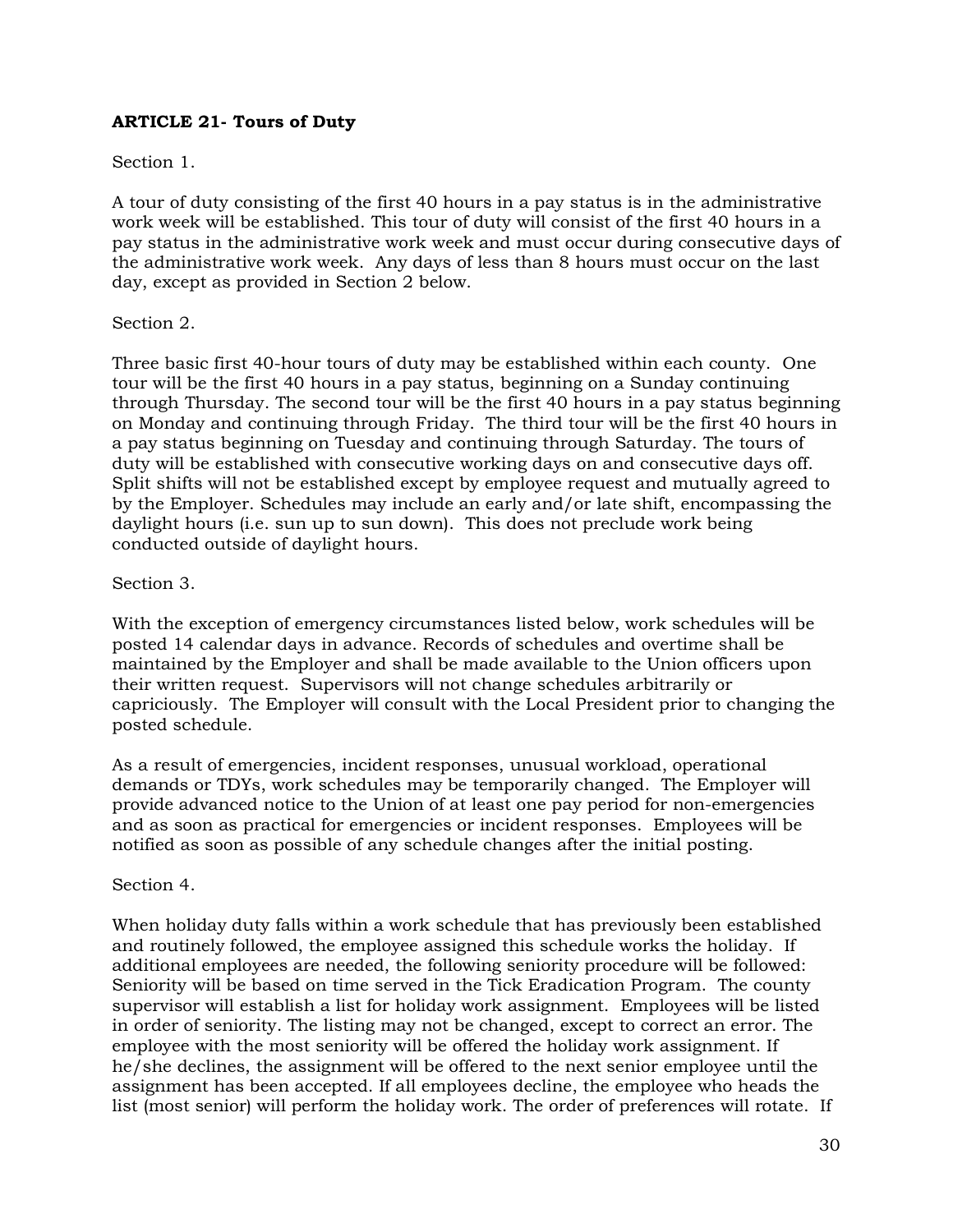an employee accepts or declines a holiday assignment, his or her name will be moved to the bottom of the list. Substitutions may not be made by any employee except the county supervisor.

Section 5:

Administrative/Support Staff are free to apply for participation in the Agency's "Maxiflex" program. Such application will be reviewed and approved or denied in accordance with the current Maxi-flex policy and directives outlined in the MRPBS Human Resources Desk Guide.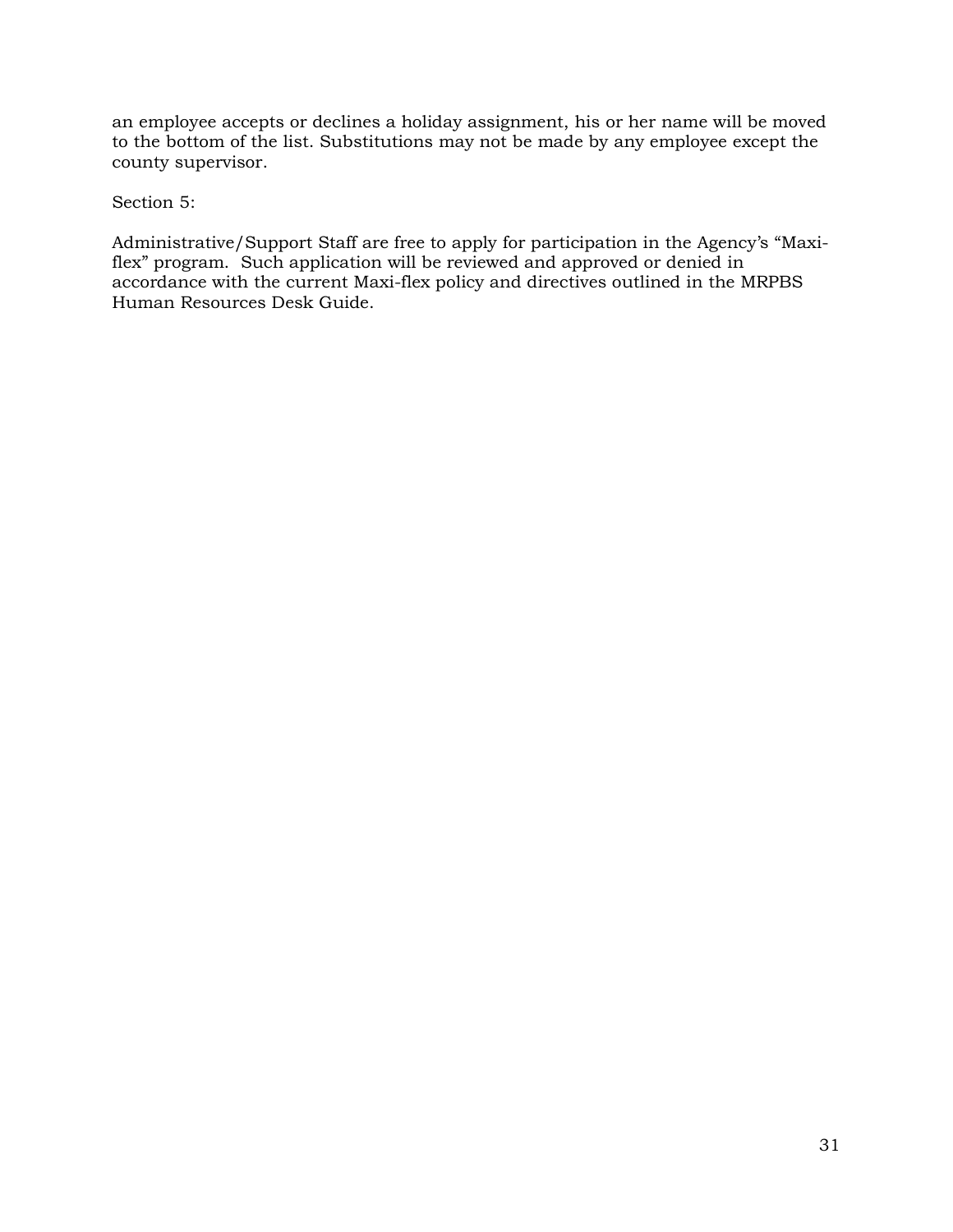## **ARTICLE 22- Overtime**

Section 1.

Overtime and travel compensatory time will be paid in accordance with the Human Resources Desk Guide (HRDG). Management reserves the right to order and approve overtime in accordance with the HRDG and this Article.

Section 2.

Management will make every reasonable effort to distribute overtime on a fair and equitable basis among qualified employees. Unscheduled overtime that is out of the employee's assigned area will be equalized. Overtime will not be used as a reward or penalty.

Section 3.

Employees called back to work from a non-duty status after completing their first 40 hours will be compensated for a minimum of 2 hours overtime pay in accordance with the HRDG.

Section 4. Overtime selection process:

a. First consideration for the assignment of overtime will be to those employees who are qualified for the job and for which the job would be contiguous to or a continuation of the employee's tour of duty.

b. To fairly administer overtime opportunities outside of the employee's normal duty station; the Employer will prepare a listing all similarly situated and qualified employees, originally ranked by seniority using the Service Computation Date (SCD).

c. When an overtime assignment is available, it will be offered to the most senior employee with the fewest number of overtime hours worked.

d. If the most senior employee declines the overtime assignment it will be offered to the next employee in sequence until a volunteer is identified.

e. If the list is exhausted and no volunteer has been identified, the employee with the lowest number of worked overtime hours will be directed to the overtime assignment.

f. The rosters will be updated as overtime assignments are worked. Once an employee has worked an overtime job, he/she will be assigned the hours that were worked. Subsequent overtime jobs will be offered in order of lowest to highest overtime hours on the roster.

g. Employees are required to review their "standing" and are responsible for notifying the supervisor of any inaccuracies within 7 calendar days of the posting.

h. The list will be considered accurate and the Agency held harmless for its good faith attempt to distribute overtime in accordance with these provisions.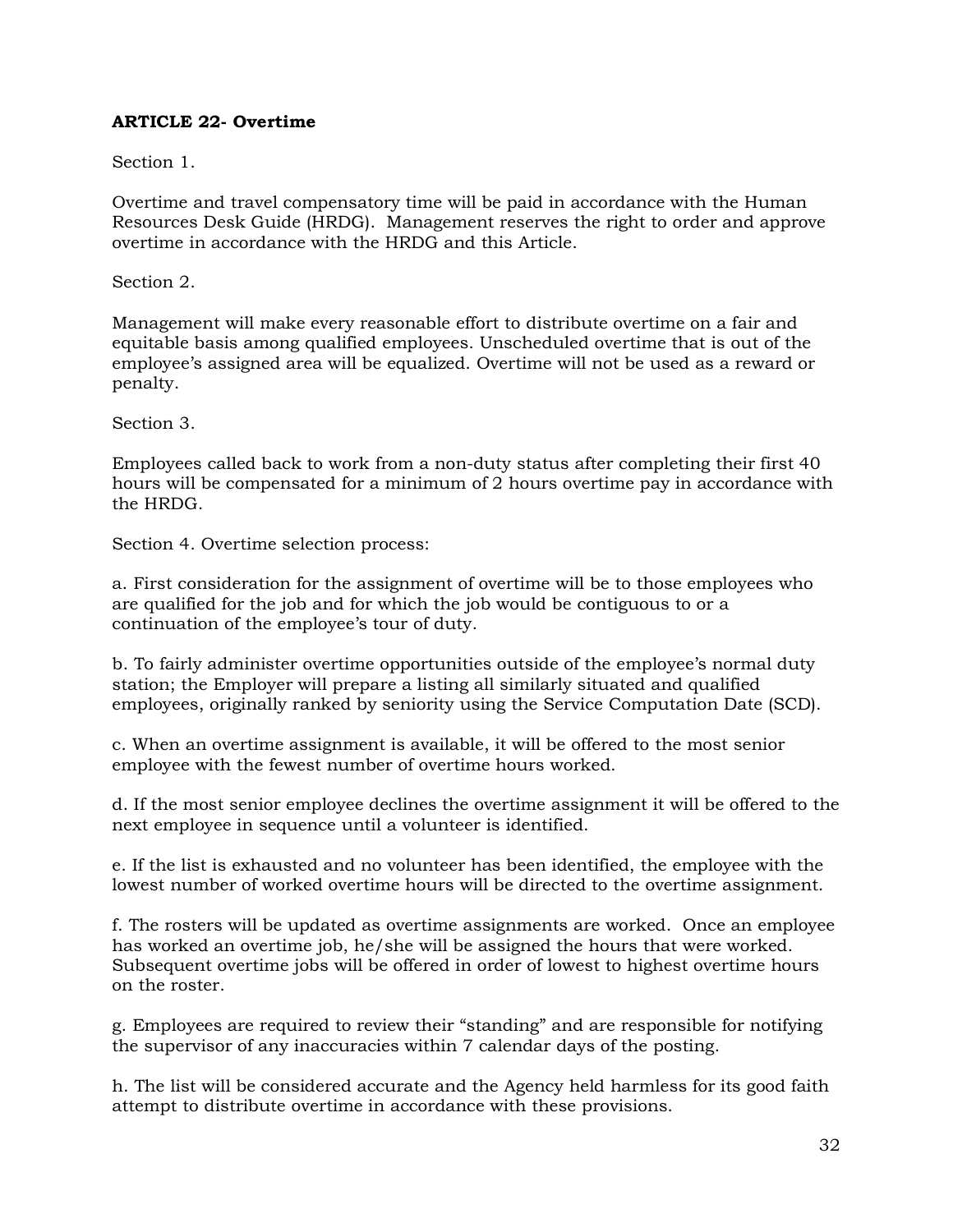i. The list will start "fresh" each calendar year and all accrued overtime hours will be expunged and a new roster will be established in order by SCD.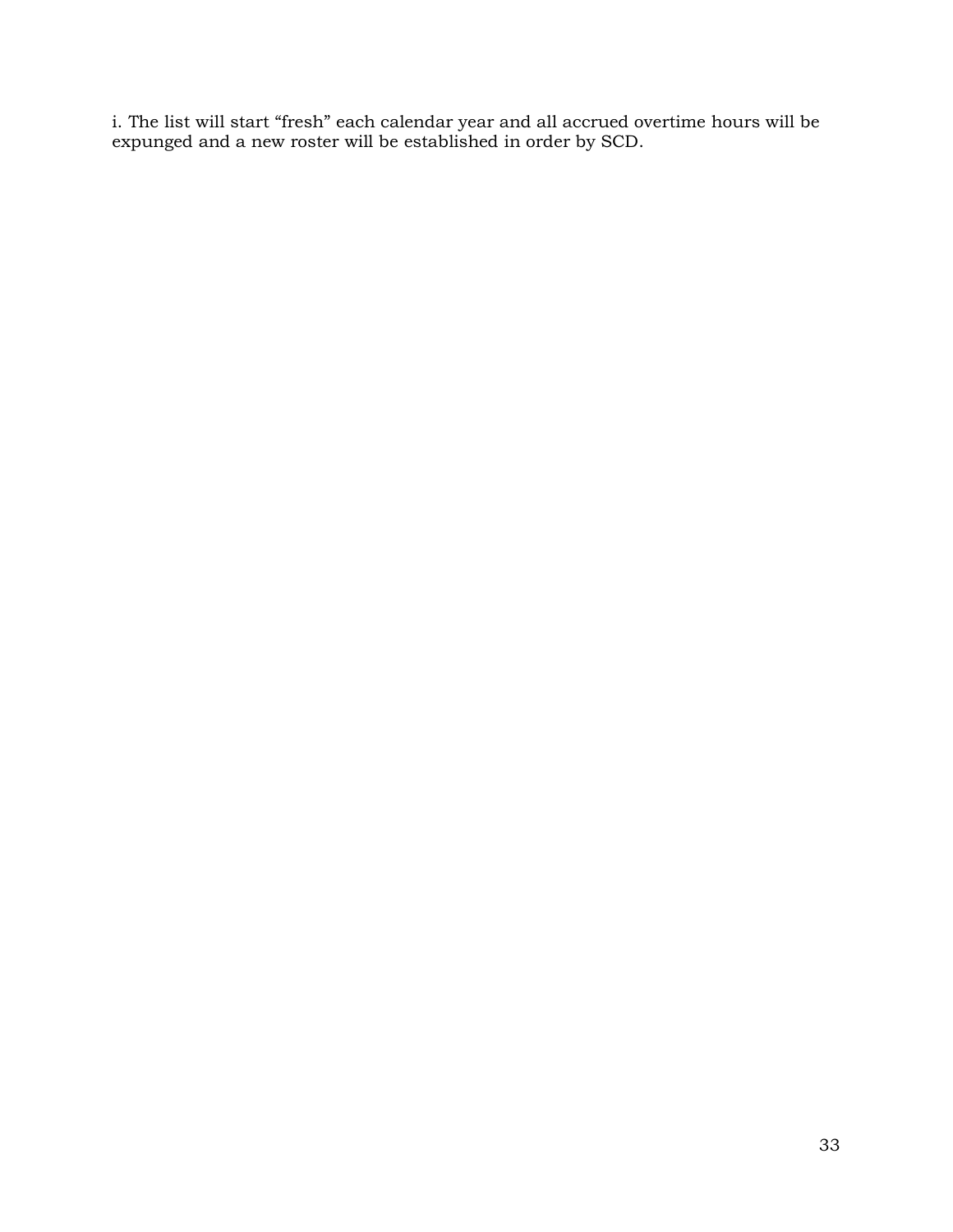## **ARTICLE 23- Safety**

## Section 1.

It is understood that the safety of all employees is a primary concern of both the Union and the Employer. The Employer will strive to provide and maintain safe working conditions and the Union will strive to assist management in the use of safety equipment and insure the safety procedures and practices are complied with by all employees. If a dispute with respect to unsafe working conditions exists, upon request, the first line supervisor will conduct an inspection; make recommendations, report, and attempt to resolve the dispute. If the issue is not resolved to the Union's satisfaction, the Union may elevate the request to the next highest management official or follow the Negotiated Grievance Procedure if a contract violation has occurred.

Section 2.

Upon request, employees will be provided with contact information for a subject matter expert concerning matters related to Workers' compensation benefits (OWCP), including forms, alternatives, and time constraints.

Section 3.

The Union will be notified by the Employer as quickly as possible of all occupational safety and health hazards, including reports from other agencies. This includes promptly forwarding or notifying employees of eminent hazards or warnings received from other Agencies such as Homeland Security.

Section 4.

The Employer will be responsible for providing for the safety, training, and welfare of employees performing duties in isolated areas. This includes training provided by other agencies pertaining to all hazardous conditions that may be encountered in the performance of regular duties. The Agency will follow existing policy for staffing camps in isolated areas.

Section 5.

Employees will immediately report all injuries, illnesses or hazardous conditions which occur on the job to their immediate supervisor, without fear of restraint, coercion or reprisal.

#### Section 6.

When an employee provides a Physician's medical statement restricting him/her to limited or light duty, the Agency will make reasonable attempts to assign tasks or duties that meet the physical restrictions identified. If the medical documentation is unclear, or has no expected "duration" the employee may be asked to provide clarification from the attending physician. (The use of OWCP form CA- 5C is also an example of an approved form to use for this purpose.)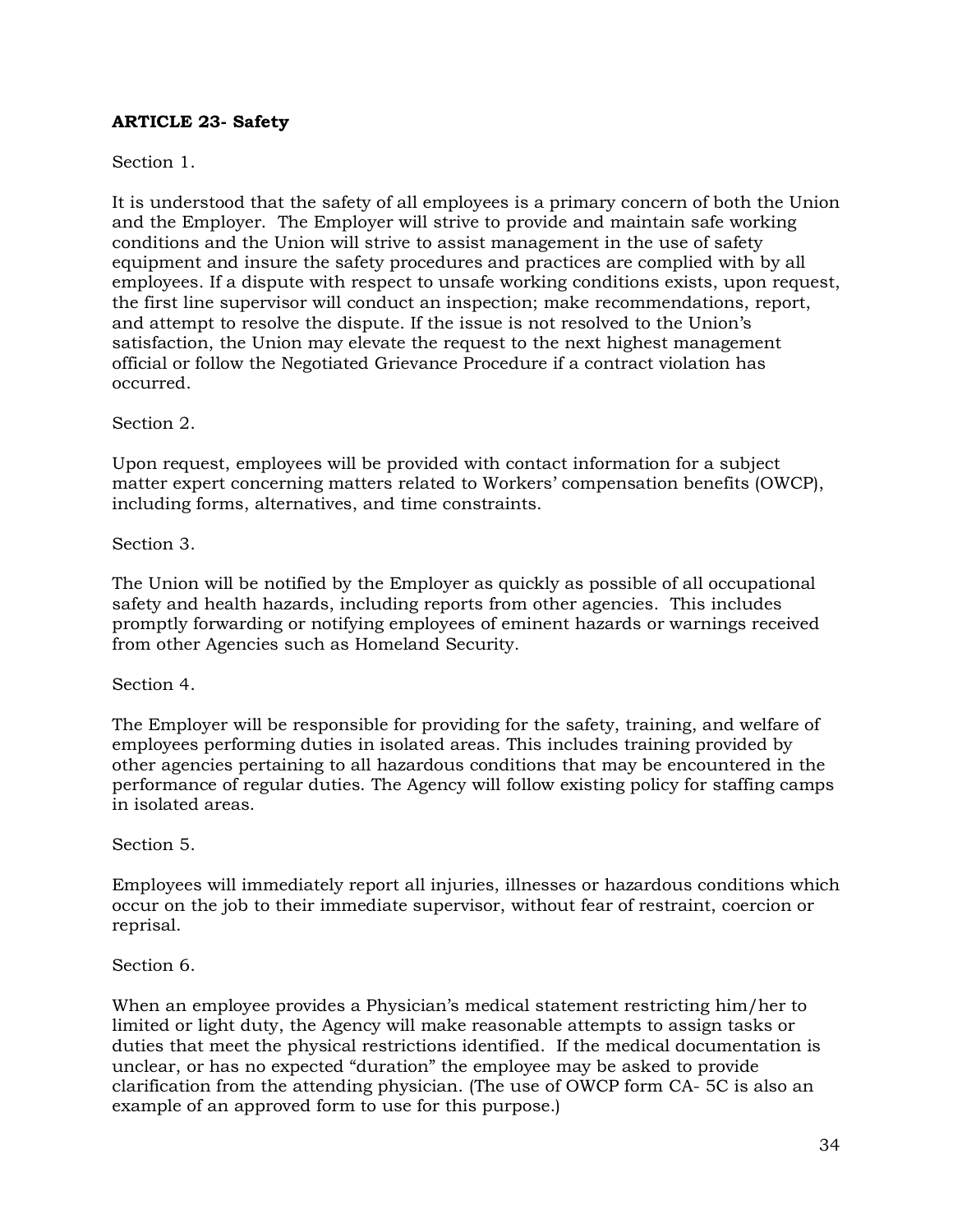Section 7.

Employees will use sound judgment and take proper action regarding imminent dangerous situations. This may include: leaving the immediate work location, taking corrective action, etc. The employee will report such activity to a supervisor as soon as possible.

Section 8.

Each supervisor of the Tick Inspectors and a Safety Coordinator will jointly conduct inspection of all safety equipment issued by the Employer, and horse, trailer, and saddle and additional equipment provided by the employee. An inspection form will be signed by both Parties and copies provided to the employee, Union, supervisor, and to the CFTEP Safety Committee no later than September 30th of each year. (This date may be changed at the discretion of the CFTEP Safety Committee.)

Deficiencies, if any, will be noted identifying the expected date to correct the deficiency. Deficiencies will be re-inspected within 15 working days of the employee receiving notice of deficiency.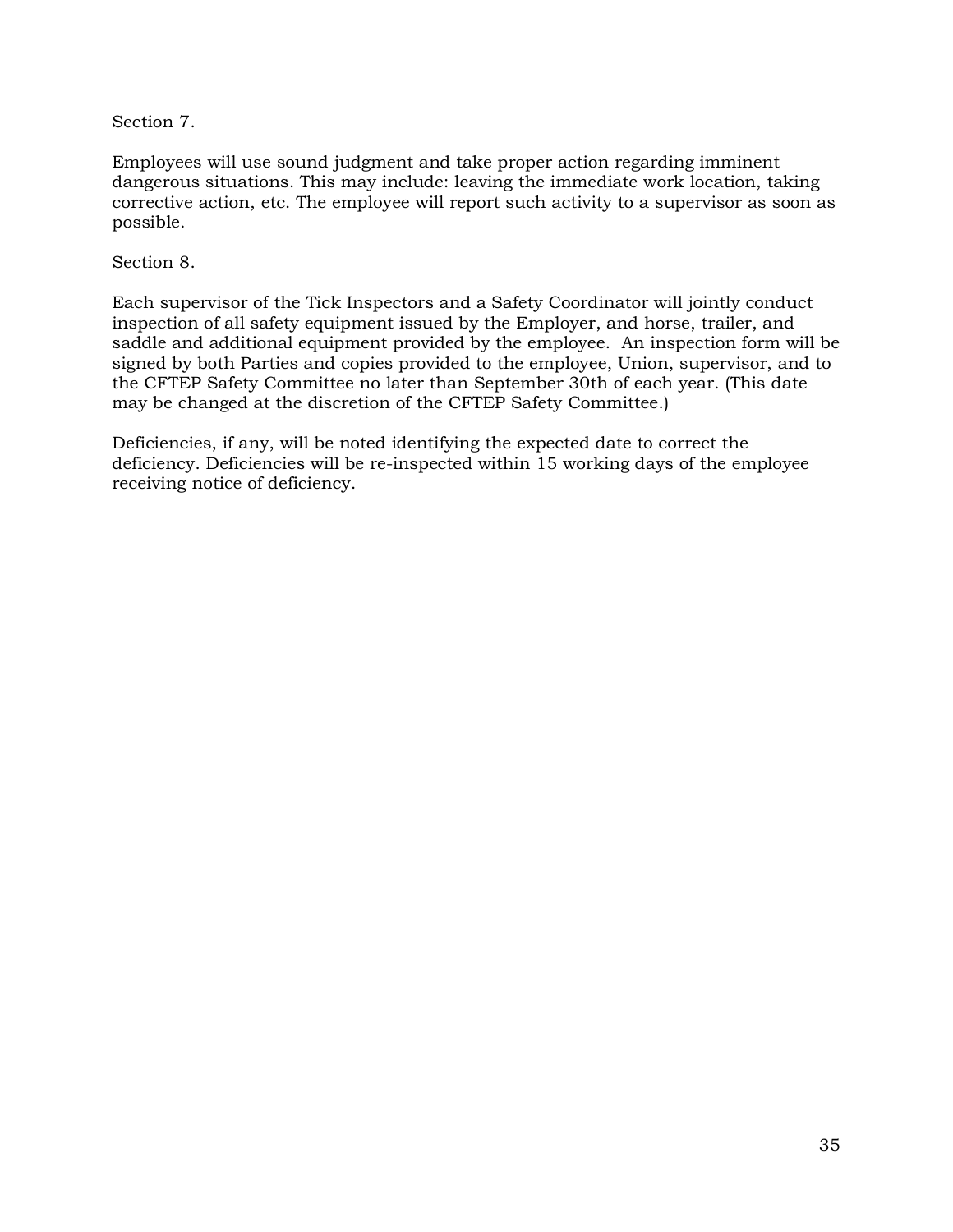## **ARTICLE 24- Radio and Firearms**

Section 1.

Effective radio communication is vital to insure that employee safety and health is maintained. This involves radio communications monitoring by supervisors and employees alike. The Agency is committed to improve communications systems and to provide adequate, yet cost- effective communication equipment that is required to perform assigned work.

Section 2.

Employees will be trained on proper use of equipment and will be held accountable for the use of government provided communication systems, including using the equipment for non-work related purposes.

Section 3.

Radio communication and logs will not be used for harassment purposes. Section 4.

Employees will promptly report radio deficiencies to their supervisors.

Section 5.

The Employer and the Union recognize that the carrying of firearms is for the selfprotection of employees while in the performance of their duties in hazardous work areas.

Section 6.

Employees will be trained and required to qualify with firearms at least annually in accordance with the Agency's Rules for firearms titled; "Firearms Guidelines for Tick Inspectors to Be Issued Pursuant to Public Law 97-312, 96 Stat. 1461, dated October 14, 1982 signed October 30 1984, or successor. Employees unable to qualify will be given remedial training as determined by the firearms instructor, coordinated through the supervisor.

Section 7.

Official time will be provided to employees for quarterly firearms training. At least one of the quarterly training sessions will include advanced in service training developed by the firearms training staff.

Section 8.

All firearms training will be conducted on an approved range and under the supervision of certified firearms instructors.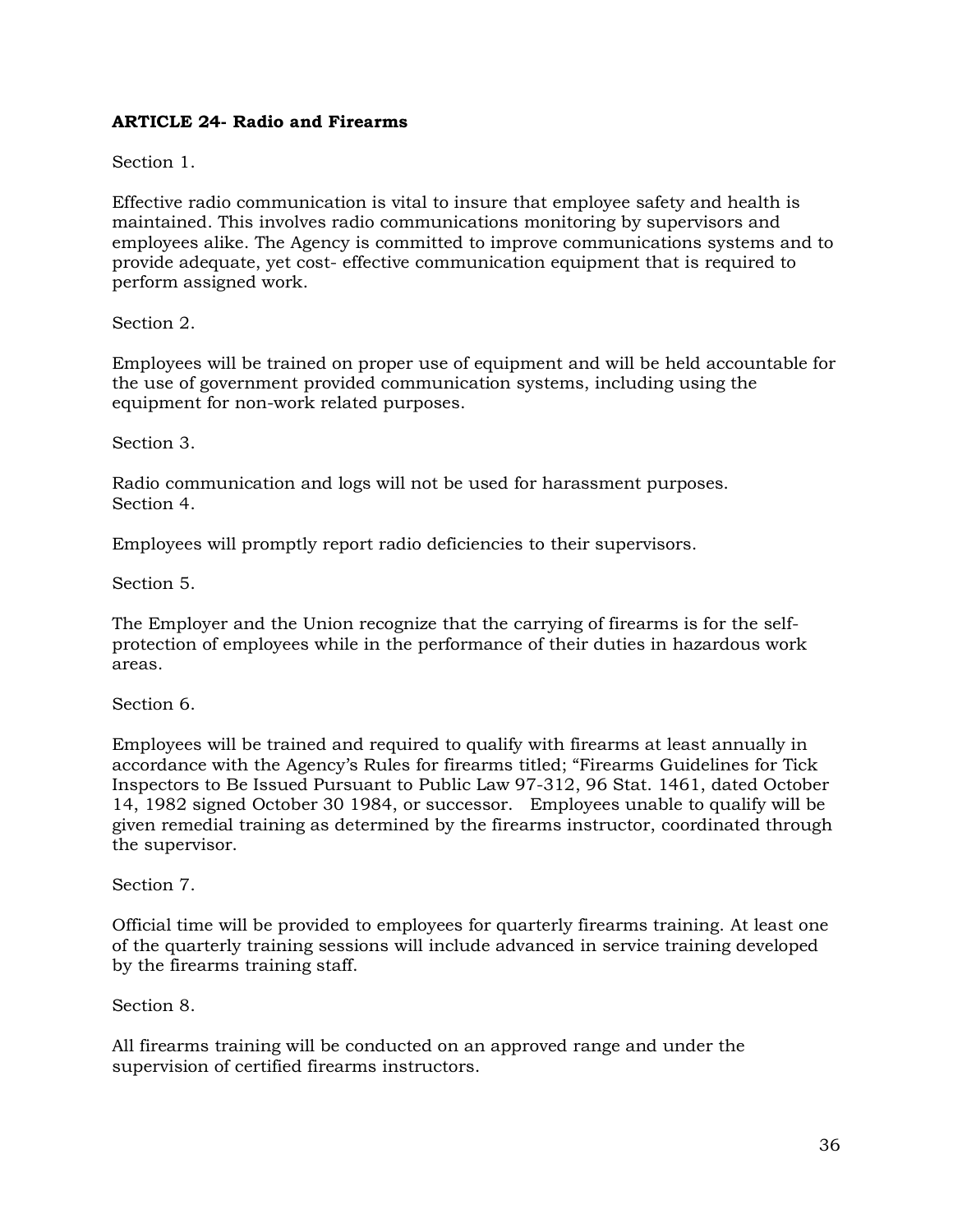Section 9.

Certified firearms instructors will meet to discuss training methods and development telephonically as needed. This will be done on official time. The instructors will select a certified Range Safety Officer as needed.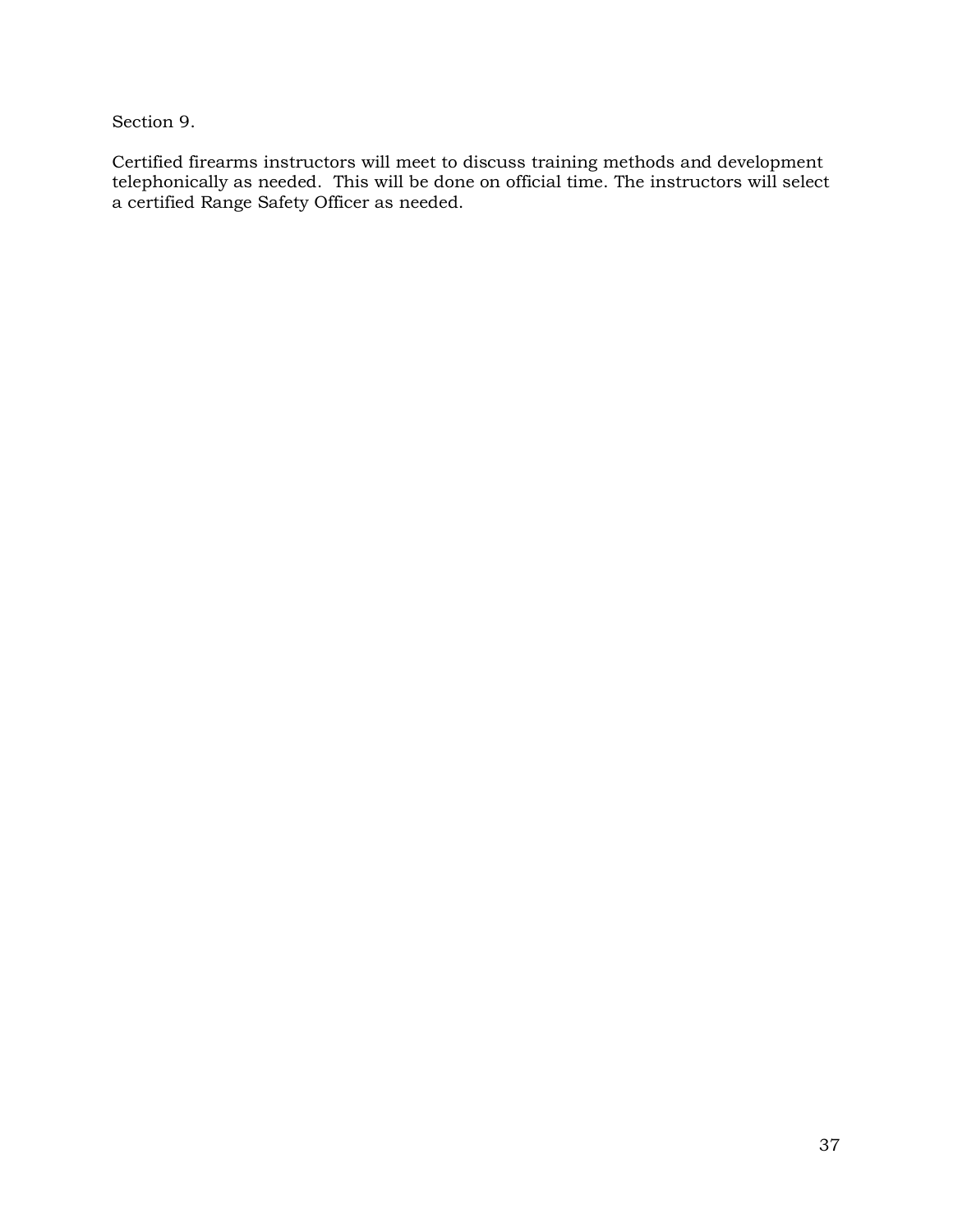## **ARTICLE 25- Reduction in Force, Involuntary Reassignments, and Furloughs**

## Section 1.

The Employer will notify the Local President of a proposed reduction in force or furlough as much in advance as possible, but not less than 30 days. A reduction in force or furlough list will be submitted to the Local President prior to the announced date. Upon request, the Employer will provide as much information as possible not already provided in the notification. If requested, the Parties will meet and consult and negotiate, where appropriate, on all subjects pertaining to the action. Reduction in force or furlough will be carried out as provided by law, rule, or regulation.

## Section 2.

The Employer will assist and counsel affected employees in related subjects, including but not limited to: (1) seeking other employment opportunities; and (2) severance pay and retirement, etc.

## Section 3.

Animal Health Technicians GS-704 (Tick Inspectors) hired under RIF procedures, bump procedures, reassignments, etc., should be minimally qualified, as determined by the Employer, consistent with the MRPB Human Resources Desk Guide and other applicable rules and regulations.

#### Section 4.

It is agreed that when the needs of the service require, a reassignment may be ordered on an involuntary basis provided the employee is given advance notice stating the reasons for the proposed action and why employee was selected, and giving the employee an opportunity to reply as to the reasons why he/she should not be reassigned. Except where otherwise required by regulations, overriding operational requirement, or compelling compassionate circumstances, management will consider Tick Eradication Program seniority within the unit when selecting employees to be involuntary reassigned within the organization. If employee with the least seniority is not selected, it must be justified.

#### Section 5.

Life insurance and health benefits during a furlough will be administered in accordance with applicable laws and regulations. The affected employee will be advised of contribution procedures.

#### Section 6.

Volunteers for leave without pay or furloughs will be considered by the Employer in an attempt to avoid or minimize furloughs.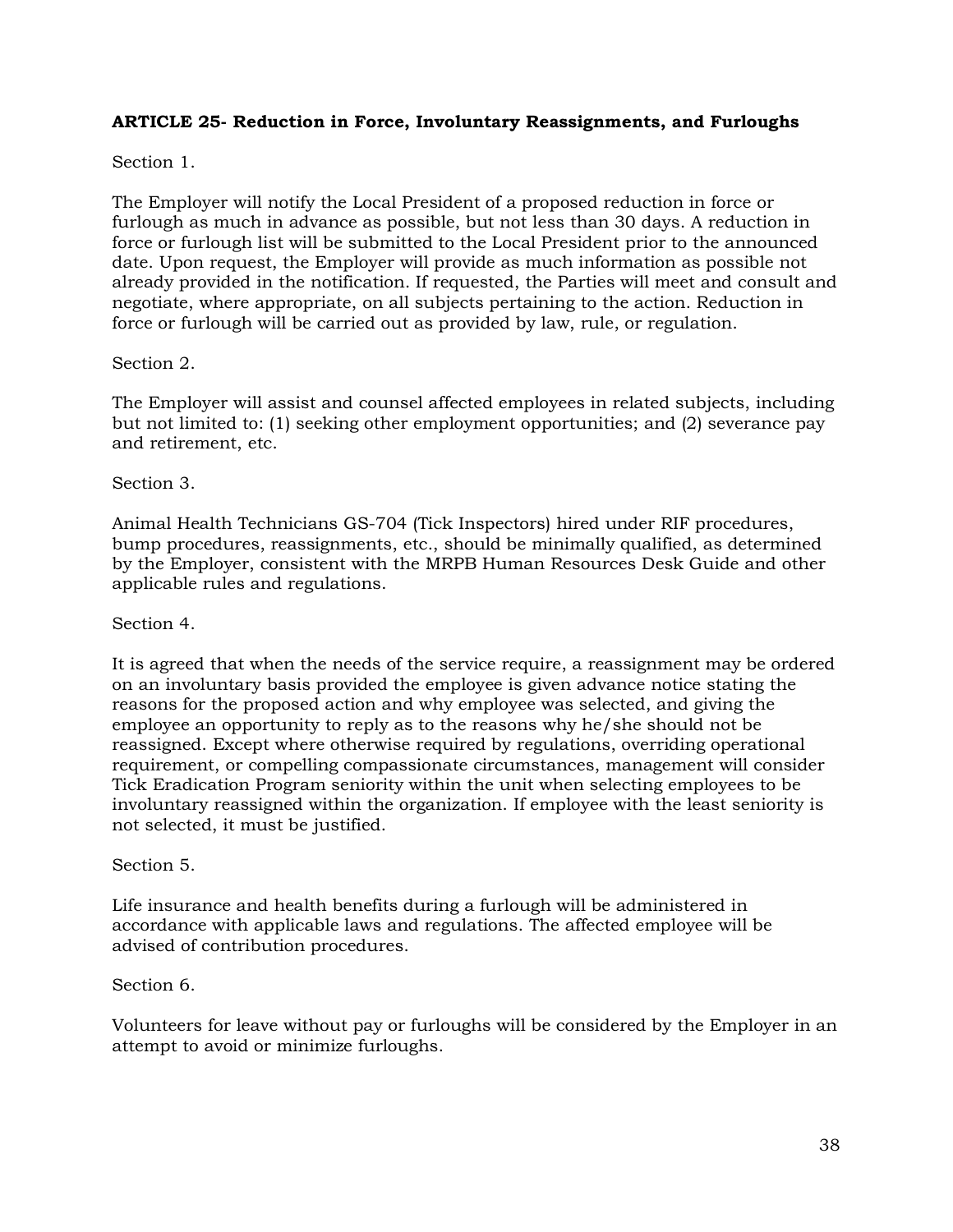## **ARTICLE 26- Dues Withholding**

This Article is subject to and governed by 5 USC 7115, by regulations issued by the Office Personnel Management (5CFR 550.301, 550.311, 550.312, 550.321 and 550.322).

Section 1. Objective

The ability of the Union to provide adequate representation is in large part dependent upon the dues structure of the Union. This Article establishes a mutually beneficial dues withholding arrangement.

Section 2. Employee Responsibility

a. Any eligible employee of the USDA who is included in the bargaining unit may make a voluntary allotment for the payment of dues to the Union.

b. To enroll as a dues paying member, the employee will obtain and complete an AFGE Form1187, "Request for Payroll Deductions for Labor Organization Dues", and will mail (not FAX) the completed AFGE Form1187 form, with an original ink signature, to the Local President. The employee will complete the employee portion of the form. Membership begins on the date the Local President signs the form.

c. An employee may voluntarily cancel dues withholding once per year by submitting a timely AFGE Form 1188 "Cancellation of Payroll Deductions for Labor Organization Dues" to the Union. The Union or the local servicing personnel office will provide AFGE Form 1188 to employees upon request.

d. Employees may discontinue dues withholding after the one year statutory requirement for dues withholding has been met. The Local President will determine the anniversary date of the allotment by referring to the original AFGE Form 1187. The ending date of the pay period in which the first anniversary date occurs will be entered on the AFGE Form 1188.

e. The Local President will mail (not FAX) the completed AFGE Form 1188 form, with an original ink signature, to Human Resources Division, APHIS (HRD), Attention: Processing.

f. Revocations will be effective on the first full pay period following the employee's anniversary date, after processing by HRD of a properly executed form AFGE Form 1188. To be effective, the AFGE Form 1188 must be submitted no earlier than 30 calendar days prior to an employee's anniversary date. Any form AFGE Form 1188 received outside of the 30-day timeframe, will be returned.

Section 3. Union Responsibility

a. The Local President or designee will, on each completed AFGE Form 1187 form, certify the employee is a member in good standing of the Union, insert the amount to be withheld, the Local number, and submit the completed AFGE Form 1187 to MRPBS at the following address: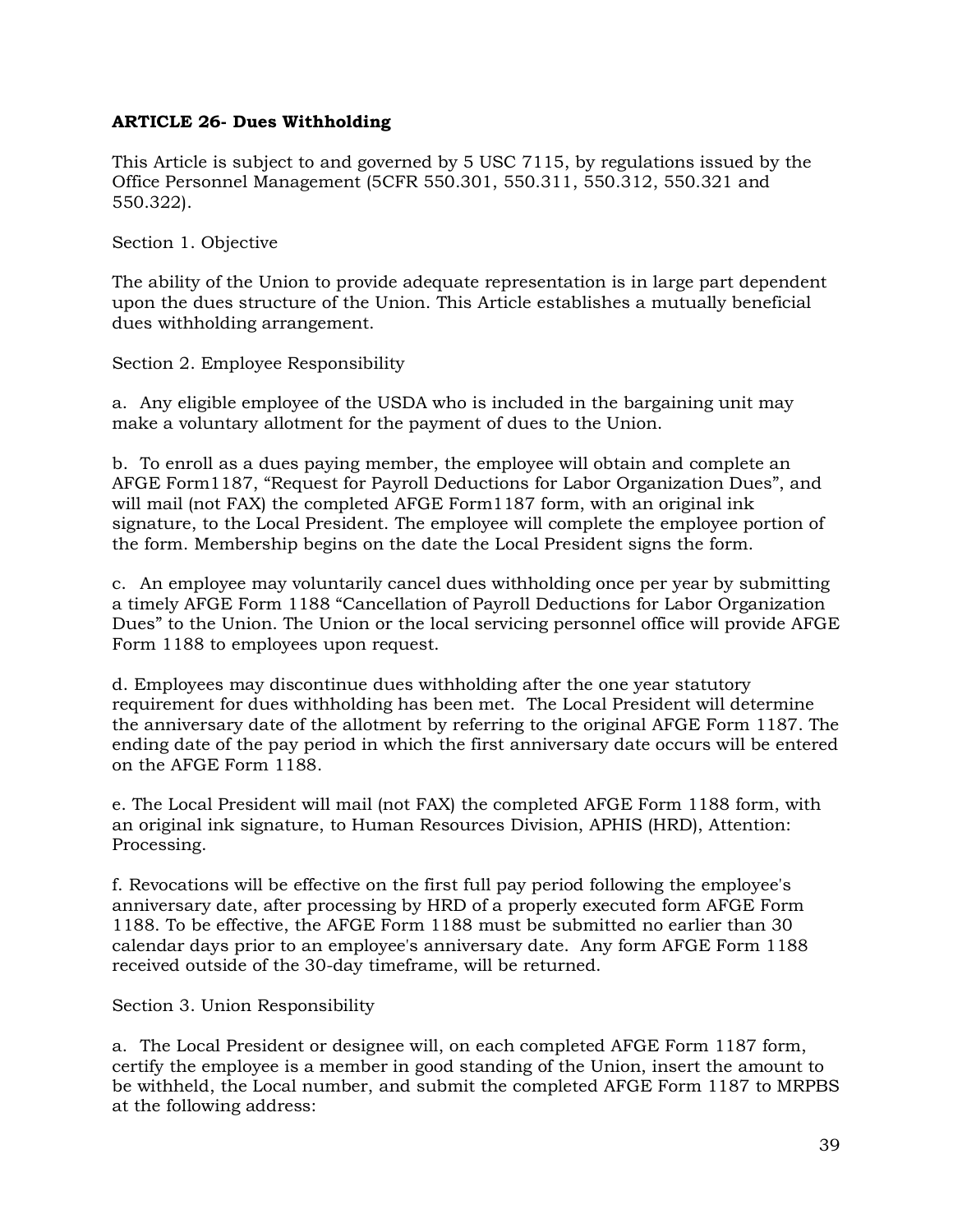USDA APHIS, HRD Processing Attn: Labor Organization Dues Marquette Plaza 250 Marquette Avenue Minneapolis, MN 55401

HRD Processing will certify the employee's eligibility for dues withholding and will process the deduction effective as of the first full pay period after receipt of the AFGE Form 1187.

b. If there is a change in the dues structure or amount, the Local President will notify HRD. HRD, or HRO, will forward the certification to NFC promptly upon its receipt. The change will be effected at the beginning of the first full pay period after NFC receives the certification. Only one such change may be made in any one six month period.

c. Disputes between MRPBS and the Union regarding eligibility of an employee for dues withholding shall be referred to the Federal Labor Relations Authority (FLRA) for resolution. Dues withheld for an employee whose eligibility is in dispute shall be placed in an escrow account pending the Authority's determination.

Section 4. Management Responsibility

a. Deductions will be made each pay period by MRPBS and remittances will be made promptly each pay period to the Union.

b. The amount of dues certified on the AFGE Form 1187 by the Local President or designee shall be the amount of regular dues, exclusive of initiation fees, assessments, back dues, fines and similar charges and fees. One standard amount for all employees or different amounts of dues for different employees may be specified. If there should be a change in the dues structure or amount, the authorized Local President shall notify MRPBS. If the change is the same for all members of the local, a blanket authorization may be used which includes only the Local number, the name and last four digits of the Social Security number of each member. MRPBS shall promptly forward the certification to the NFC. The change shall be effected at the beginning of the first full pay period after the completion is received by the NFC. Only one such change may be made in any six month period.

c. If dues withholding errors occur, they will be corrected in a timely fashion. Proper reimbursement will be made to affected Parties (e.g., the Union, employee).

d. All dues withholding processing concerns will be communicated to the Local President or designee.

e. Dues allotment will be terminated:

1. At the end of the pay period during which an employee member is separated, or permanently, or temporarily assigned to a position not included in the bargaining unit;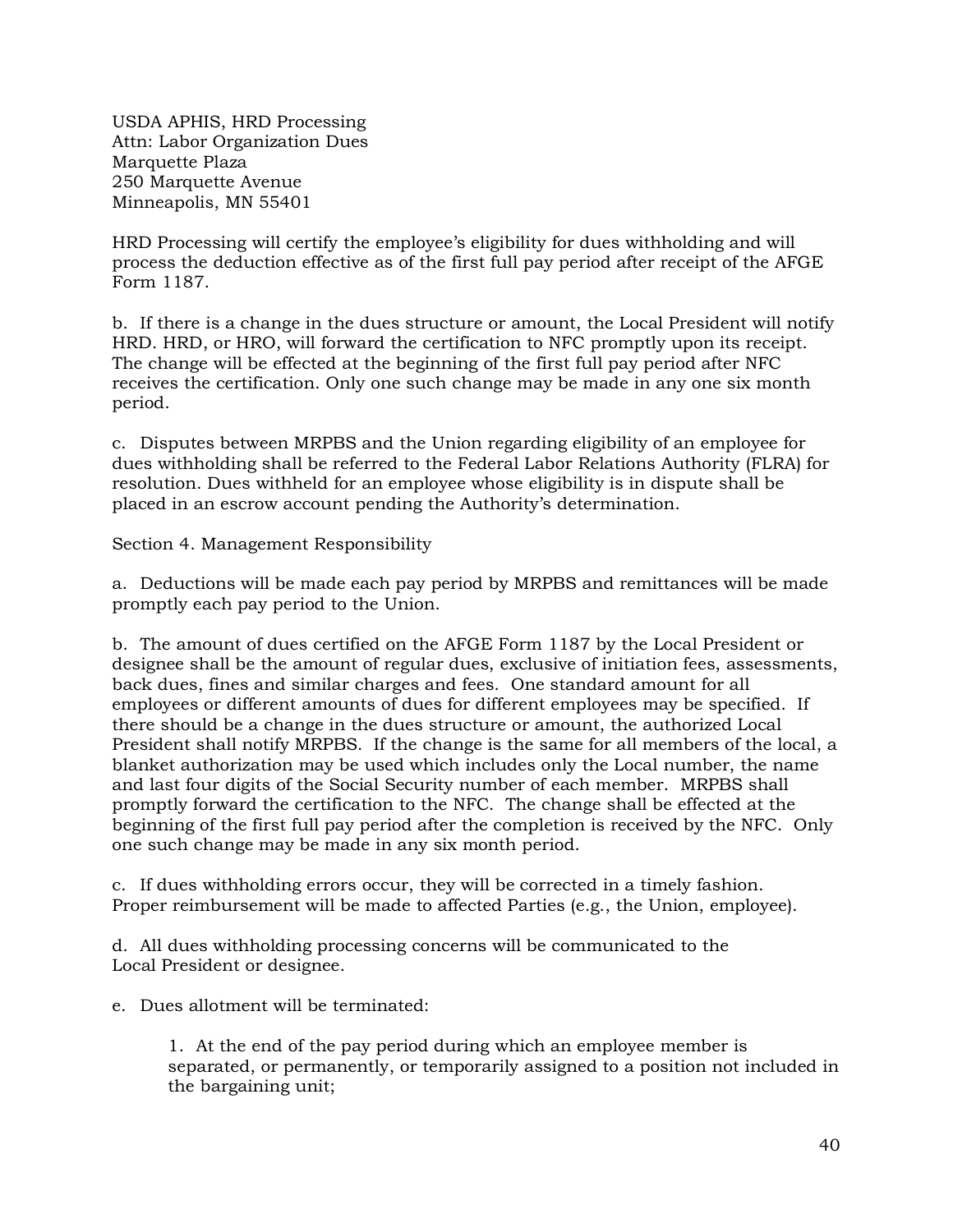2. At the end of the pay period during which MRPBS receives a notice from the Local President that an employee member has ceased to be a member in good standing; or

3. In accordance with Section 2, Employee Responsibilities, Subpart C above.

4. At the beginning of the first full pay period following receipt of notice that exclusive recognition has been withdrawn.

f. An employee who is temporarily promoted will have an automatic resumption of the dues withholding upon return to the bargaining unit.

Section 5. Joint Responsibility

a. MRPBS and the employee members have a mutual responsibility to assure timely revocation of an employee's allotment for Union dues when the employee is permanently promoted or assigned to a position outside of a bargaining unit represented by the Union.

b. If the dues allotments continue and the employee fails to notify MRPBS, there will not be a retroactive recovery of dues withheld from the employee or Union, in accordance with applicable case law. The Union will consider requests from the employee for a refund.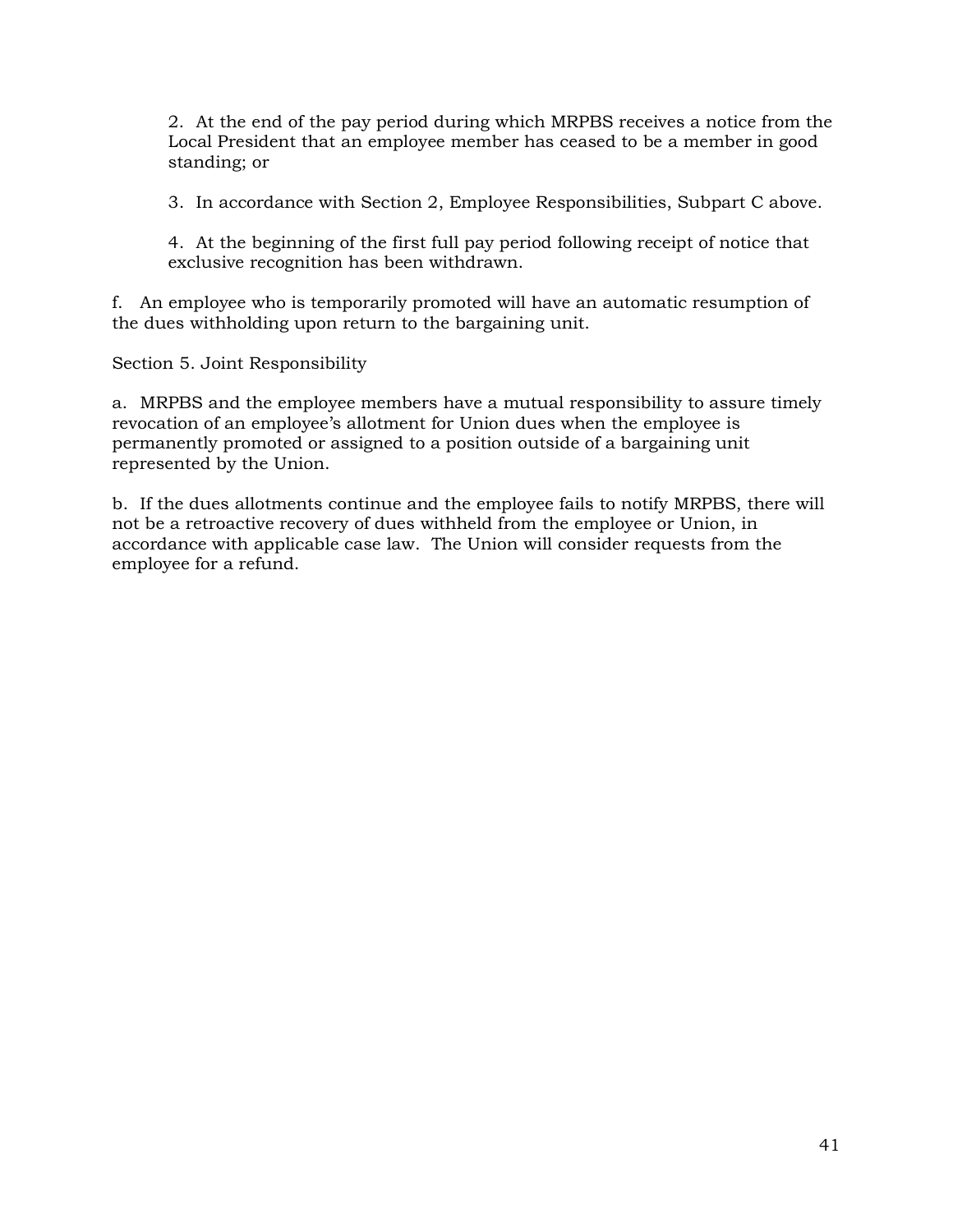## **ARTICLE 27- Conduct and Responsibility**

Section 1.

The Parties agree that it is the responsibility of employees to acquaint themselves with the contents of Departmental Regulation 4070-735-001 or successor which contains information about employee conduct and responsibility. Employees shall, upon request, receive advisory services through supervisory channels and from the services offered by the USDA Office of Ethics on matters covered in the Departmental Regulation. Employees shall request advisory opinions from the USDA Office of Ethics before taking part in any activity or employment which might give the appearance of a conflict of interest or an actual conflict of interest. An employee's lack of awareness of restrictions, laws, or other regulations, in no way relieves him/her of the legal effects of such restrictions, laws, or other regulations.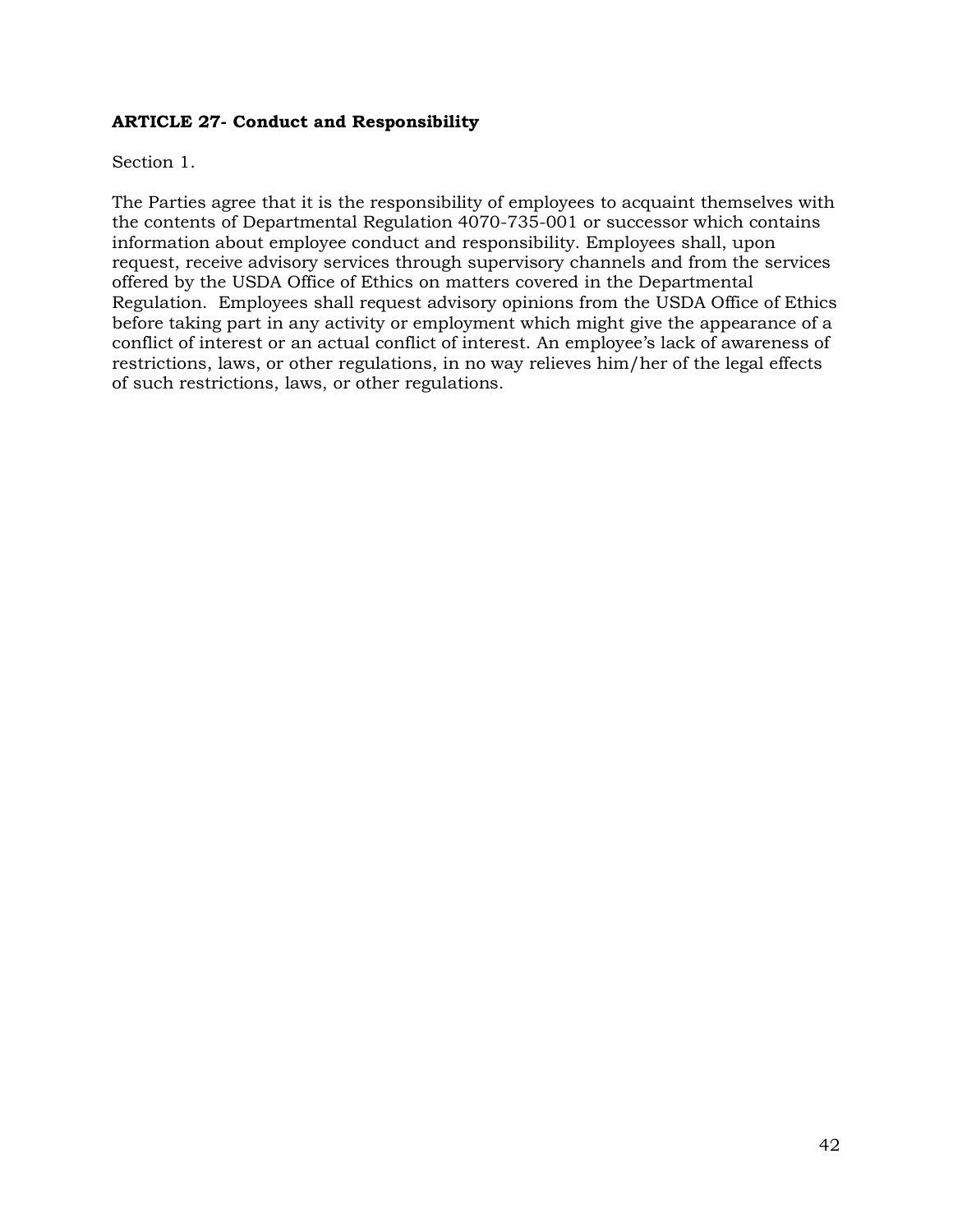## **ARTICLE 28-Travel**

Section 1.

When practicable, travel will be arranged within the employee's regular tour of duty. Travel time will be paid in accordance with applicable regulations. Employees will be compensated for required travel outside the regular tour of duty according to applicable regulations.

Section 2.

Field rate per diem will be provided employees working at "camps." The Union may request that the Employer review and adjust the Field Per Diem under the following provisions;

Initially the Union will provide notice of its intent to address the per diem rate within 10 days of June 30th 2009. If new rate is agreed too, the new rate will remain in effect for a minimum of 24 months. The Union may request reviews and negotiation of Field per diem no sooner than 24 months from the effective date of the last rate change. Notice to negotiate the change must come within 10 days of the anniversary date of the last increase. The Union and the Employer will collect cost data, receipts or other documentation to support the need of an increase, decrease or status quo of the field per diem rate, and will exchange those documents prior to meeting to negotiate the change.

The Field Rate per diem will not be effective until after 1 full pay period after the new rate is agreed upon.

Field Rate per diem is not subject to retroactive reimbursement due to its significant impact on a limited budget.

Section 3.

Volunteers will be solicited prior to an employee being directed to a Camp.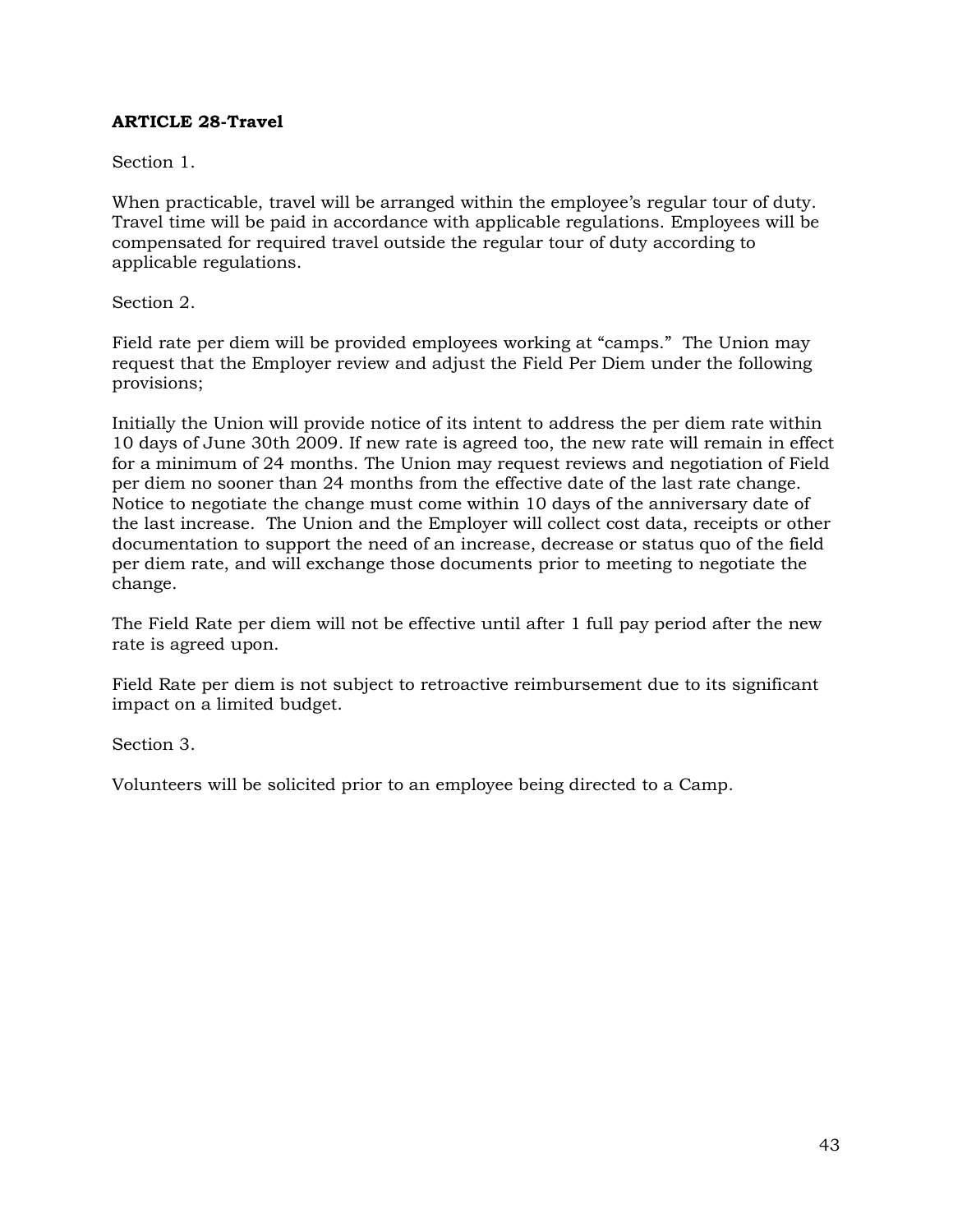## **ARTICLE 29- American Federation of Government Employees Notifications**

Section 1.

The Union is permitted to make AFGE brochures available to bargaining unit employees.

Section 2.

The Employer agrees to provide one Union bulletin board in each work unit.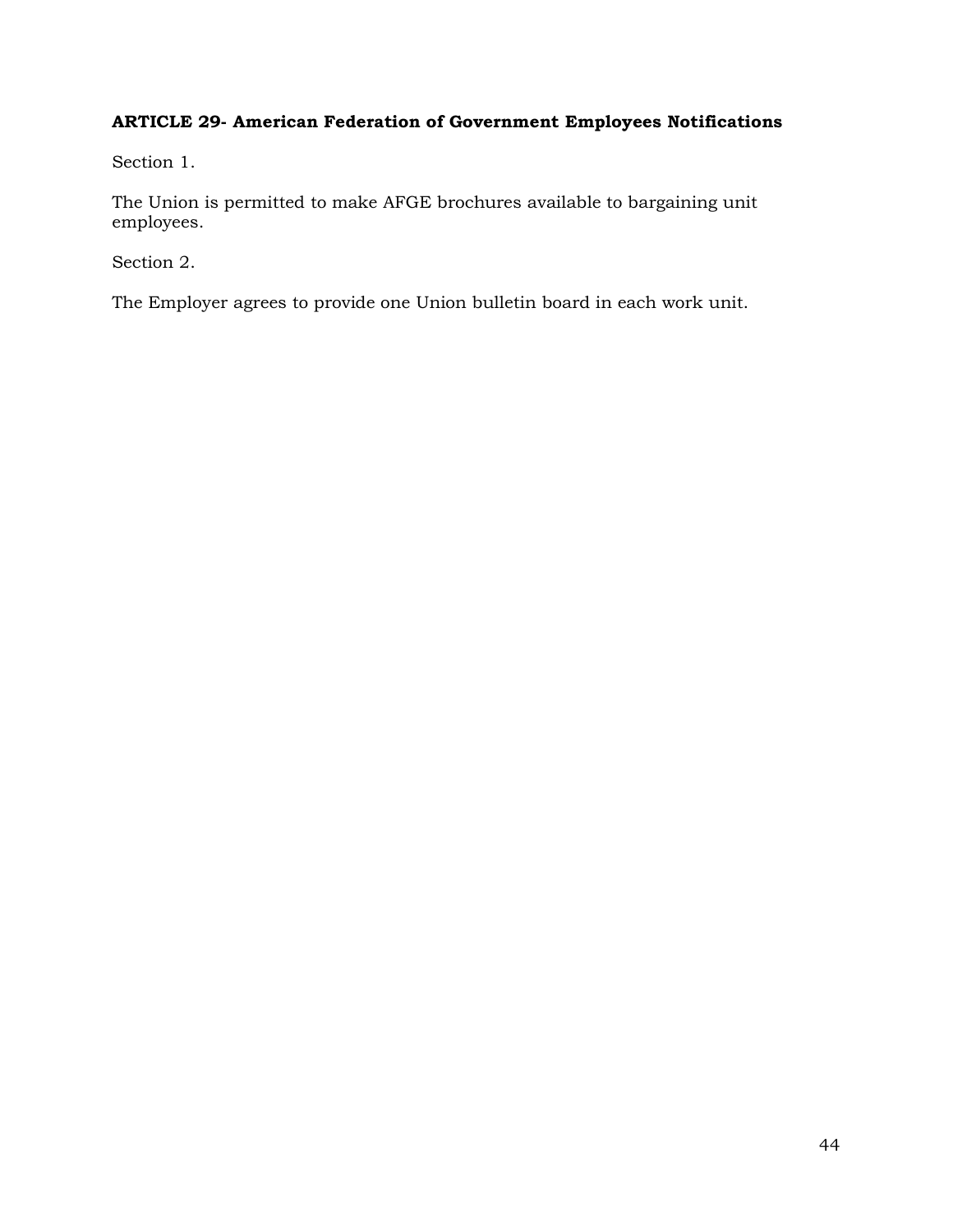#### **ARTICLE 30- Details**

## Section 1.

Management may detail employees when such action will relieve a temporary shortage of personnel, will reduce an exceptional volume of work, or will enable more effective administration by permitting necessary flexibility in assigning the work force. All details will be made in conformity with appropriate laws and regulations set forth in Animal and Plant Health Inspection Service personnel regulations. Details for prolonged periods will be avoided and formal personnel action will be used to secure desired services where it is expected that the need will continue beyond thirty (30) days. As soon as it is known that a detail in excess of thirty (30) days is required, the operating official will prepare and forward Standard Form 52 requesting such details to the Personnel Office for approval under the provisions of Personnel Regulations. Employees on detail will be rotated every 120 days. Requests for extensions beyond 120 days will be avoided except where justified by Program requirements. An employee may request to remain on a detail beyond 120 days.

Section 2.

Employees detailed to a higher grade position for a period in excess of 60 days will be given a temporary promotion. Such promotions will be made in accordance with the MRPB Desk Reference Guide. (Only payable after the 60th day.)

Section 3.

Whenever practicable, details will be assigned equitably among qualified employees. Details will not be used to reward or punish employees. Upon completion of a detail, the employee will return to his/her previously assigned duty station.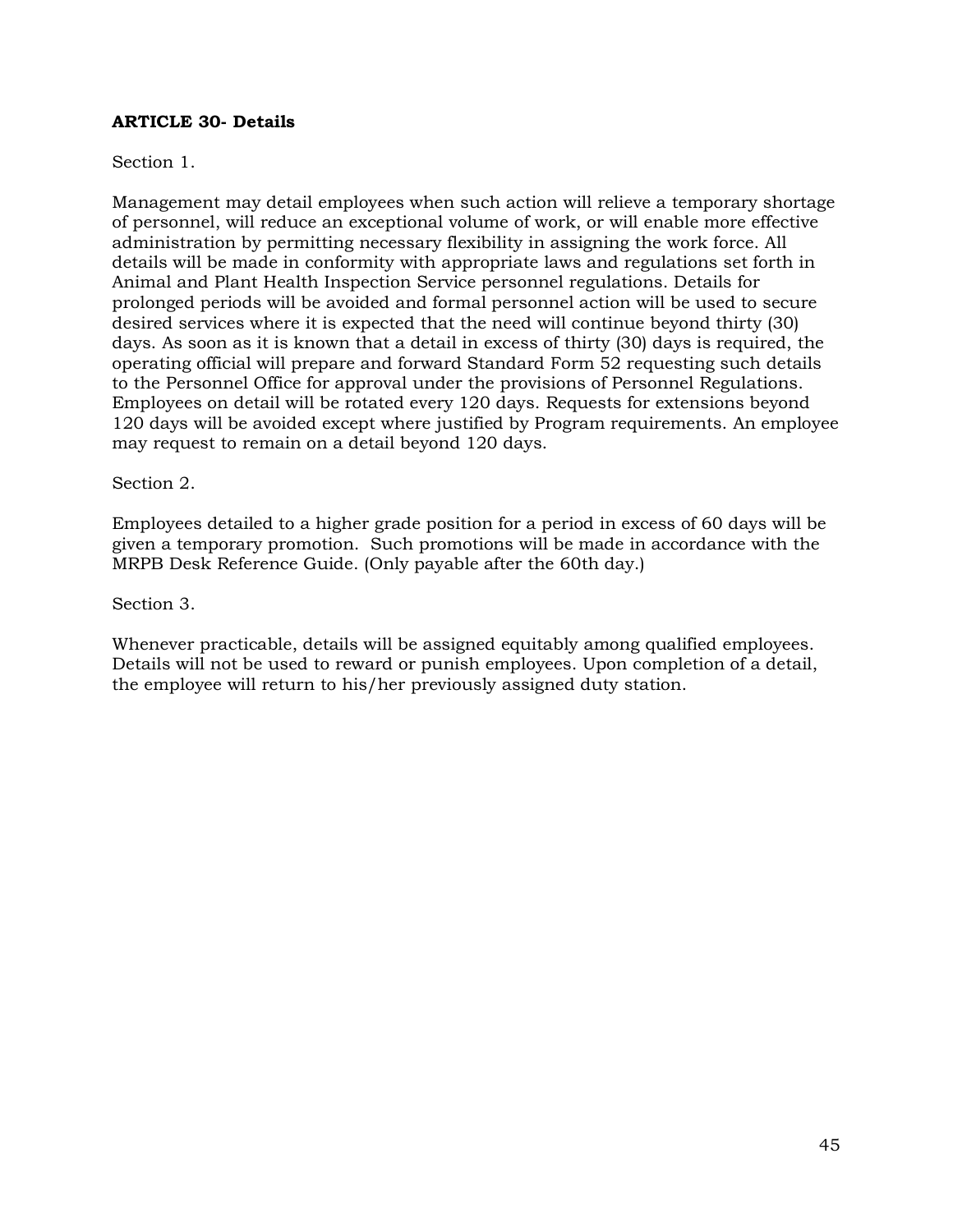## **ARTICLE 31- Grievance Procedure**

## Section 1.

The Employer and the Union recognize the importance of settling disagreements and disputes, promptly, fairly, and in an orderly manner. To accomplish this, every effort will be made to settle grievances expeditiously and at the lowest level of supervision.

## Section 2.

This Article establishes the exclusive procedure available to bargaining unit employees, or the Union, whereby they may seek resolution of grievances concerning any matter relating to conditions of employment, or the Employer's interpretation and/or application of law, regulation, or this Agreement. The provisions of 5 USC 7121 (d) and 7121 (e) may also be grieved in accordance with the provisions of those two subsections. Any employee serving in an initial probationary period is excluded from grieving his/her termination.

Excepted from this Agreement are grievances on matters concerning:

a. Any claimed violation relating to prohibited personnel activities.

- b. Retirement, life insurance or health insurance.
- c. A suspension or removal for national security.
- d. Any examination, certification or appointment.

e. The classification of any position which does not result in reduction in grade or pay of an employee.

f. In accordance with 5 USC 7121 (d) and (e), any appeal for which there is a statutory appeal procedure which has already been timely initiated.

#### Section 3.

An employee, and/or Union representative, is entitled to a reasonable amount of official time to present a grievance under this procedure. Official time may include short oral discussions between an employee and Union steward, but excludes researching the grievance for presentation. The amount of official time will be determined by the Employer.

#### Section 4.

a. An employee, the Union, or the Employer may, in writing, withdraw a grievance at any time.

b. All time limits stated in the grievance procedure may be extended by mutual agreement.

c. Failure of either an employee or the Union to advance a grievance to the next step within the allotted time period will cause the grievance to terminate unless the Parties mutually agree upon an extension. Failure by the Employer to respond within the time periods will allow the employee/ Union to advance the grievance to the next step unless the Parties mutually agree upon an extension. Should a designated recipient of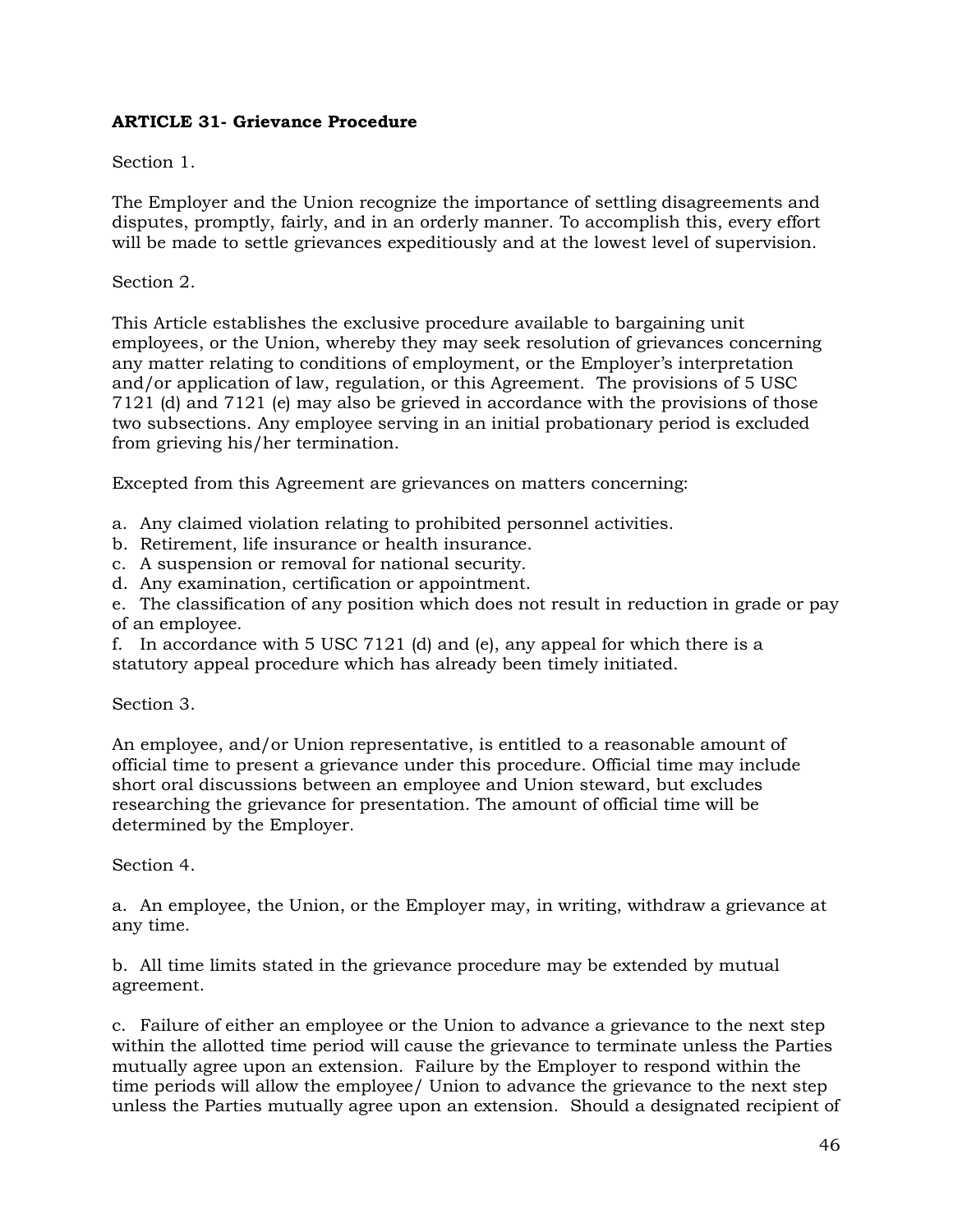a grievance be absent on the due date of the grievance, then either the person acting in place of the absentee will receive the grievance, or liberal use of the mutual extension provision of this Article will be allowed.

## Section 5.

An employee may present and process a grievance without the assistance of the Union. However, a Union official may be present at meetings between the grievant and a supervisor/manager when presenting or adjusting a formal or informal grievance as these are formal discussions.

## Section 6.

A grievance will be filed at the lowest level of supervision or management that initiated the action on which the grievance is based or the lowest management level that has authority to adjust the grievance. Any grievance presented at an incorrect step of the procedure or to an incorrect supervisor/manager will be returned to the grievant with instructions as to the appropriate step and/or supervisor/manager. The elapsed time will not be part of the time frames for filing the grievance.

## Section 7.

An aggrieved employee affected by discrimination, a removal or reduction in grade based on unacceptable performance, or adverse action, may at his/her option raise the matter under the appropriate statutory appeal procedure or the negotiated grievance procedure, but not both.

## Section 8.

For the purpose of this Article and pursuant to Sections 7121 (e) (1) of 5 USC 71, an employee shall be deemed to have exercised his/her option under this action only when the employee files a timely notice of appeal for matters covered under 5 USC 4303 (actions based on unacceptable performance) and 7512 ( a removal, a suspension for more than 14 days, a reduction in grade, a reduction in pay, and a furlough of 30 days or less); initiates an action for matters under 5 USC 2302(b)(1) (discrimination); or files a timely grievance in writing under the negotiated grievance procedure.

#### Section 9.

Failure of the aggrieved employee or Union to provide the required information at each step in accordance with the grievance procedure will be cause for the grievance to be returned to the employee or Union. If the grievance is rejected for being deficient, it will be returned immediately to the aggrieved employee or Union with reasons for the rejection. If returned, the grievance will be accepted only after it has been corrected and resubmitted to the appropriate official at the step it was rejected. The elapsed time will not be part of the time frames for filing the grievance.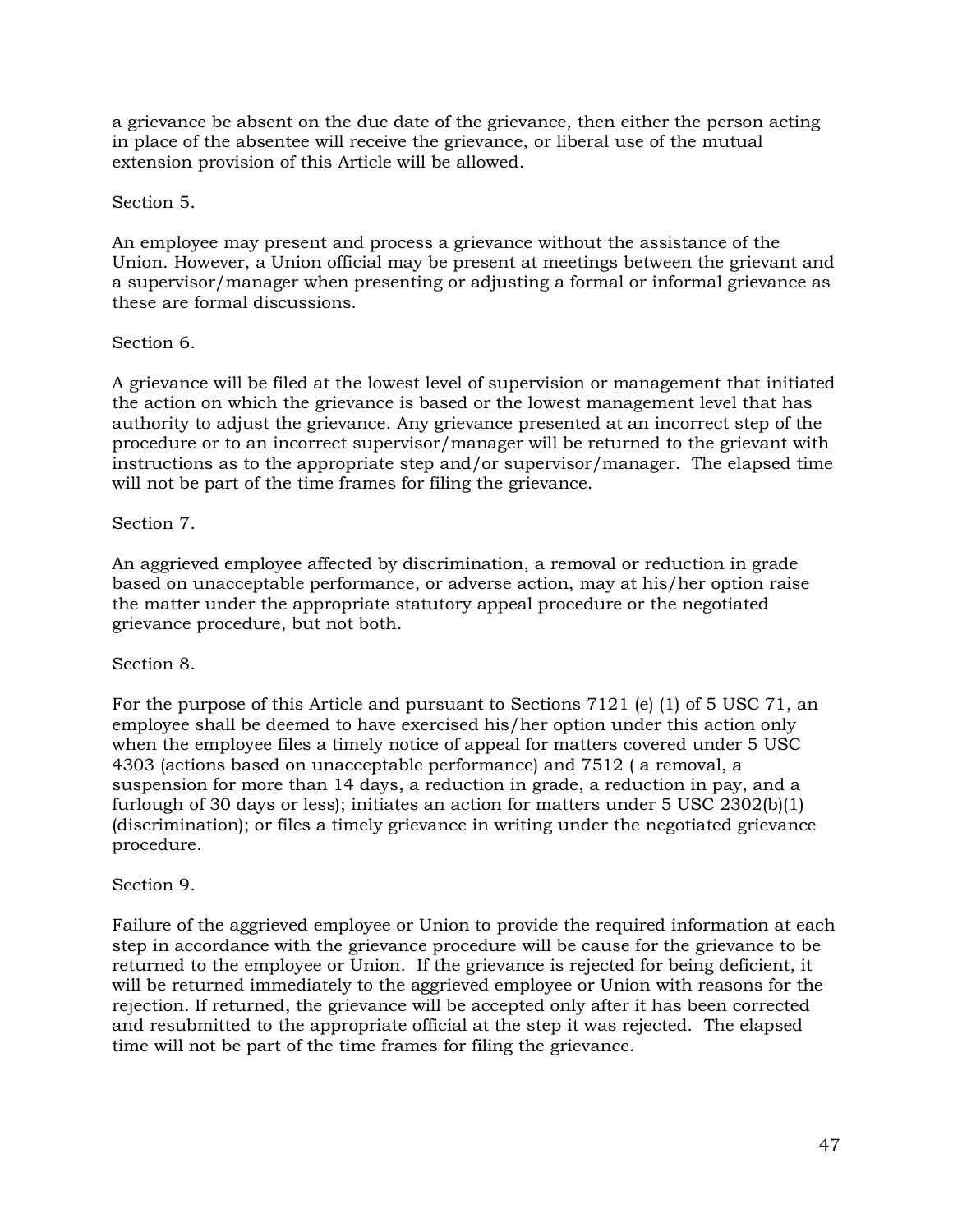Section 10.

A grievance must be presented within twenty (20) working days of the event or within twenty (20) working days of when knowledge is gained of the event on which the grievance is based. This begins with an informal grievance and if not resolved is followed by a three (3) step written grievance procedure. At each step of the written grievance procedure, the grievant must supply the following information:

a. Name, grade, title, and work location;

b. A detailed statement outlining the facts involved and Agreement article and/or specific nature of violation;

c. A summary of the steps taken previously and supporting documentation used in earlier steps;

d. The specific corrective action desired; and,

e. Employee's signature (or Union representative's signature).

Section 11. Informal Grievance

Prior to submitting a formal grievance in writing, the employee should discuss the problem with his/her immediate supervisor, making it clear that the discussion is an informal grievance. The immediate supervisor will have six (6) working days to respond in writing to the employee. If this does not resolve the problem, the formal grievance procedure may begin.

Section 12. Formal Grievance Steps

The following steps will be followed should the informal grievance step fail to resolve the problem:

Step 1. The Union/employee shall submit the grievance in writing to the Field Operations Supervisor or designee with ten (10) working days of the immediate supervisor's written response to the informal grievance. The employee's Union steward may assist the employee in this step. The Step 1 management official will have ten (10) working days following receipt of the employee's written grievance to respond in writing.

Step 2. The employee will have ten (10) working days following receipt of the Step 1 management official's written response to forward the grievance, should it be unresolved, to the Assistant Director or designee. The Step 2 management official will have fifteen (15) working days to respond in writing following receipt of the employee's written grievance.

Step 3. The employee will have fifteen (15) working days following receipt of the Step 2 management official's written response to forward the grievance, should it be unresolved, to the District 4 Director or designee. The Step 3 management official will have fifteen (15) working days to respond in writing following receipt of the employee's written grievance.

Arbitration. Should the grievance remain unresolved following receipt of the Step 3 management official's written decision, the Union may, within fifteen (15) working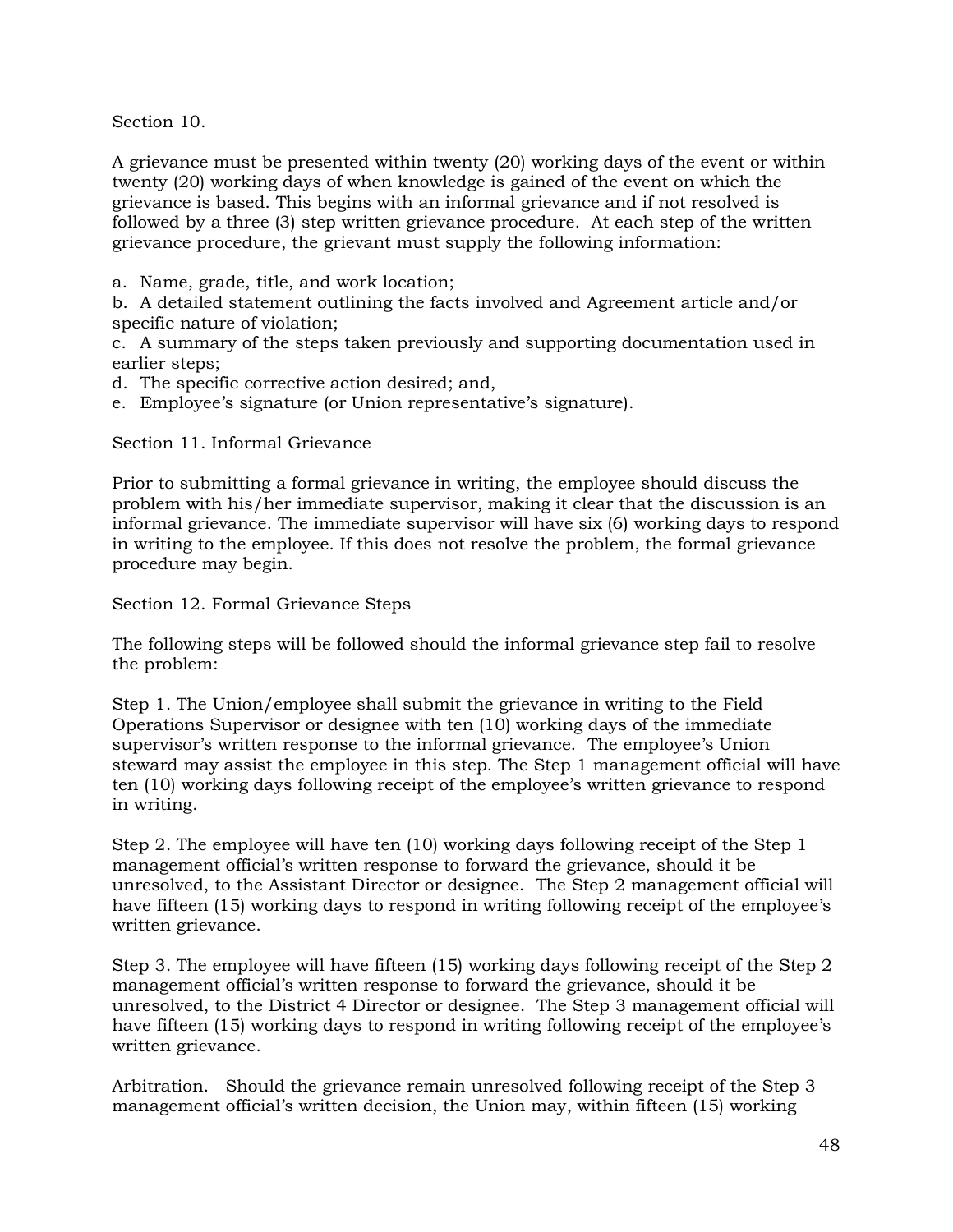days, invoke arbitration in accordance with Article 32 Arbitration. The Local President will notify the District 4 Director in writing of his/her decision to invoke arbitration.

NOTE: Grievance meetings under this Agreement meet the statutory definition of a "formal discussion". The Employer will invite the Union in advance to attend the grievance meeting in order to represent the employees that may be impacted by a decision or settlement that impacts the bargaining unit.

Section 13.

Prior to invoking arbitration, the Parties may, upon mutual consent, request assistance from the Federal Mediation and Conciliation Service to attempt to resolve a grievance. The same time constraints apply, following mediation.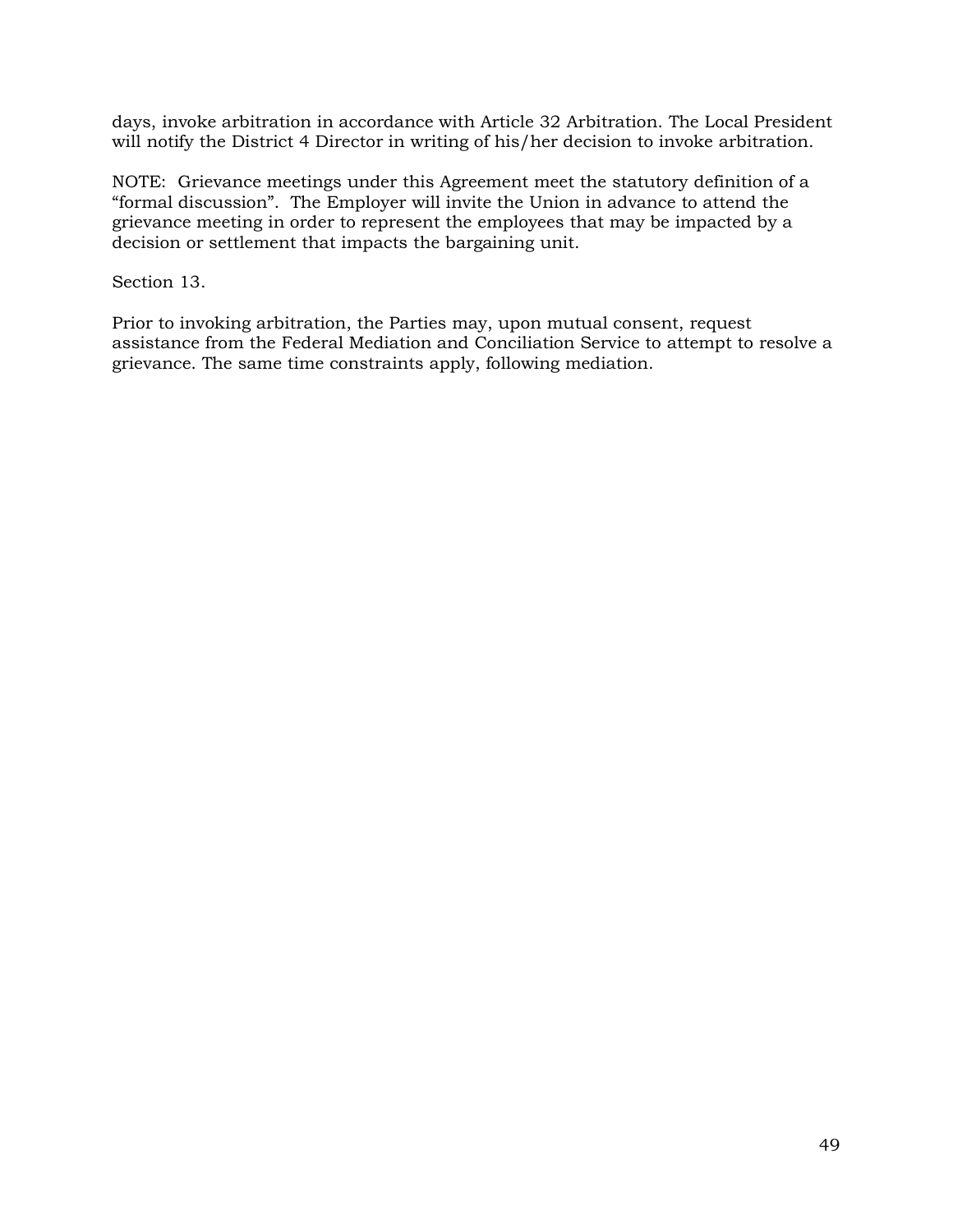## **ARTICLE 32- Arbitration**

## Section 1.

Upon notification that either Party desires to invoke arbitration, the Employer shall request the Federal Mediation and Conciliation Service to provide a list of seven (7) impartial persons qualified to act as arbitrators. Within fifteen (15) working days following receipt of the arbitrators list, management and the Union will meet to select the arbitrator. Selection of the arbitrator shall be by each Party alternately striking one name from the list until one remains. The Party striking first shall be determined by chance.

## Section 2.

When both Parties agree to the facts of the issue and that a formal hearing would serve no purpose, a stipulation of facts, data, and documentation shall be submitted jointly to the arbitrator with a request for a decision based on the facts presented.

#### Section 3.

A formal meeting between Union and management will be convened when it becomes necessary to develop and establish facts relevant to the issue. When both Parties agree on the issue being arbitrated, the issue will be framed and submitted jointly to the arbitrator prior to the start of the hearing.

#### Section 4.

All bargaining unit employees involved in the hearing shall be on official time with no charge to leave or loss of pay, if they would otherwise be in a duty status. Witnesses shall be free from coercion, intimidation, or reprisal from either Party. The Employer will consider paying travel and per diem expenses for Union representatives and witnesses on a case by case basis.

#### Section 5.

The Employer and the Union each agree to pay 50 percent of the cost of the arbitrator's fee and expenses, and 50 percent of the cost of facilities (if nongovernment), 50 percent of the cost of the transcript of the arbitration upon receipt of a bill and 50 percent of the request for a panel of arbitrators. The arbitrator shall bill each of the local Parties of one-half of the total fees and expenses. Prior to the hearing, the Parties will provide the arbitrator with the name, position, and address of the designated representative to whom the arbitrator shall forward the billing decision. Each Party will pay all expenses for their non- APHIS respective witnesses.

#### Section 6.

Any dispute over the implementation or interpretation of the arbitrator's award shall be returned to the arbitrator for settlement except those appealed to the Federal Labor Relations Authority. The arbitrator's award shall be binding on both Parties subject to an appeal of the decision by either Party to the Federal Labor Relations Authority, the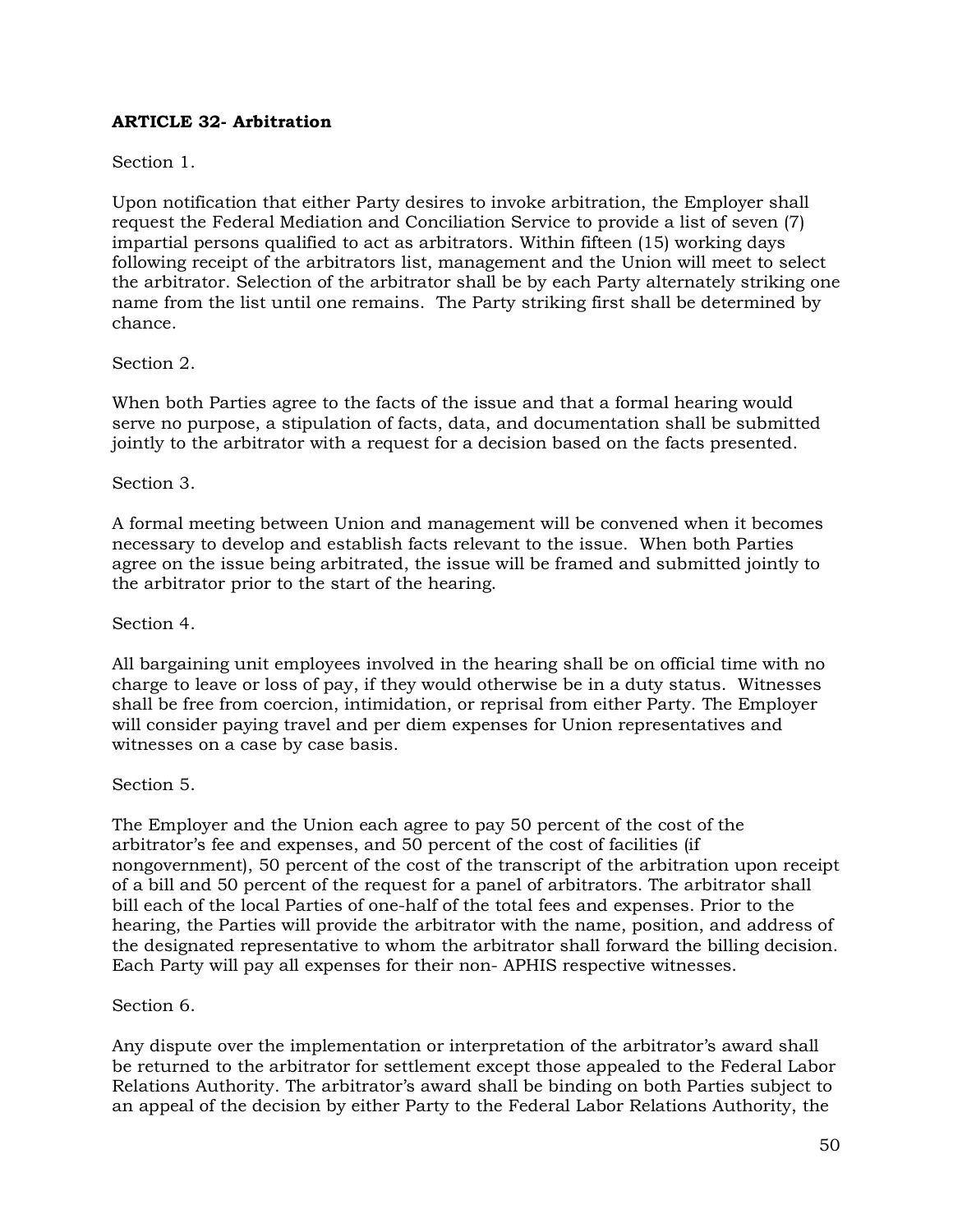Merit Systems Protection Board, the Equal Employment Opportunity Commission, or the Federal courts. The arbitrator will be requested to render a decision as quickly as possible.

## Section 7.

Questions of arbitrability will be submitted to an arbitrator as a threshold issue for resolution. The threshold issue of arbitrability will be submitted to an arbitrator in writing prior to any arbitration hearing. The arbitrator will be requested to respond to the arbitrability question prior to the hearing. Once the arbitrator's decision on the question of arbitrability has been received and should the arbitrator rule that the matter is arbitral, the Parties will proceed. Should the matter that was submitted to an arbitrator for arbitrability determination be considered not arbitral by the arbitrator, the Parties agree to a 50/50 sharing of whatever costs are involved in the arbitrability decision.

Section 8.

The arbitrator in the award shall have the power to issue binding decisions on grievances relating to:

a. Personnel policies and practices, and

b. Matters affecting the working conditions within the control of the Employer whether or not specifically covered by this Agreement.

The scope and authority of the arbitrator award shall be limited to USDA, APHIS, and VS policies as implemented at the Tick Eradication Program. The arbitrator in the award may rule only on the impact that a USDA, APHIS, or VS policy has on working conditions on Tick Eradication Program bargaining unit employees and may not address the interpretation or validity of the USDA, APHIS, or VS policy as it applies outside the Tick Eradication Program. The award shall in no way redefine or reinterpret the policy as set forth by the USDA, APHS, or VS.

Section 9.

Matters subject to a statutory appeal procedure or otherwise excluded from the grievance procedure by the Civil Service Reform Act of 1978 will not be subject to this Article.

Termination of employees in their initial probationary period is not subject to this Article.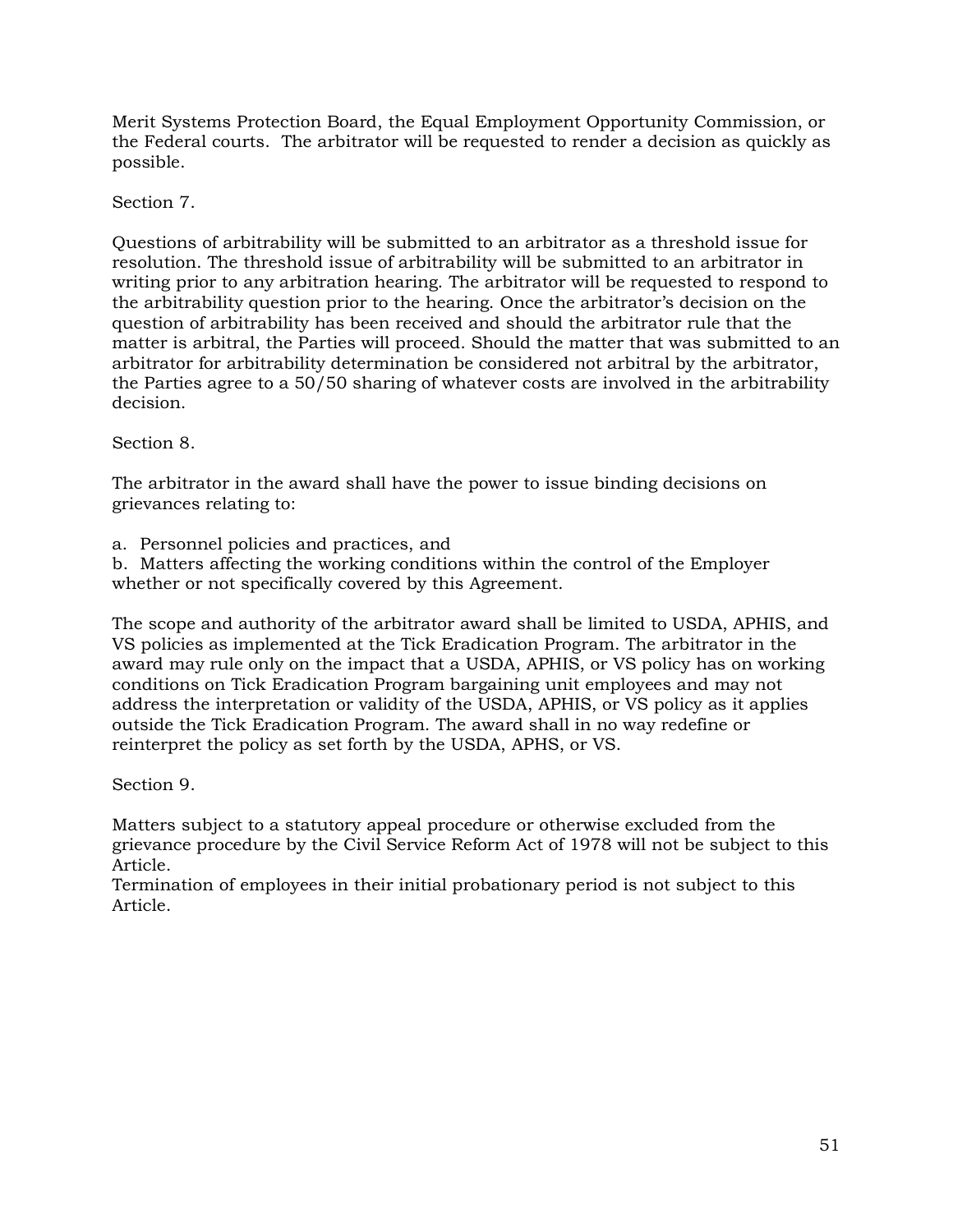## **ARTICLE 33- Grievances Filed by the Employer**

Section 1.

A grievance by the Employer relating to American Federation of Government Employees (AFGE) Local 3106, shall be submitted in writing to the Local President within twenty (20) working days of when knowledge is gained of the event on which the grievance is based. It must state specifically in detail, the events and corrective actions desired. The grievance must be signed by the Employer. The Local President or designee shall attempt to resolve the grievance within twenty (20) working days of receipt.

## Section 2.

If no satisfactory settlement is reached, the Employer may within fifteen (15) working days invoke arbitration in accordance with Article 32 Arbitration.

Section 3.

Prior to invoking arbitration, the Parties may, upon mutual consent, request assistance from the Federal Mediation and Conciliation Service to attempt to resolve a grievance. Same time constraints apply, following mediation.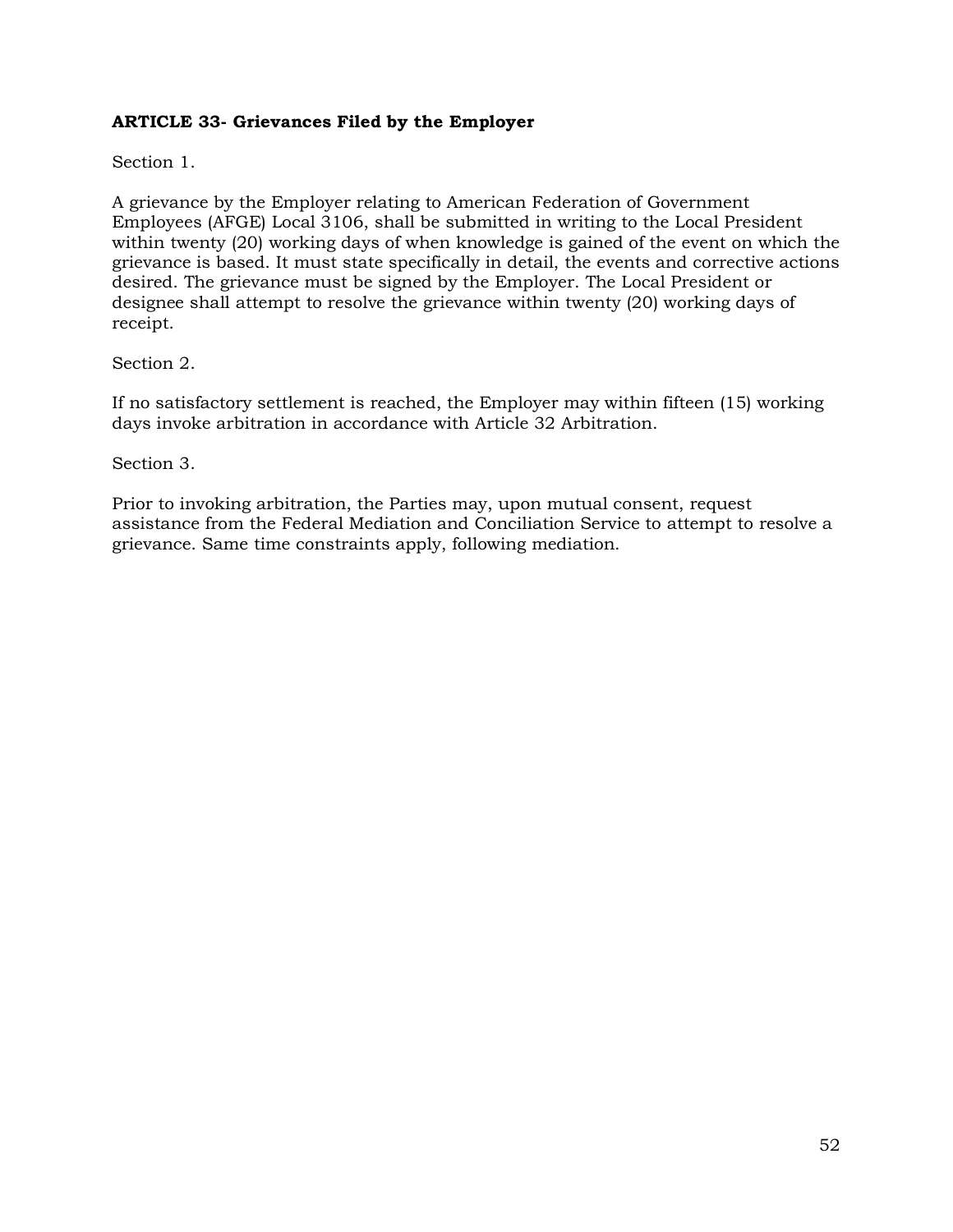## **ARTICLE 34- Unfair Labor Practices**

## Section 1.

The Parties acknowledge the importance of resolving differences and disputes informally. Therefore, it is agreed that prior to filing a charge of Unfair Labor Practice with the Federal Labor Relations Authority, they will adhere to the following:

a. The Party alleging a violation under 5 USC 7116 shall notify the other Party in writing of the alleged violation and the intent to file formal charges. b. Within fifteen (15) working days following the written notice of violation, the Parties will meet, discuss, and attempt informally to resolve the matter.

#### Section 2.

The Parties agree that the filing of an unfair labor practice charge is a serious matter. Therefore, the Parties agree to refrain from filing frivolous and unnecessary unfair labor practice charges and that the unfair labor practice procedure will not be used to harass and/or attempt to intimidate the other Party.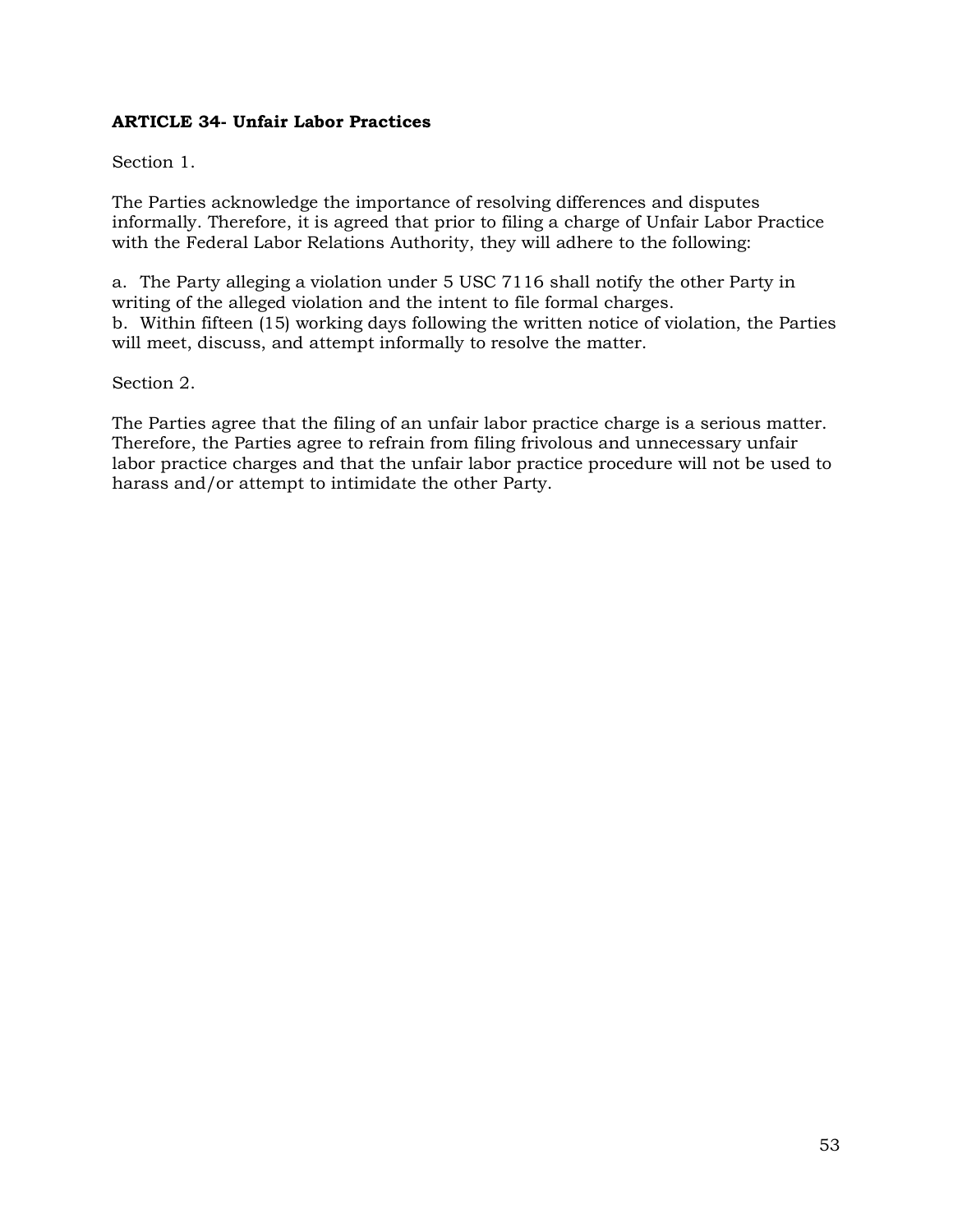## **ARTICLE 35- Classification**

Section 1.

An employee who has filed a classification appeal: (1) may request a Union representative at any meeting with management concerning the appeal, (2) shall not be subject to any penalty, reprisal, discrimination or harassment because of the action.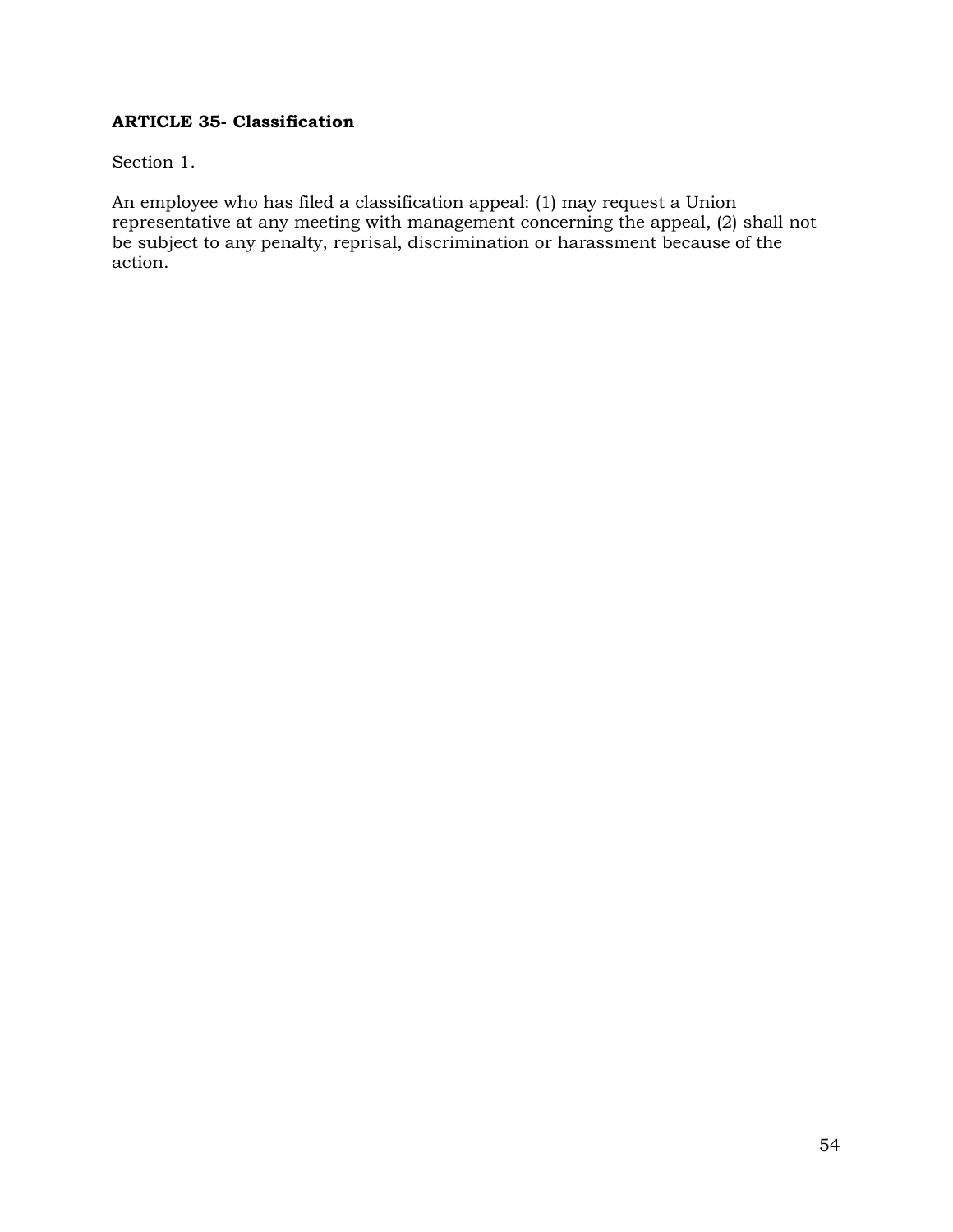## **ARTICLE 36- Professional Associations**

Section 1.

When the Employer requires an employee to attend any activities sponsored by a professional association, that employee will be granted official time. This activity will be to the mutual benefit of the Employer and the employee.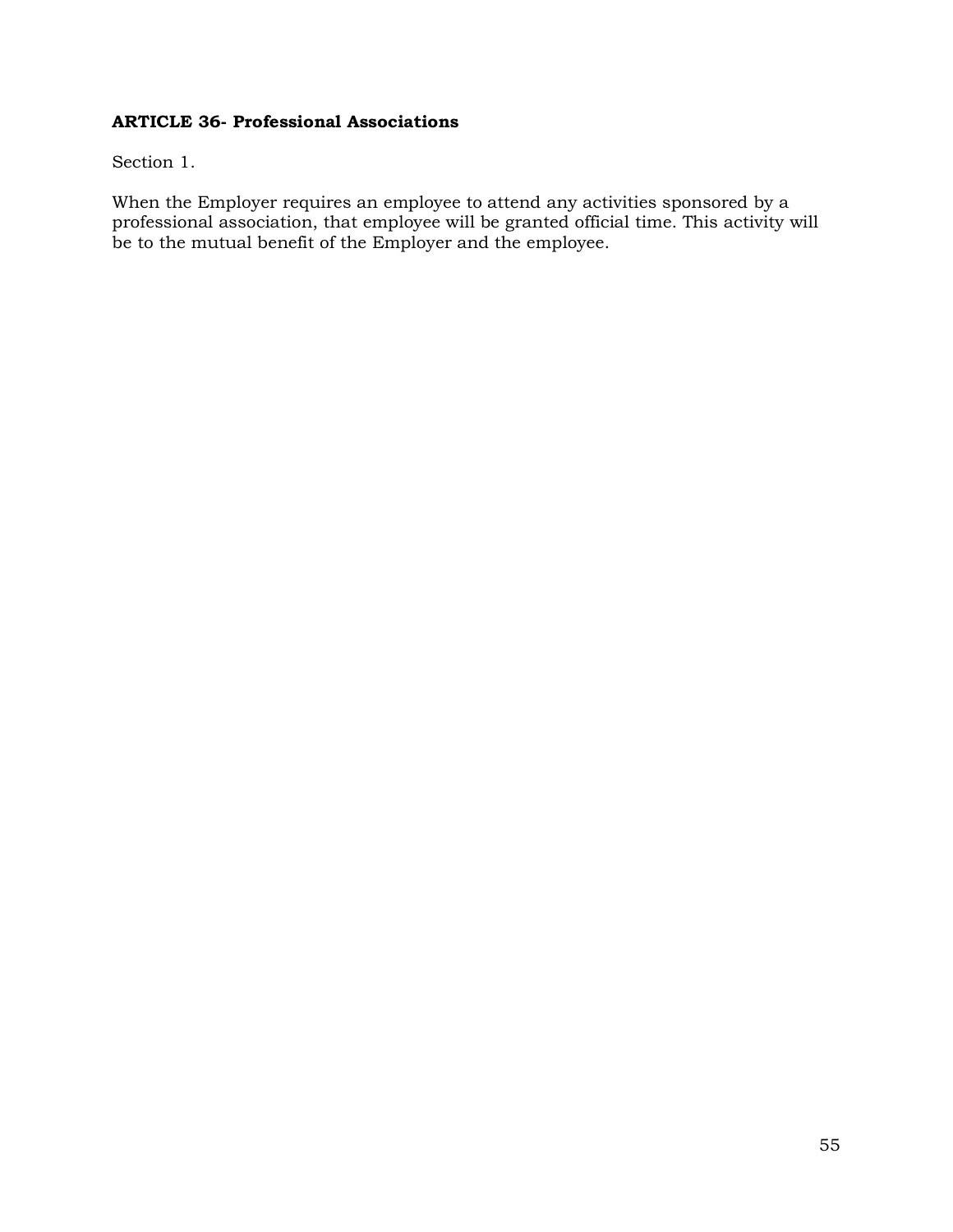## **ARTICLE 37- Duration and Extent of Agreement**

Section 1.

This Agreement shall become effective on the date of approval by Agency-Head review or on the thirty-first (31) calendar day after execution if no approval or disapproval is received.

Section 2.

This Agreement shall be in full force and in effect for 3 years after the effective date. Either Party may give written notice to the other not more than 105 days nor less than 60 days prior to expiration date, for the purpose of renegotiating this Agreement. This notice must be acknowledged by the other Party within 10 working days of receipt and negotiations will be in accordance with arrangements made by Parties after mutual exchange of proposals. Proposals will be submitted within fifteen (15) working days of notice of receipt. Negotiations will begin within 46 days of notice of receipt of proposals.

Section 3.

The existing Agreement will remain in effect until all negotiations are completed.

Section 4.

If neither Party serves notice to renegotiate this Agreement, subject to Section 2 of this Article, this Agreement shall automatically be renewed upon each anniversary date.

Section 5.

Either Party will have the right to reopen portions of this Agreement if the Party produces evidence that parts of the Agreement are being abused, interfere with the efficient operation of the organization, or has materially affected conditions of employment. Documentation must include specific evidence of the change and the provisions of the Agreement involved. If the Parties are not in agreement on the sufficiency of the evidence provided, impasse procedures will be followed, e.g. FMCS, if unsuccessful, FSIP.

This reopener will be exercised by serving a written notice on the other Party of the provision(s) to be reopened along with proposals to address the change.

Section 6.

This Agreement may be reopened at any time by mutual agreement of the Parties.